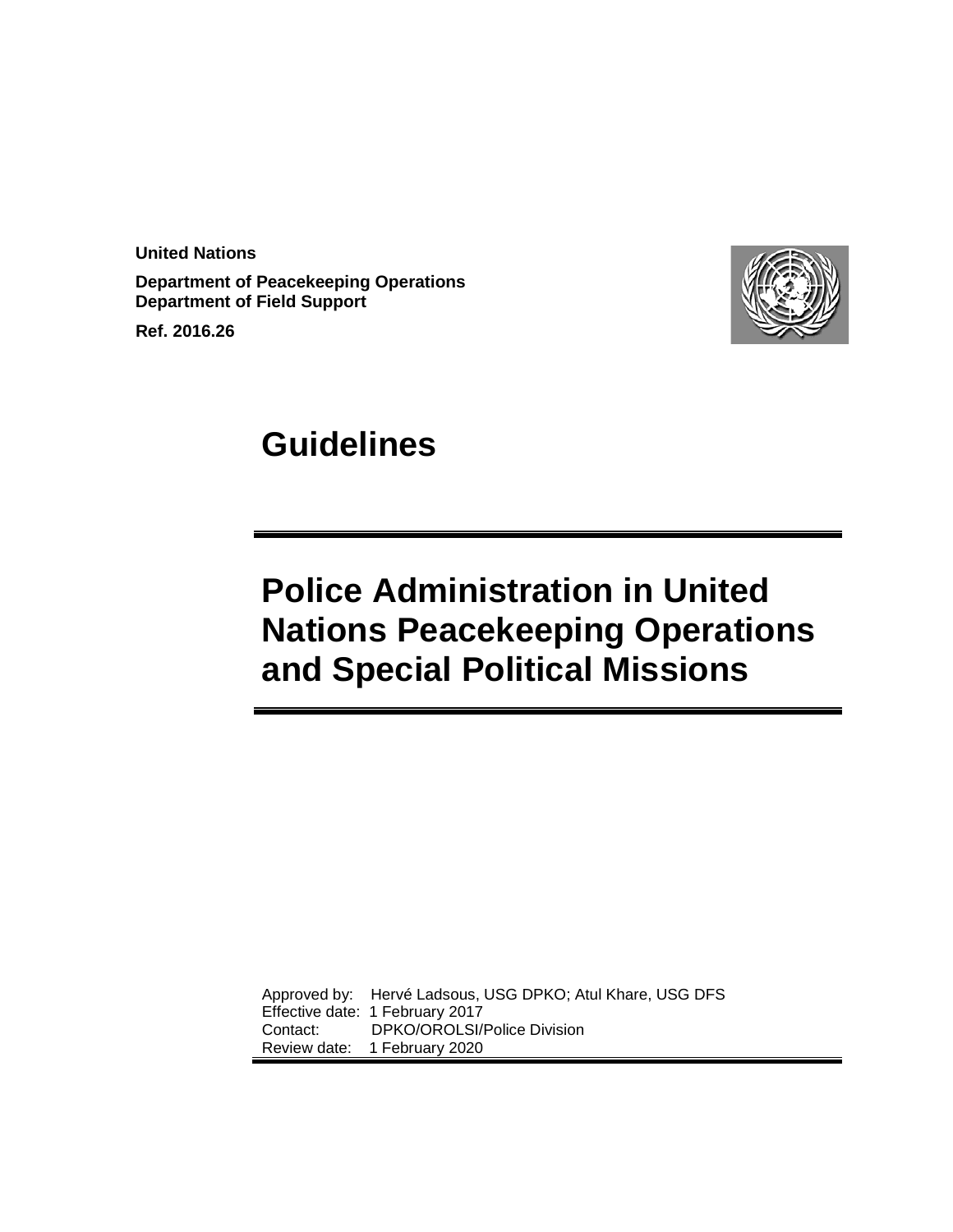# **DPKO-DFS GUIDELINES ON**

# **Police Administration in Peacekeeping Operations and Special Political Missions**

# **Contents**

- **A. Purpose**
- **B. Scope**
- **C. Rationale**
- **D. Guidelines**
	- **D.1 Guiding principles**
	- **D.2 Authority within a police component**
	- **D.3 Police component structure and organization**
	- **D.4 Police Administration Pillar/Unit**
	- **D.5 Police Planning Unit**
	- **D.6 Police Human Resources Management Unit**
	- **D.7 Security, Occupational Safety and Environmental Unit**
	- **D.8 Police Learning and Development Unit**
	- **D.9 Police Professional Standards Unit**
	- **D.10 Police Logistics Unit**
- **E. Terms and definitions**
- **F. References**
- **G. Monitoring and compliance**
- **H. Contact**
- **I. History**

# **ANNEXURES**

**1. United Nations policy documents and guidance materials by subject-matter area**

# **A. PURPOSE**

1. These Department of Peacekeeping Operations (DPKO) and Department of Field Support (DFS) Guidelines on Police Administration (hereafter referred to as "the Guidelines") spell out the fundamental areas that fall within the scope of responsibility of a police component's Administration Pillar. The Guidelines are designed to provide Heads of Police Components (HOPCs), Police Chiefs of Staff (Police COS), contingent commanders and other senior staff with a clear understanding of what police component administration entails, how it is organized, and how it fits within the everyday functioning of a United Nations field mission. The Guidelines will empower police personnel serving within an Administration Pillar to create and sustain an effective and efficient environment that enables the conduct of a police component's mandate-related activities.

<span id="page-1-0"></span>2. With a view to harmonizing police practice across field missions, the Guidelines equally provide required direction on broader administration-related matters, including the general structure of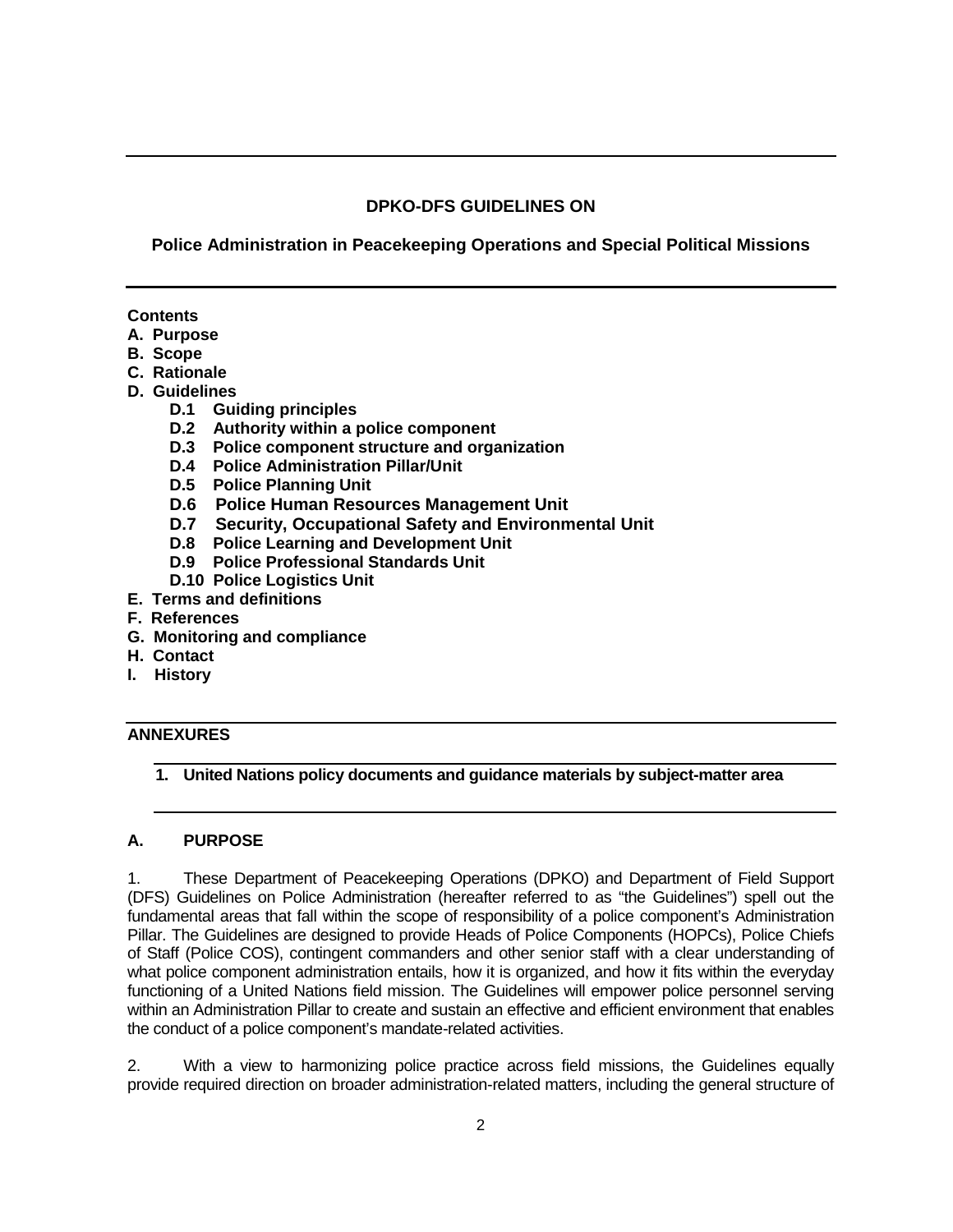police components and responsibility for the development of several plans that police components are required to produce to guide their work.

#### **B. SCOPE**

3. The current Guidelines shall be read in conjunction with the overarching DPKO-DFS [Policy on](http://www.un.org/en/peacekeeping/sites/police/initiatives/policy.shtml)  [United Nations Police in Peacekeeping Operations and Special Political Missions](http://www.un.org/en/peacekeeping/sites/police/initiatives/policy.shtml) (Ref. 2014.01), the associated DPKO-DFS Guidelines on Police [Capacity-Building and Development](http://www.un.org/en/peacekeeping/sites/police/initiatives/capacity-building-guidelines.shtml) (Ref. 2015.08), DPKO-DFS Guidelines on [Police Command](http://www.un.org/en/peacekeeping/sites/police/initiatives/guidelines-police-command.shtml) in United Nations Peacekeeping Operations and Special Political Missions (Ref. 2015.14), DPKO-DFS Guidelines on [Police Operations](http://www.un.org/en/peacekeeping/sites/police/initiatives/guidelines-police-operations.shtml) in UN Peacekeeping Operations and Special Political Missions (Ref. 2015.15) and the forthcoming Directive for Heads of Police Components of United Nations Peacekeeping Operations and Special Political Missions.<sup>[1](#page-1-0)</sup>

4. These Guidelines shall provide the context for the future development of manuals, standard operating procedures, training materials and other guidance documents related to individual aspects of police-related administration.

# **C. RATIONALE**

-

5. United Nations police deployed to serve within multidimensional integrated peacekeeping operations or special political missions work in unique operating environments governed by their own regulatory frameworks. To be able to properly fulfil their duties, officers assigned to serve in field missions must be conversant with the internal functioning of field missions, whether led by the Department of Peacekeeping Operations or Department of Political Affairs, and their individual components, as well as the policies, standard operating procedures and manuals governing their respective work. Above all, the Administration Pillar must understand the role of a police component in the wider context of a field mission, its structure and core activities, as well as the critical support role the Administration Pillar plays in facilitating the work of the entire component.

6. As recognized by the Policy on United Nations Police, solid, effective and efficient administration is a critical success factor in any police peacekeeping mission. It creates an enabling environment which allows the other police pillars in a mission to undertake their activities.<sup>[2](#page-2-0)</sup> Accordingly, the Guidelines provide Individual Police Officers (IPOs) with an overview of the general structure of an Administration Pillar and the key work of its internal units, and signpost the relevant regulatory framework with which police personnel should be familiar, in particular, policies and standard operating procedures issued by DPKO and DFS, as well as their internal units that regulate the work of United Nations field missions.

<span id="page-2-1"></span><sup>1</sup> Respectively referred to hereafter as: the Policy on United Nations Police; the Police Capacity-Building and Development Guidelines; the Police Command Guidelines; the Police Operations Guidelines; and the forthcoming Directive for HOPCs.

<span id="page-2-0"></span> $2$  Policy on United Nations Police (2014.01), para. 51.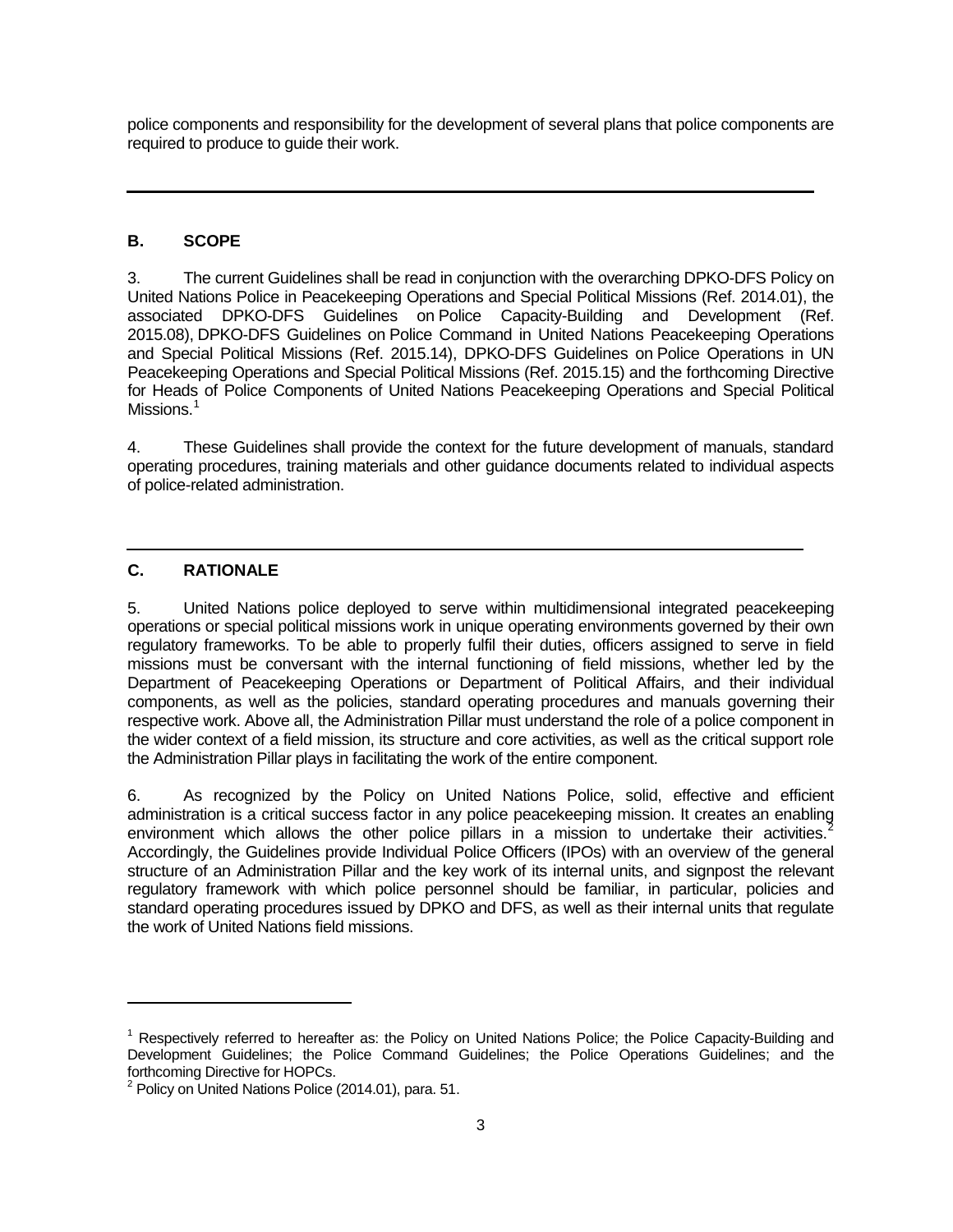7. The Guidelines also provide HOPCs and command staff, including the Police COS, with direction on the structure, set-up and internal practice concerning the development of planning documents, with a view to harmonizing police practice across field missions.

# **D. GUIDELINES**

# **D.1. Guiding principles**

8. Integrity: All United Nations police personnel are expected to maintain the highest standards of integrity in the conduct of their work and off-duty while serving in a United Nations mission. Integrity entails that police personnel at all levels abide at all times with United Nations standards of conduct, in particular with regard to sexual exploitation and abuse. This includes acting without consideration of personal gain; acting with honesty and trustworthiness in the discharge of their official duties; resisting undue political pressure in their decision-making; refraining from abusing their power or authority; standing by decisions taken by the mission and/or police component, even if they are unpopular; and taking prompt action in cases of unprofessional or unethical behavior.

9. Transparency: Subject to security-related concerns, police personnel at all levels must ensure transparency in actions and decision-making processes. Transparency promotes accountability and provides information for all police personnel about the functions and work of the component. It entails openness in sharing information but with respect to principles of handling sensitive information and keeping concerned individuals and/or sections regularly informed of actions and processes. As United Nations police in the field act as role models for host-State police and rule of law institutions, transparent UN police administration should set the example for local institutions that transparency needs to be a core principle of police administration.

10. Accountability: All UN police personnel are obligated to take ownership for their respective responsibilities, both private and professional. This includes providing oversight and taking responsibility for delegated work, delivering timely work outputs and results, and operating in compliance with UN and mission-level regulations and rules. It also refers to accountability for individual misconduct, which can harm the entire mission and the local population's confidence in rule of law institutions.

# **D.2. Authority within a police component[3](#page-2-1)**

-

<span id="page-3-1"></span>11. The HOPC, whether a Police Commissioner or Senior Police Adviser, is responsible for the implementation of police-related tasks of a mission mandate, including overseeing all operational and administrative tasks mandated to the police component. The HOPC is also responsible for the conduct and discipline of the personnel of the police component. The HOPC delegates his or her authority in relation to all matters of administration as set out herein to the Police COS and other chiefs under the Administration Pillar (where such an entity exists) although remaining fully responsible and accountable for actions undertaken under such delegated authority.<sup>[4](#page-3-0)</sup>

<sup>&</sup>lt;sup>3</sup> See also DPKO-DFS Policy (Revised) for Formed Police Units in United Nations Peacekeeping Operations (2009.32) (hereafter "Policy (Revised) on FPUs"); and DPKO Guidelines for United Nations Police Officers on<br>Assignment with Peacekeeping Operations (2007.7).

<span id="page-3-0"></span> $4$  See Directive for HOPCs (forthcoming), paras. 18 and 20; Polic[e Command](http://www.un.org/en/peacekeeping/sites/police/initiatives/guidelines-police-command.shtml) Guidelines (2015.14), para. 11; and DPKO-DFS Policy on Authority, Command and Control in UN Peacekeeping Operations (2008.4).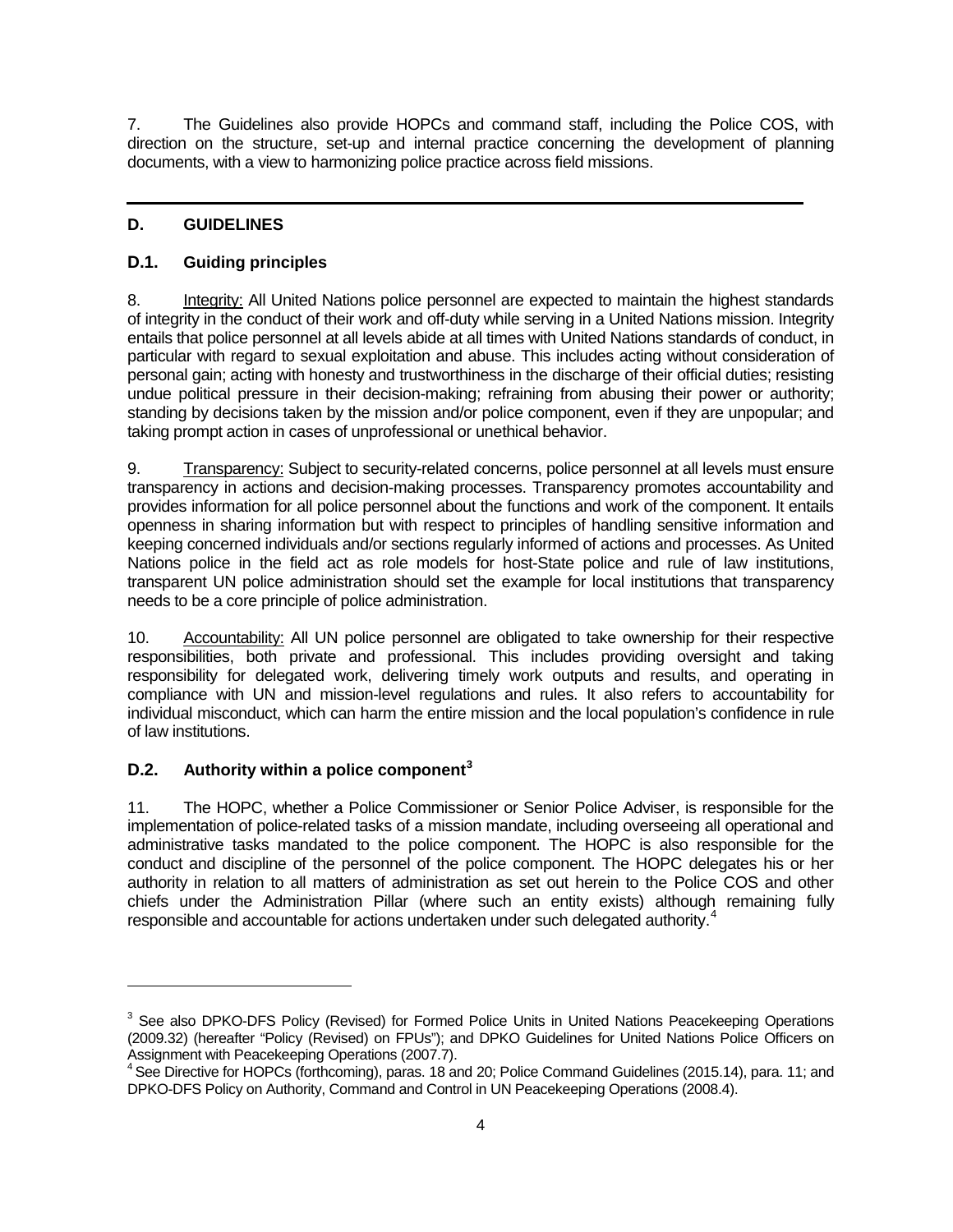### **D.3. Police component structure and organization**

12. As per the guidance of the HOPC and with the authorization of the Head of Mission (HOM), the Police COS, in consultation with the heads of other pillars and with regard to the police concept of operations (CONOPS), puts in place the appropriate structure for the police component.<sup>[5](#page-3-1)</sup> A police component tasked with both operations and capacity-building and development functions is typically organized into three pillars: Operations, Administration and Capacity-Building and Development:<sup>[6](#page-4-0)</sup>



13. In missions with a sizeable authorized strength, the pillars are typically complemented by the HOPC Front Office, comprising key support functions such as a Special Assistant, an Administrative Assistant, a Legal Officer, Liaison Officer(s), including Gender Focal Point, Public Information Officer(s), a reporting team and an Internal Evaluation Unit.<sup>[7](#page-4-1)</sup>

14. The basic structure of a Police Component is established during the mission start-up phase. As per HOPC guidance, a Police COS may seek to amend the component's organizational structure, including the chain of command and control, taking into account the mission's specific operating context, in consultation with the United Nations Police Division (PD) at UNHQ, and after having consulted the Director of Mission Support/Chief of Mission Support (DMS/CMS) in matters of resourcing and following the authorization of the HOM.<sup>[8](#page-4-2)</sup>

-

<span id="page-4-0"></span> $^5$  See Directive for HOPCs (forthcoming), para. 37.<br> $^6$  See also Police Command Guidelines (2015.14), para. 33 (diagram). Actual structures may vary depending on, for example, the size of the mission.

<span id="page-4-1"></span> $<sup>7</sup>$  The IEU follows up, monitors and evaluates the police component's functioning (i.e., the proper use and</sup> efficiency of resources) and activities, including progress in implementing plans. In particular, the IEU, upon a request by the HOPC or other senior command staff, may be tasked to evaluate the procedures, practices or programs put in place by a police component's pillars, as well as other issues. The purpose of the inspection is to determine the extent to which a procedure, practice or program adheres to normative standards, including United Nations policies and standard operating procedures. The IEU works with the component's Best Practices Officer and the mission's Best Practices Unit. For additional information, see DPKO-DFS Policy on Internal Evaluation and Inspections of United Nations Police (2012.13); Directive for HOPCs (forthcoming), paras. 45 ('Internal evaluations') and 74 ('Best Practices and Lessons Learned').<br><sup>8</sup> Directive for HOPCs (forthcoming), para. 44.

<span id="page-4-3"></span><span id="page-4-2"></span>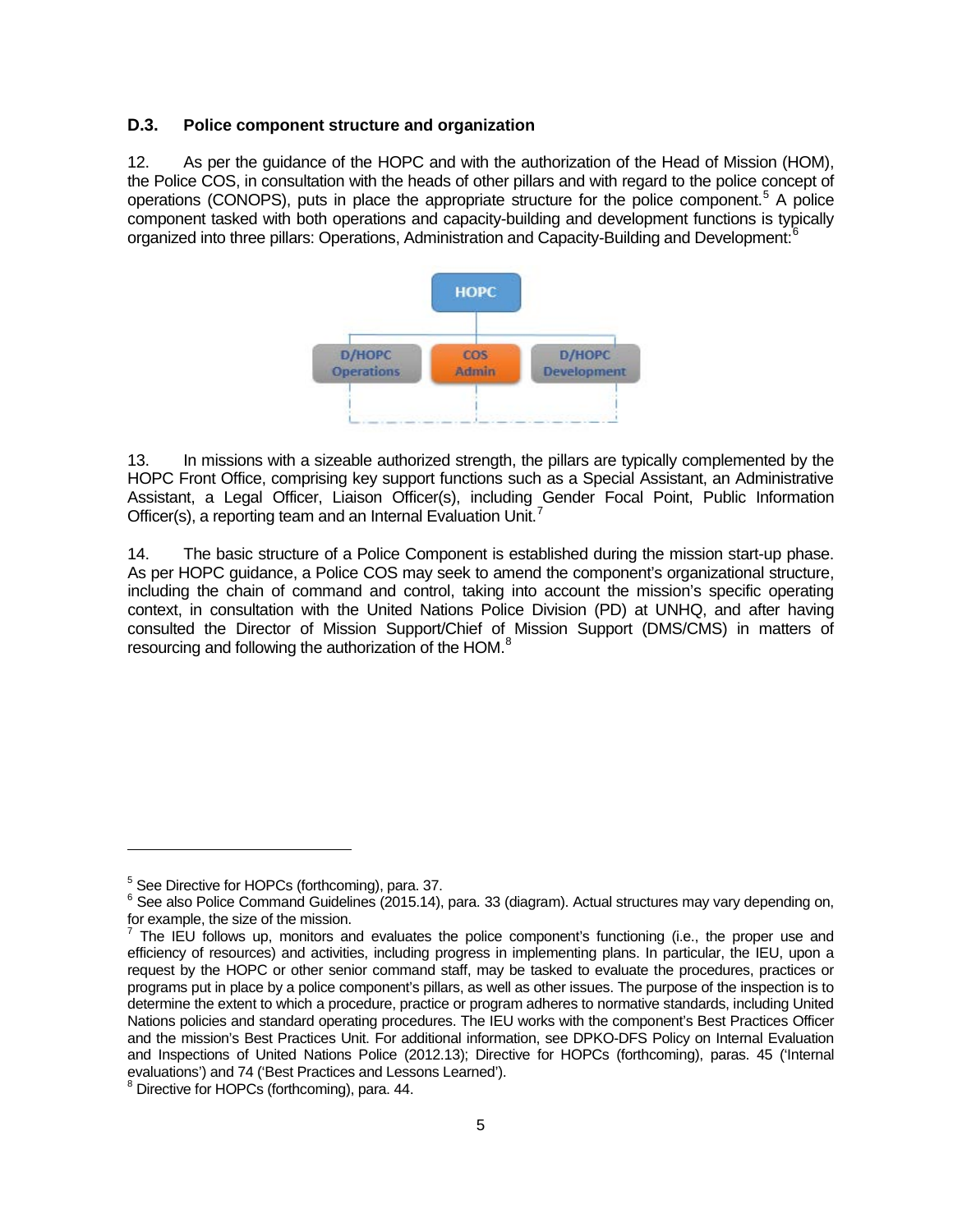# **D.4. Police Administration Pillar/Unit**

# **D.4.1 Role of the Police COS[9](#page-4-3)**

15. Under the authority of the HOPC, the Police COS oversees the police component's Administration Pillar. The Police COS, through the units which report to him or her, is the principal adviser to the HOPC concerning all aspects related to the administration and management of all police component personnel, including but not limited to human resources management and development, conduct and discipline, finance, planning and budget, logistics, professional standards, staff health and welfare, security, as well as other aspects that may arise depending on a mission's specific context.<sup>[10](#page-5-0)</sup> As the Police COS supports the HOPC in ensuring that the administration of the police component and its activities are managed and fully supported by a field mission, the Police COS must be familiar with all relevant UN regulations, rules, policies and procedures governing the foregoing.

- 16. The Police COS provides additional support to the HOPC, including but not limited to:
	- a) facilitating the establishment of a Women's Police Network in the mission area in coordination with the Police Gender Focal Point in the HOPC Front Office; and
	- b) representing the HOPC at mission- and HQ-level meetings, as well as on field visits, related to administration, mission support, logistics and welfare when required and authorized by the HOPC.

17. Operational framework: As the primary enabler to the component's mandate-oriented pillars, the Police COS must also have detailed knowledge of the operational framework underpinning a mission and which activities the component is authorized to undertake, including, in order of hierarchy:

- a) the Security Council resolution authorizing the mission and mandated tasks;
- b) the mission concept, which is a statement of intent that communicates a multi-year strategy on how the mission plans to implement its Security Council mandate; and
- c) the police CONOPS, which translates the political intent of the mandate into policing and law enforcement strategies and operational directives.<sup>[11](#page-5-1)</sup>

# **D.4.2 Standard operating procedure governing United Nations police assigned to a mission (SOP)**

18. The policies and procedures governing personnel administration and management for all police, including Formed Police Units (FPUs), assigned to work in a field mission are set out in a "Standard Operating Procedure (SOP) Governing United Nations Police Assigned to [Mission acronym]" (hereafter "model SOP"), which provides police personnel with mandatory guidelines to assist in the performance of their duties. The SOP serves as the authoritative document governing police component administrative and personnel matters in missions.

-

<sup>&</sup>lt;sup>9</sup> The role of Police COS is wholly separate from the position of Chief of Staff (COS), who is a civilian responsible directly to the Head of Mission for ensuring the effective direction and management of all activities of the entire mission.<br><sup>10</sup> Directive for HOPCs (forthcoming), para. 8.

<span id="page-5-0"></span>

<span id="page-5-1"></span> $11$  Directive for HOPCs (forthcoming), para. 34.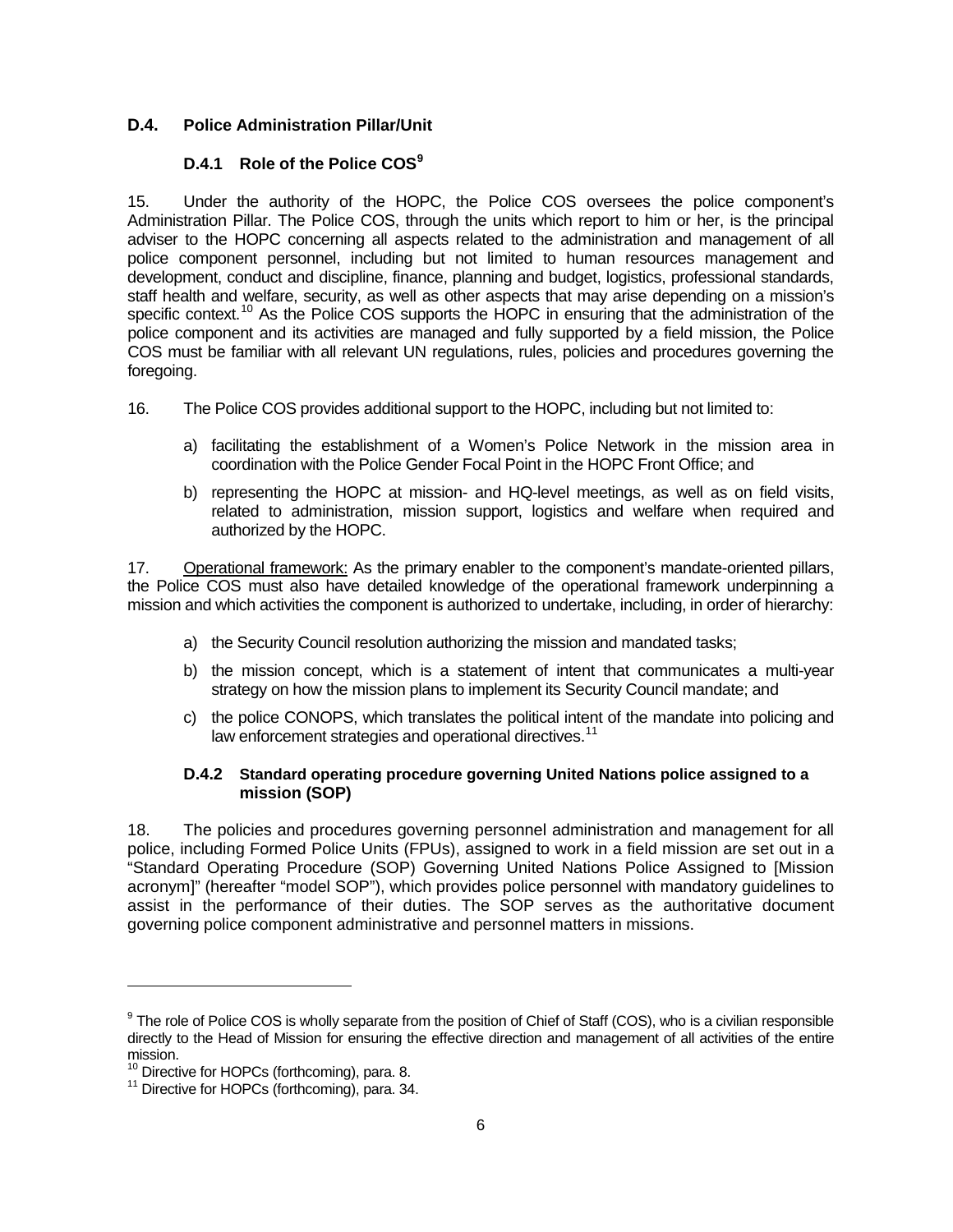19. The Police COS, in consultation with PD at UNHQ, is responsible for preparing the mission-specific SOP, which is largely uniform across missions, except where it reflects a mission's specific mandate, i.e., through optional sections with model language, such as regarding the storage and carriage of weapons for missions where IPOs are authorized to carry weapons. Obligations as well as internal procedures set out in the document apply to police components in all missions and shall not be modifiable. As a matter of good practice, a mission SOP is signed into effect by the Police Adviser at UNHQ before or as close to the start of a mission's opening as possible.

20. The Police COS, on the direction of the HOPC, is also responsible for preparing additional guidance (i.e., directives, bulletins, rules, instructions or operating procedures) to ensure that the police component complies with other United Nations and mission-specific policies and objectives.

### **D.4.3 Internal pillar structure and staffing**

21. As indicated below, an Administration Pillar typically comprises six units: Planning and Budget; Human Resources Management; Security and Occupational Safety; Learning and Development (L&D); Professional Standards; and Logistics, the key duties of which include:



22. The Police COS is responsible for ensuring that the staffing structure is commensurate with the delivery of support activities and must regularly review staffing needs. The staffing and size of an Administration Pillar will vary according to the mandated strength of the police presence in the mission. In field missions with larger police presences, the foregoing units may each consist of one or several officers, each headed by a Chief and reporting directly to the Police COS. In field missions with a smaller police presence, the functions of the units may be undertaken by only one or several IPOs on behalf of the police component. Further, some functions, for instance, relating to conduct and discipline or training, may be undertaken by an IPO acting principally as a focal point vis-à-vis his or her mission counterpart.

23. In allocating IPOs to carry out administrative functions, the Police COS must ensure the most efficient use of personnel, including the use of civilian staff in functions not requiring police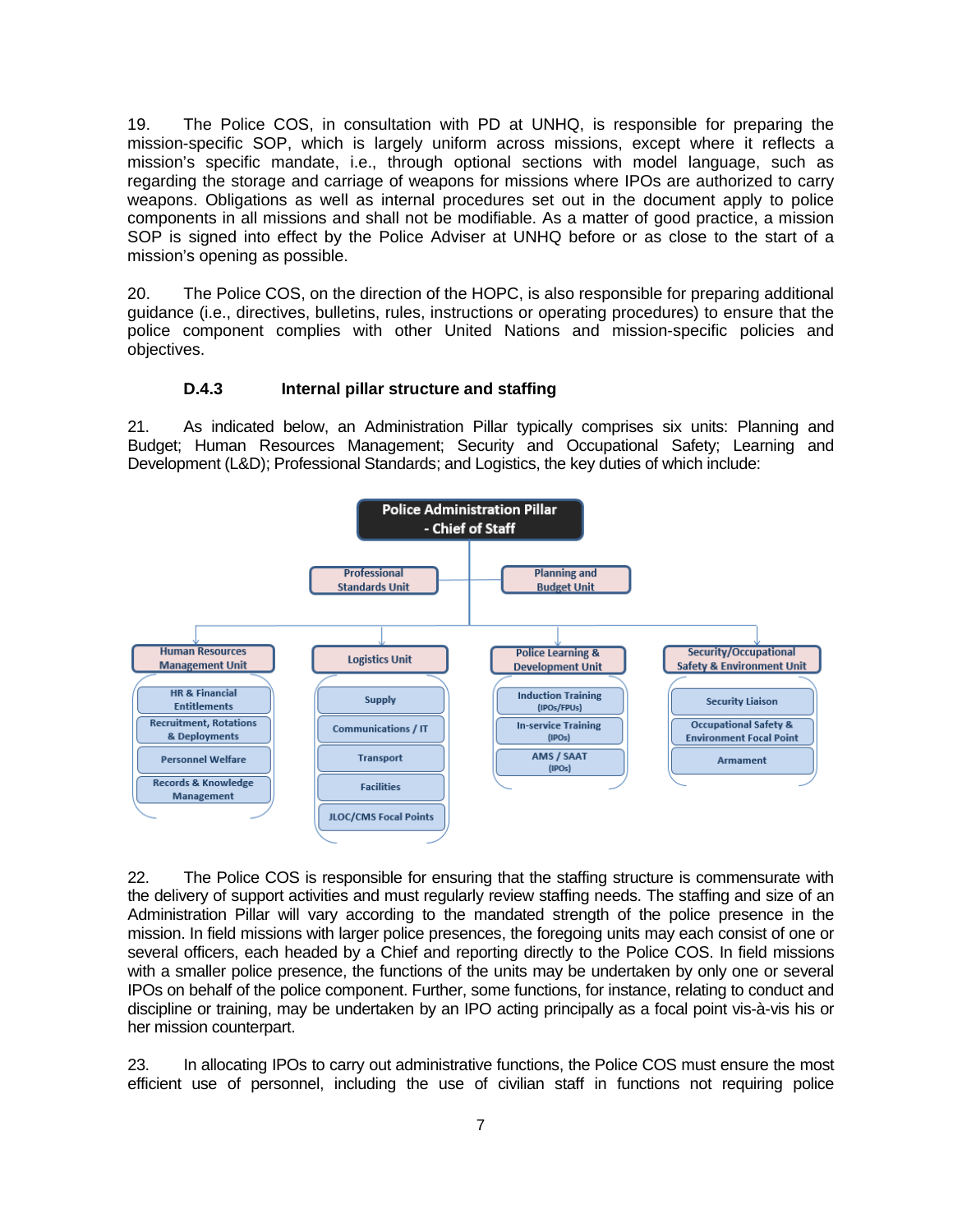competence. With a view to ensuring that the maximum number of IPOs is assigned to carrying out mandated rather than administrative support tasks, the staffing of police component headquarters should ideally not exceed 10 percent of the overall authorized strength of IPOs, although the number will likely be much lower.

# **D.5. Police Planning Unit**

24. With the delegated authority of an HOPC, the Police COS is supported by a Police Planning Unit. The Police Planning Unit must understand the hierarchy of plans in a field mission and the key linkages between field mission plans and the plans of other United Nations and non-UN actors, as further detailed in the DPKO-DFS Guidelines on Component-level Planning on Rule of Law and Security Institutions Issues (Ref. 2012.03) and associated Planning Toolkit.

25. The Police Planning Unit, is responsible for developing the component's planning and ensuring that the component's plans integrate with the comprehensive mission implementation plan in close consultation with the chiefs of all pillars and, where FPUs are concerned, the FPU Coordinator.<sup>[12](#page-5-0)</sup> In developing mission plans, the Police Planning Unit shall also consult the Police Division Mission Management Support Section (PD/MMSS), Selection and Recruitment Section (PD/SRS) and Strategic Policy and Development Section (PD/SPDS).

26. To harmonize and facilitate the work of the Police Planning Unit and pillar chiefs in the field, models of key plans that relate to the work of an Administration Pillar will be developed and disseminated by PD. The plans should be updated periodically depending on operational realities, program implementation, host-State needs and changes in the mission mandate.

# **a) Deployment plan**

<u>.</u>

27. A deployment plan outlines a comprehensive and phased deployment schedule for all police personnel in order to progressively build up a United Nations police presence at a component's headquarters and in the regions in support of national authorities. A deployment plan should also support the mission objective of developing and strengthening the operational capacity of national rule of law institutions by providing for the co-location of IPOs as police advisers in national security institutions throughout the host State.

28. A deployment plan thus details the functions, number and proposed locations for the deployment of IPOs and FPUs in line with the mission's priorities and the available police personnel. The deployment of IPOs will also depend on the minimum ratio of United Nations-to-host-State officers, officers' particular skills and capabilities (in accordance with the mandate) and gender considerations. As the deployment plan must also take into account operational realities in the regions, such as the absorption capacity of particular field offices, existing infrastructure and safety and security issues, its development must be appropriately coordinated with the DMS/CMS and the United Nations military component.

# **b) Contribution to mission results-based budgeting framework (RBB)**

<span id="page-7-0"></span>29. The mission RBB serves a dual purpose: it is a financial document outlining the mission's prospective budget proposal, as well as a strategic planning tool that focuses on concrete objectives,

 $12$  Formally the "Deputy-Chief of Operations for Formed Police Units", this role is referred to throughout this document as "FPU Coordinator".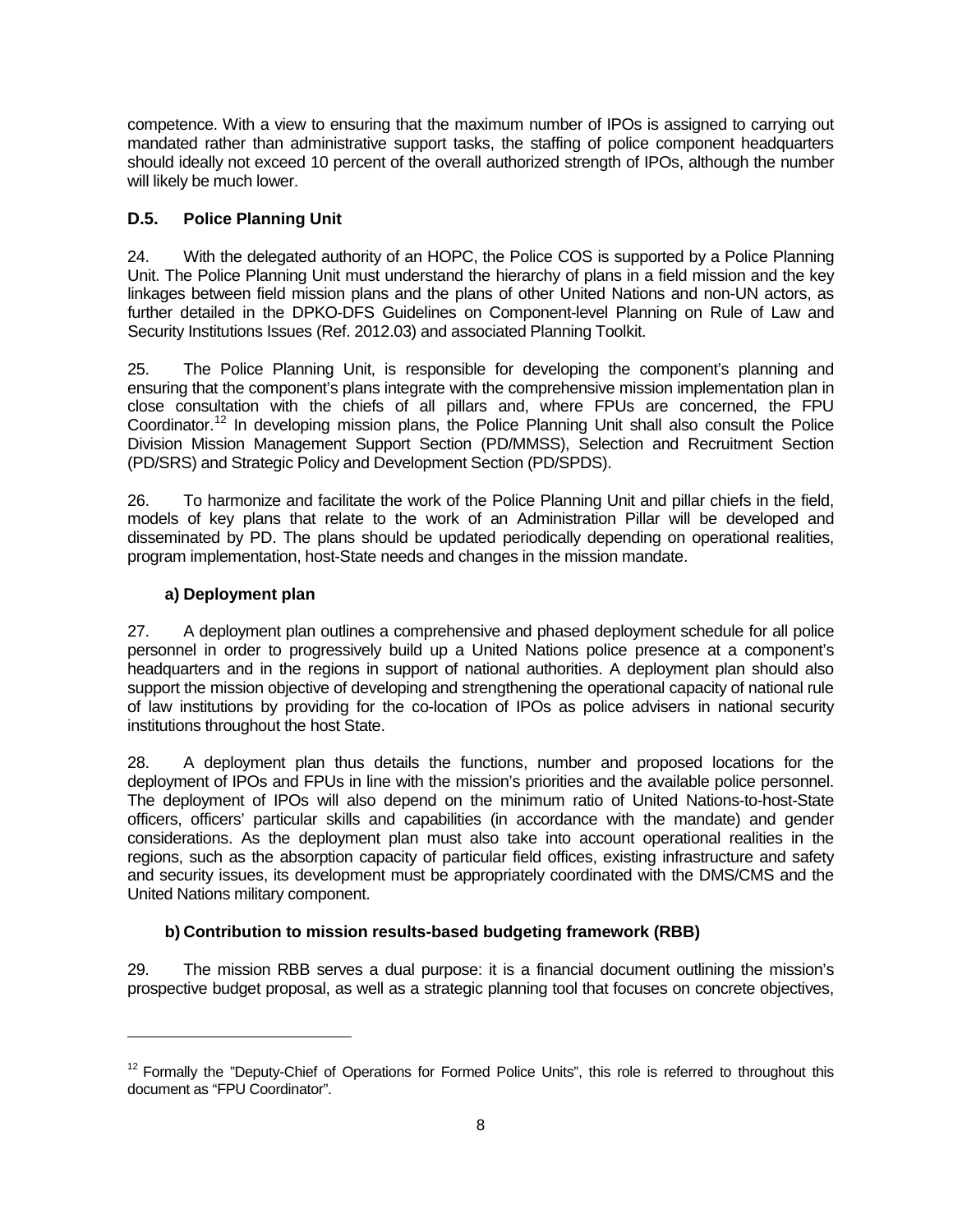expected accomplishments and indicators of achievement, which provide a means for assessing the progress of components in achieving proposed outputs and advancing mandate goals. With delegated authority from the HOPC,<sup>[13](#page-7-0)</sup> the Police COS personally acts as the focal point vis-à-vis a mission's DMS/CMS and Office of Chief of Staff, and serves as the component's conduit for RBB and budget-related discussions vis-à-vis the wider mission. Internally, the Police COS delegates the preparation of the component's RBB to the Police Planning Officer, who will work in consultation with the Operations and Capacity-Building Pillars, to detail the component's intended activities for the coming year, such as the estimated number of patrols, trainings and workshops. Proposals should be based on both priorities and what is achievable, as well as an analysis of gender perspectives, keeping in mind current resources, the anticipated effectiveness of programs, travel, training, staffing and information technology requirements, and the particular circumstances of the mission.

30. In developing plans, the Planning Unit must ensure that the police component's funding needs are conveyed to the mission's Budget Section so that funding is appropriately allocated for the component's internal purposes, for example, trainings for police personnel, requests for civilian experts with specialized police skillsets or staff from the Standing Police Capacity, and deployments of officers to participate in in-mission assessments of IPOs and FPUs.<sup>[14](#page-8-0)</sup>

# **c) Transition and/or liquidation planning**

31. Well before a mission may be required to either transition to another configuration or draw down, the Planning Unit, under the guidance of PD and in collaboration with all pillar heads, must develop a transition plan for the police component. All component-level planning must be informed by the integrated transition plans or other UN-wide or mission-wide plans and strategic decisions on the overall UN engagement. A component transition plan should ensure that the handover to host-State counterparts of all police component tasks, both operational and capacity-building, should occur over time, with the component gradually reducing its activities while continuously monitoring progress towards the completion of tasks and the consolidation of the capacity of host-State and international partners to take over residual responsibilities. Transition plans must be appropriately coordinated with the DMS/CMS with regard to logistics issues.<sup>[15](#page-8-1)</sup>

#### **d) Re-hatting planning**

32. In recent years regional or multinational forces under the lead of a regional organization already in a mission area have transitioned to a UN-led force through a re-hatting process authorized by the Security Council. PD will define specific re-hatting parameters and procedures, and the process may encompass re-hatting of IPOs and/or FPUs. The Police Planning Unit is responsible for coordinating with all Administration Pillar units to ensure that each unit has adequately anticipated and included the re-hatting of IPOs and/or FPUs in their work processes, including in-mission assessment, induction training and/or logistics and operational needs.

<span id="page-8-2"></span><u>.</u>

<span id="page-8-0"></span><sup>&</sup>lt;sup>13</sup> Directive for HOPCs (forthcoming), para. 23.<br><sup>14</sup> See also Mission Start-Up Field Guide (2010), pp. 38-39 (Results-based Budgeting process); Operational Guide to the Integrated Disarmament, Demobilization and Reintegration Standards, chapter 3.41 – Finance and Budgeting (for an overview of the peacekeeping budgeting process, including RBB); and United Nations Guide to Results-Based Budgeting.<br><sup>15</sup> See also Policy on UN Transitions in the Context of Mission Drawdown or Withdrawal (4 Feb 2013) and DFS

<span id="page-8-1"></span>Liquidation Manual (2012.18).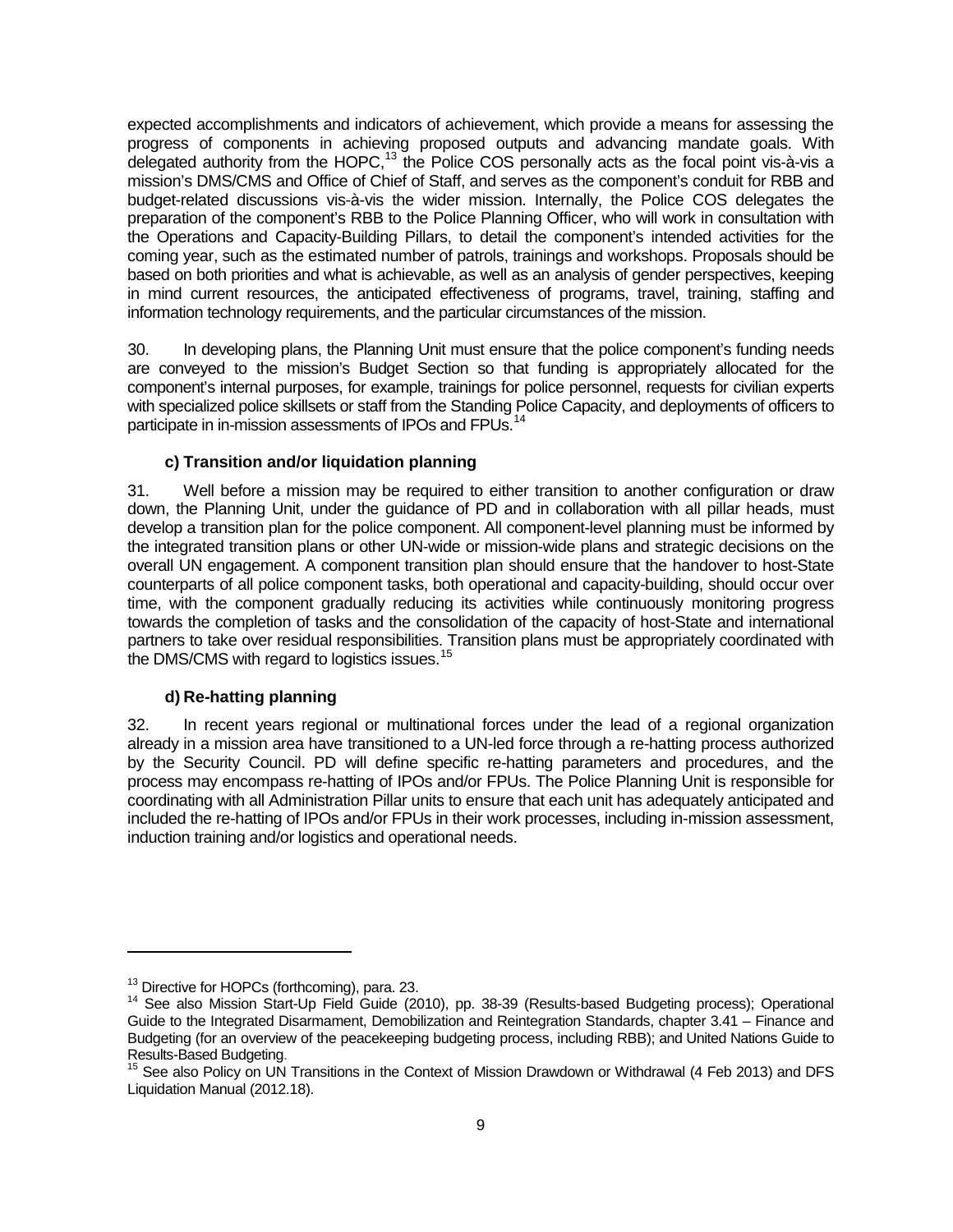## **D.6. Police Human Resources Management Unit**

<u>.</u>





34. Under the delegated authority of the Police COS, the head of PHRMU handles personnel-related administration in accordance with internal practice and established web-based platforms,<sup>[16](#page-8-2)</sup> including:

- a) **substantive personnel management**, which includes staff selection, identification of required IPO skillsets, in-mission assignments, deployments and rotations, performance appraisals, development of a mission talent pool, and welfare matters;
- b) **administrative personnel matters** relating, for example, to attendance, leave, allowances and other claims.

35. PHRMU may also take on a number of ancillary tasks, including, but not limited to periodically circulating within the component information related to human resources issues that affect officers' rights or obligations, for example, in relation to United Nations standards of conduct, duties and obligations, benefits and entitlements, and in particular any changes thereto.

<span id="page-9-0"></span> $16$  The principal platforms include: (a) Umoja, which encompasses administrative processes related to human resources administration, payroll, time management, benefits and entitlements for UN personnel; (b) Field Support Suite (FSS), which manages administrative tasks for IPOs and FPU members related to compensatory time off, movement of personnel, attendance, etc.; and (c) HERMES/UNPOL Management Suite, an FSS application that allows PD and authorized police component personnel in field missions to track the selection, recruitment, onboarding, tours of duty and departure of police personnel, as well as performance appraisals, Assessment for Mission Service (AMS) results, conduct and discipline issues, medical clearances, and PD communications with Member States with regards to the same. HERMES has an interface with the Misconduct Tracking System (MTS) for conduct and discipline issues.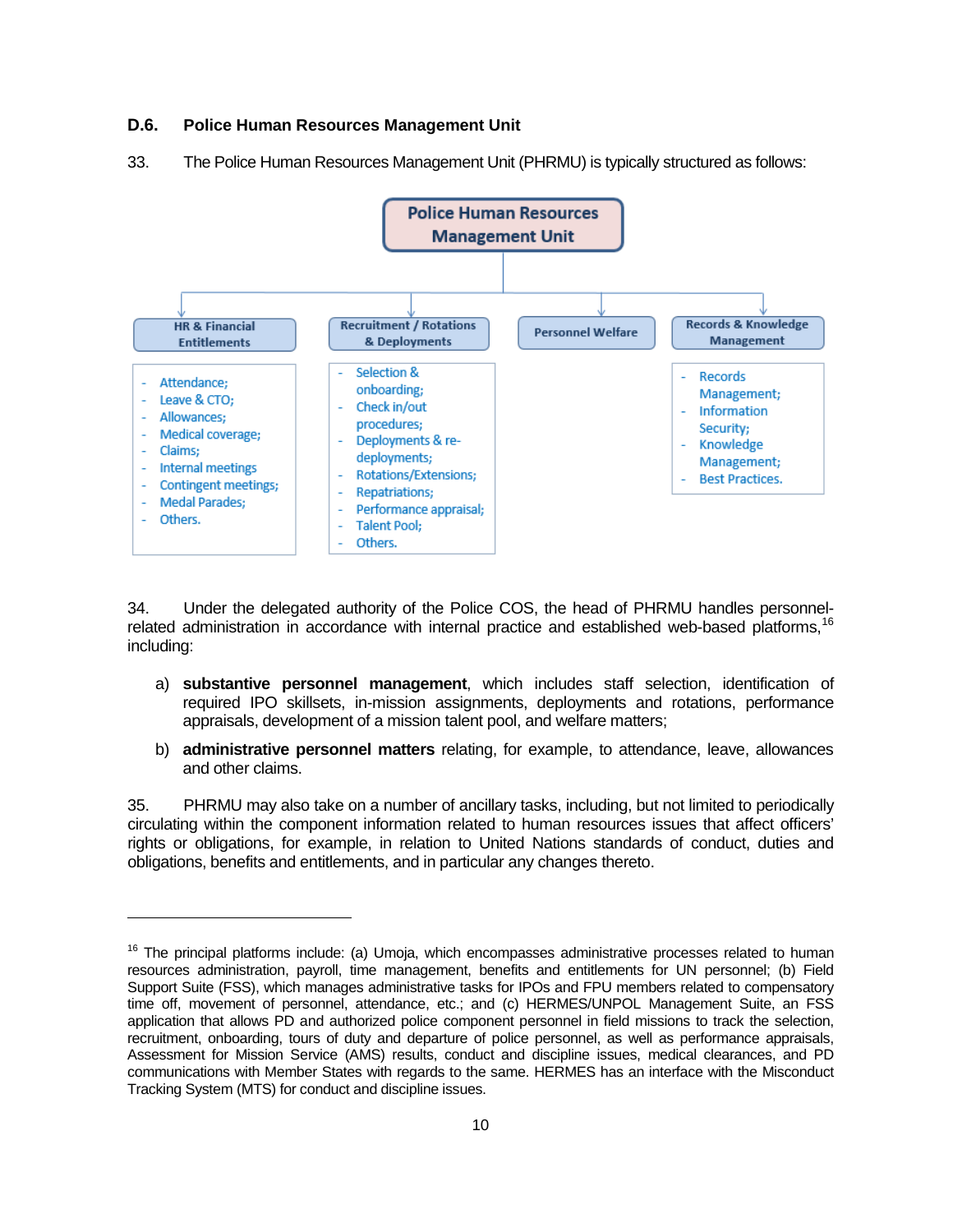# **D.6.1 Personnel-related management**

# **a) Selection and on-boarding**

36. The PHRMU coordinates with PD/SRS in relation to all substantive aspects of selection and on-boarding of police officers and in particular on identifying key skillsets and desired professional profiles—with due regard to gender-sensitive recruitment criteria—to staff a police component given the mission mandate and needs. In this regard, PHRMU consults with PD/SRS on finalizing job descriptions and vacancy announcements for circulation to Member States.

37. The subsequent recruitment of police officers, including those against contracted posts, is governed by the procedures outlined in the 2011 SOP on Selection and Recruitment Procedures for United Nations Personnel at the Police Division, Peacekeeping Operations and Special Political Missions.<sup>[17](#page-9-0)</sup> International civilian posts in the Political, Peace and Humanitarian Network (POLNET) are filled through the United Nations recruitment process governed by the Administrative Instruction on staff selection and managed mobility (ST/AI/2016/1). The staff selection system governed by administrative instruction ST/AI/2010/3 and subsequent amendments entitled "Staff selection" will continue to apply to vacant positions in those job networks that have not yet transitioned to the new system under ST/AI/2016/1.

38. When the accomplishment of particular mandated police tasks necessitates specific expertise, PHRMU should seek the support of PD to identify and deploy Specialized Police Team(s) comprising one or more individuals, whether IPOs (discussed above) or civilian police experts. To the extent that civilian capabilities needed to fulfil police tasks cannot be satisfied through the United Nations recruitment process, a police-contributing country (PCC) may be approached with specific requests for civilian capabilities that are included in and/or unique to police organizations.

39. Police components may also take advantage of the skillsets and expertise of the Standing Police Capacity, which may deploy its personnel to support police components in the field for shortterm deployments of several weeks to several months to offer technical assistance in a range of areas. The Police COS should facilitate requests for SPC assistance, which must first be approved by the HOM and thereafter formally communicated to PD. Requests for SPC assistance may be funded from the mission rotation budget.

40. Matters related to the selection, deployment or assessment of FPUs are the responsibility of the FPU Coordinator in collaboration with the FPU Coordination Unit of PD.

41. As far as possible, PHRMU supports and consults with PD in relation to the on-boarding of selected personnel and their arrival in the mission area, including concerns about visas, travel and the arrival of IPOs in mission areas, including their arms, when required.

# **b) Check-in**

<u>.</u>

42. The PHRMU is responsible for establishing efficient internal check-in procedures for all police personnel and assigning designated officers (i.e., rotation officers) to receive incoming personnel and support their prompt check-in and induction, in support of the overall check-in process carried out by the mission's administrative office/division. Streamlined check-in procedures ensure that new arrivals

<span id="page-10-0"></span><sup>&</sup>lt;sup>17</sup> Selected IPOs must have passed the mandatory AMS, as per SOP on Assessment of Individual Police Officers for Service in United Nations Peacekeeping Operations and Special Political Missions (2011.18).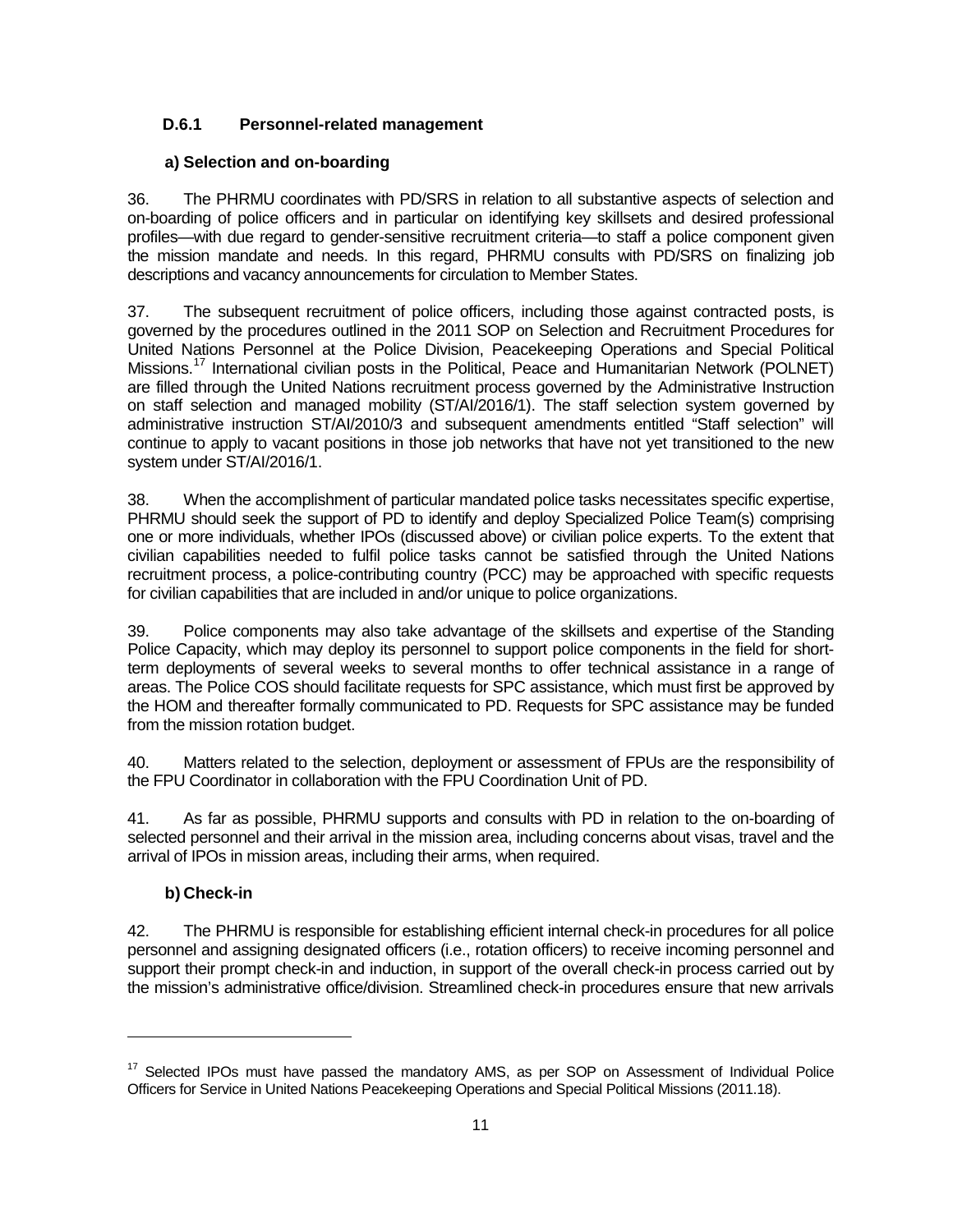promptly receive identification cards and mission check-in forms, the timely completion of which enables officers to be issued with mission equipment and a driver's license and to be entered into the payroll system. These procedures can be conducted in-mission or at a regional support center, when required. In addition, the Police COS must ensure that all incoming staff receive a proper briefing at the outset of their deployment.

#### **c) Internal selection for posts: deployments and redeployments**

43. *IPO deployments:* The Police COS, through the PHRMU, shall assign all newly arrived IPOs to appropriate positions within the component, including the Joint Logistics Operations Center (JLOC), Joint Operations Center (JOC), Joint Mission Analysis Center (JMAC), Integrated Mission Training Centre (IMTC) or Contingent Owned Equipment (COE) Unit,<sup>[18](#page-10-0)</sup> upon completion of induction training and all administrative procedures. Initial assignment of IPOs is undertaken by a selection/deployment panel comprising representatives from all pillars, based on a desk review of officers' professional profiles, followed by interviews of selected candidates and as ultimately approved by the HOPC. Panels should be constituted every time new IPOs arrive in the mission area. Attention should be paid to ensuring national and gender balance in the composition of such panels. Personnel participating in the panel should be certified.

44. When IPOs finish their tours of duty (ToDs) or are redeployed to another post, the PHRMU should establish fair and transparent procedures for advertising and filling the vacant posts. This includes, *inter alia*: widely advertising vacant posts through mission platforms such as intranet, e-mail and circular, as well as the Women's Police Network, and through the chain of command of senior police staff to ensure personnel are aware of vacancies; and establishing selection/deployment panels to screen applications and administer tests or interviews of candidates applying for supervisory positions. Senior staff in the police component should ensure all personnel are aware of such vacancies and are encouraged to apply. In particular, female police officers should be encouraged to apply for command positions and operational posts, and additional training may be provided if necessary to ensure a gender balance in such posts. The Police COS will discuss with an applicant's contingent commander in cases where redeployment of an IPO may disturb the national balance in that area. Where the advertisement of a post does not yield suitable applicants, the Police COS may assign officers directly to fill the vacant position.

45. Both the initial assignment and subsequent selection of IPOs for vacant posts will be done with regard to their background and experience in accordance with mission requirements and job descriptions, as well as special skills, national diversity and gender balance.

46. The Police COS and Chief PHRMU should progressively assign and deploy incoming IPOs to offices at mission headquarters and throughout the mission area based on the deployment plan. In planning deployments to regions/sectors/team sites, consideration will be given to ensure that at least two officers of the same nationality or of the same sex are deployed together. Contingent commanders should be consulted in this matter. Additionally, due regard should be given to ensuring that female officers are deployed on the basis of their skillsets, particularly in operational roles. IPOs, especially in unarmed missions, should only be deployed to regional areas when a mission field office has already been established and key infrastructure such as appropriate accommodation is available. This presupposes that a minimum level of area security has been established and that the Chief Security Adviser has determined that the field office satisfies Minimum Operating Security Standards

<u>.</u>

<span id="page-11-0"></span><sup>&</sup>lt;sup>18</sup> IPOs assigned to the COE Unit report directly to the FPU Coordinator.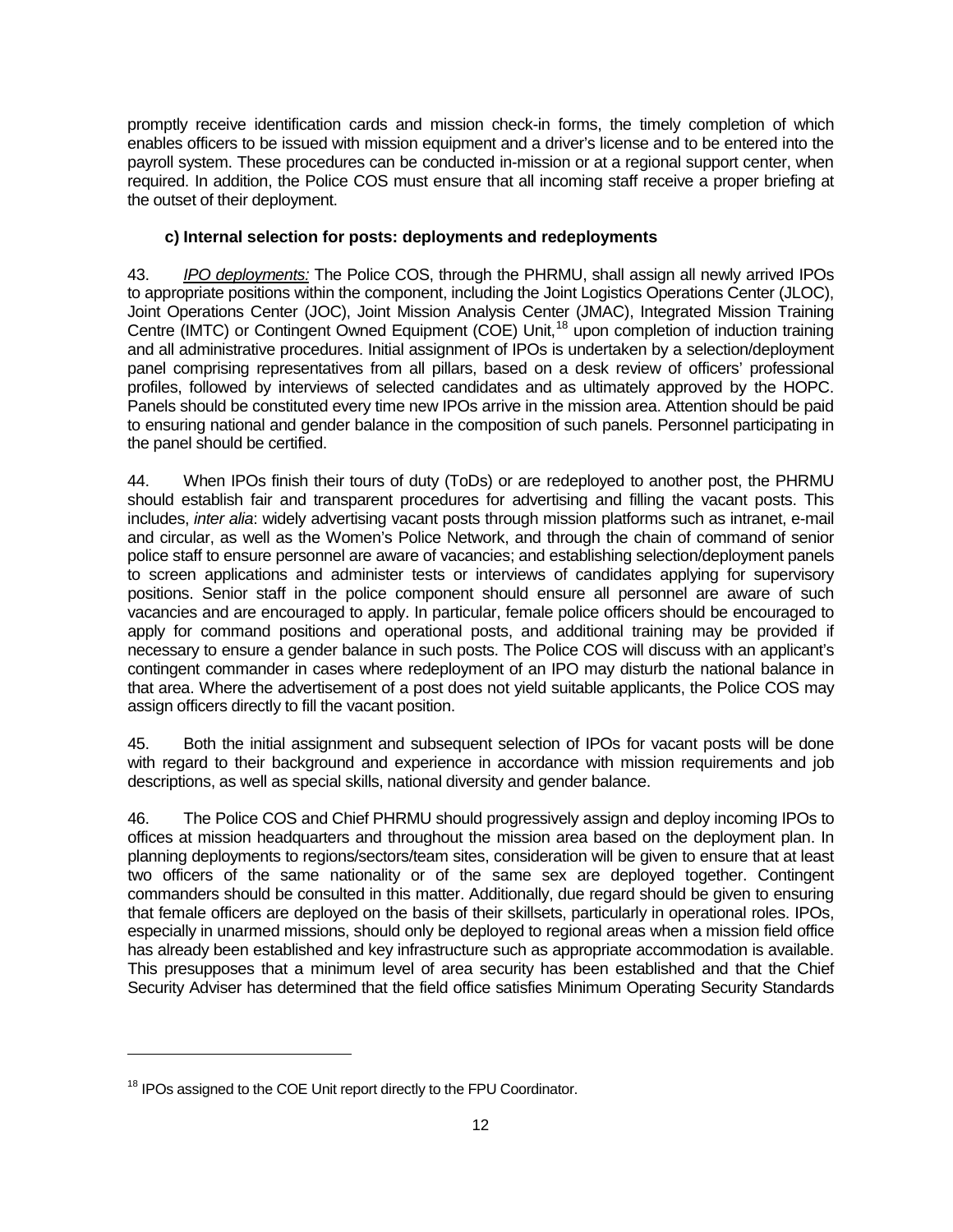(MOSS) and Residential Security Measures (RSM) requirements. Communications, transport, water, equipment and office supplies should also be readily available.

47. *IPO redeployments:* The Police COS and Chief PHRMU are responsible for considering individual requests for the redeployment of an IPO. Generally, an IPO is not eligible to request redeployment within the first 90 days of his or her initial deployment into the mission following the completion of induction training. Redeployment requests are to be treated in accordance with procedures outlined above governing the advertisement and selection for internal posts.

48. As necessary, the Police COS and Chief PHRMU will also identify and nominate suitable police personnel to represent the component in mission-wide task forces or working groups, such as response teams tasked with the collection and preservation of evidence in cases of allegations of sexual exploitation and abuse.

49. *FPU deployments:* Matters related to FPU deployments or relocation within the mission area are the responsibility of the HOPC or his/her delegates, the Chief of Operations and/or the FPU Coordinator, who are vested with command over FPUs. The Police COS and PHRMU will provide administrative and technical support to the FPU Coordinator as necessary.

#### **d) Rotations, tour of duty, extensions**

50. *Rotations:* To avoid gaps in staffing upon the completion of officers' ToDs, PD maintains and monitors an extension/rotation plan concerning all IPOs and FPUs through FSS. PD reaches out to concerned Member States well in advance to ensure that they can identify and nominate suitable replacements for officers completing their assignments. PHRMU keeps PD abreast of IPOs completing their assignments through a dedicated Rotation Officer.

51. *Seconded police personnel sitting on contracted posts at the D- or P-level*: Under normal circumstances, seconded active-duty police officers are recruited for a period of two years. An extension for a third year is possible based on satisfactory performance and operational circumstances, while extension for a fourth year is allowed only on the basis of exceptional operational circumstances. Under no circumstances will a seconded officer be extended beyond four years of service.

52. The respective Guidelines for IPOs, FPUs and civilian experts detail the average and maximum ToD for the corresponding categories of police personnel, as well as procedures for requesting extensions.

<span id="page-12-0"></span>53. *IPOs:* The ToD for IPOs in the mission area is one year. Any extension request must be initiated by the respective supervisor through the chain of command to the HOPC at least four months prior to completion of an IPO's ToD. It is the obligation of the PCC to respond to a request for extension within an acceptable timeframe of no more than one month prior to the end of mission of the concerned IPO. The PHRMU may communicate an extension request to PD for the Member State's endorsement only with the HOPC's approval. Factors relevant to considering extension requests include the exigencies of continued service and overall performance evaluation. A ToD may be extended for up to an additional year depending on operational needs and provided that certain criteria are satisfied, including disciplinary and medical clearance, a performance appraisal with a minimum rating of "fully satisfactory",<sup>[19](#page-11-0)</sup> and the agreement of the PCC. Exceptional extension requests for

<u>.</u>

 $19$  Officers with "unsatisfactory" performance ratings shall not have their ToD extended.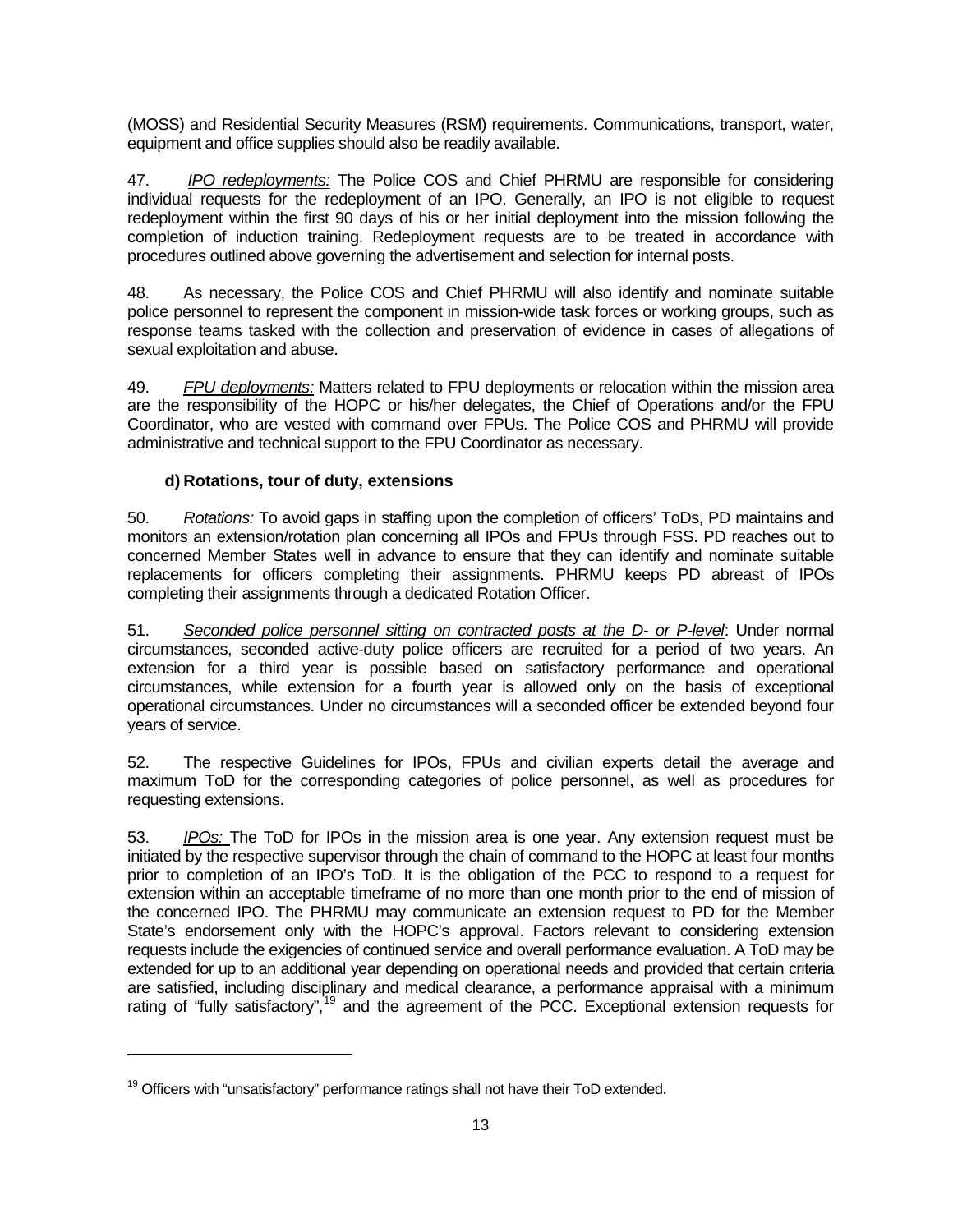service beyond two years should be reviewed carefully and approved by the Police Adviser at UNHQ.<sup>[20](#page-12-0)</sup>

54. *FPUs:* Matters related to FPU ToDs, extensions and rotations are the responsibility of the HOPC or his/her delegates, the Chief of Operations and/or FPU Coordinator, $^{21}$  $^{21}$  $^{21}$  in collaboration with PD's FPU Coordination Unit. The Police COS and PHRMU will provide the FPU Coordinator with administrative and technical support in this regard.

55. *Specialized police teams (SPT):* The initial period of SPT assignments, whether as IPOs or civilian experts, shall be determined in the respective terms of reference, with possible extensions upon an HOPC's request based on operational needs at least three months prior to the completion of assignment, amounting to total service of 24 consecutive months. Extensions beyond 24 months may be requested in exceptional circumstances that require the continued presence of the respective civilian expert(s), e.g. natural disasters or developments requiring continuity in the advisory capacity.<sup>[22](#page-13-1)</sup>

56. *Civilians:* Contract extensions for civilians within a police component are governed by United Nations regulations and rules, including with respect to mobility.<sup>[23](#page-13-2)</sup>

#### **e) Repatriation**

-

57. The Police COS shall advise the HOPC and liaise with PD on the repatriation of officers before the expiration of their normal ToD, in consultation with the Chief of Operations and/or the FPU Coordinator where the repatriation of FPUs or their members is concerned. Field missions register information relating to the repatriation of officers through FSS. As per the respective Guidelines for IPOs, FPUs and civilian experts, officers may be repatriated in the following circumstances:  $24$ 

- a) Failure to meet the minimum mission requirements pursuant to the in-mission Assessment for Mission Service (AMS) or the driving test unless otherwise decided by HOPC;
- b) Disciplinary grounds;
- c) Compassionate grounds, as requested by the individual officer, e.g., in the case of critical or dangerous illness or injury to a close family member, or to attend their funeral;
- d) Medical grounds;
- e) Death or injury in service;
- f) Upon an officer's formal request citing personal reasons; and

 $20$  Guidelines for UNPOL on Assignment with Peacekeeping Operations (2007.7), paras. 74-77; Standard Operating Procedure on Selection and Recruitment Procedures for United Nations Personnel at the Police Division, Peacekeeping Operations and Special Political Missions (2011) (hereafter "SOP on Selection and Recruitment"), paras. 60-62 and 70.

<span id="page-13-0"></span>

<span id="page-13-1"></span>

<span id="page-13-3"></span><span id="page-13-2"></span>

<sup>&</sup>lt;sup>21</sup> Policy (Revised) on Formed Police Units (2009.32), paras. 46-47 and 51-52.<br><sup>22</sup> Guidelines for Non-Uniformed Civilian GPP (2015.01), paras. 8 and 24-27.<br><sup>23</sup> SOP on Selection and Recruitment (2011), para. 65.<br><sup>24</sup> Gu (Revised) on Formed Police Units (2009.32), paras. 78-80.1; SOP on Selection and Recruitment, para. 71; Guidelines for Non-Uniformed Civilian GPPs (2015.01), paras. 61-66.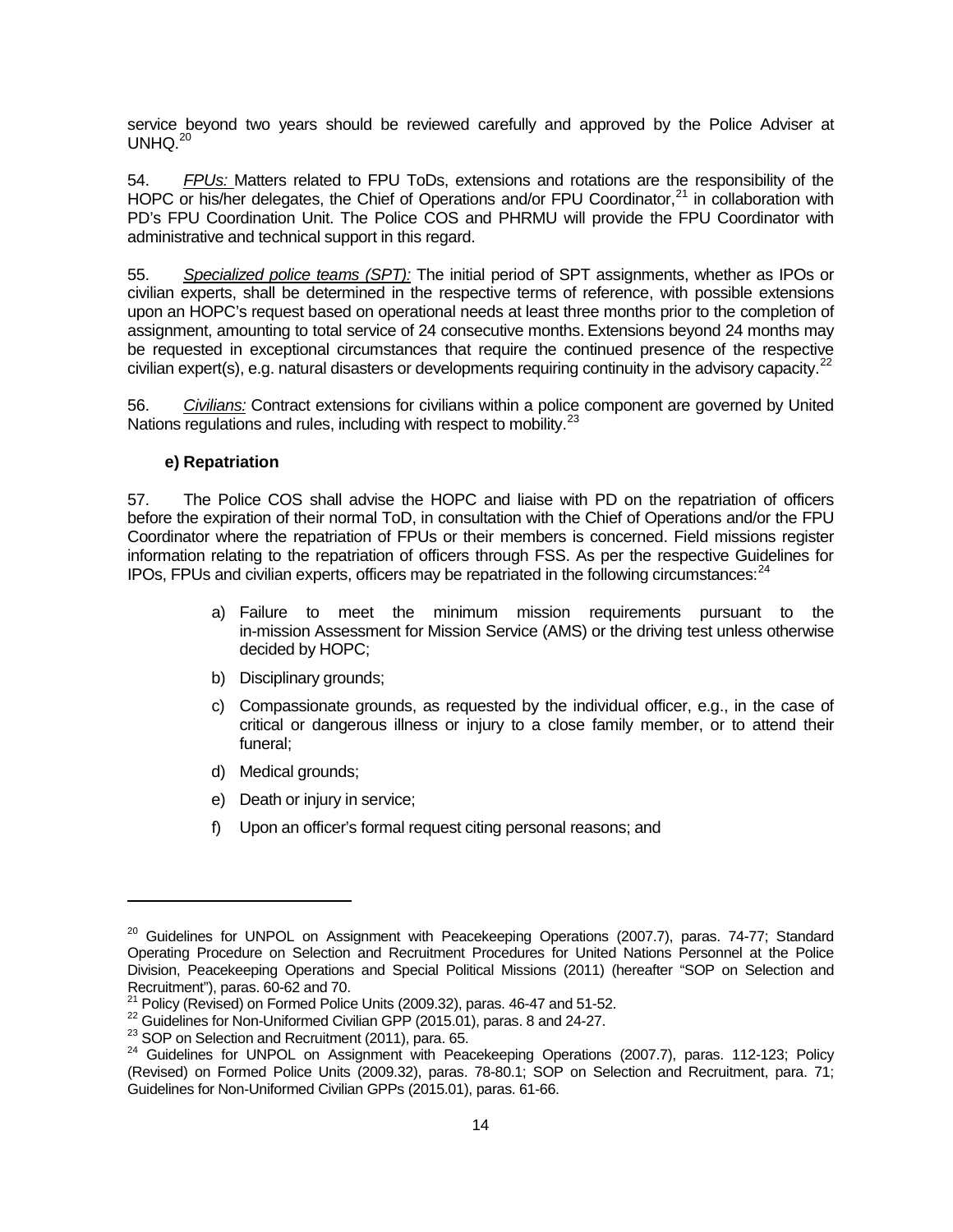g) Upon a Member State's request raised through the contingent commander or PD.

# **f) Performance management, appraisals and talent pool[25](#page-13-2)**

58. The appraisal process is a continuous obligation that runs for the duration of an officer's ToD. The performance of all United Nations personnel is assessed through ongoing feedback with supervisors and periodically formalized through a written appraisal that should be fair and transparent and based on the delivery of required tasks.

59. At the beginning of every officer's first deployment within a component, the Police COS ensures that supervisors provide their subordinates with briefing packages containing job descriptions, operating procedures and other relevant documents, on the basis of which police personnel must develop their work plans in consultation with their immediate supervisors, as well as brief them within a week of arrival. Senior police personnel should assess the performance of their subordinates against the UN's core values, core competencies and, where applicable, managerial and job-specific competencies. Where IPOs are redeployed to a new post within a six-month performance review period, his or her first supervisor is responsible for completing the mid-review appraisal.

60. The Police COS is responsible for ensuring that, in addition to giving subordinates ongoing informal feedback throughout their ToD, police supervisors complete this mid-term appraisal. Before completing the appraisal, supervisors should provide their subordinates with feedback on their performance during the preceding six months and in particular on any weaknesses that require further improvement. In cases of underperformance, supervisors and their subordinates must develop an improvement plan with agreed goals against which an officer will be assessed at the end of his or her ToD. Supervisors shall share all signed improvement plans with PHRMU and the Police COS for record-keeping.

61. Supervisors should compete the appraisal process for their subordinates prior to completion of the latter's ToD, at which time supervisors rate the overall performance of their subordinates throughout their ToD. In the final appraisal, superiors should avoid overusing the overall rating of "exceeds expectations". Such ratings should only be awarded to officers who have consistently performed above what would normally be expected of them in the routine performance of their duties.<sup>[26](#page-14-0)</sup> A superior who wishes to award an "exceeds expectations" rating to an officer must provide clear and concrete examples of an officer's achievements or contributions to furthering the mission mandate. Equally, superiors assigning their subordinates with overall ratings of "partly satisfactory" or "unsatisfactory" must support their rating with examples. Police personnel who receive ratings of "partly satisfactory" or "unsatisfactory" may seek to rebut the rating through an internal review process.

62. Police supervisors shall assess their subordinates' performance against that of police personnel performing similar job assignments ("functional categories"), as follows: "Senior command staff and managers" who supervise a minimum of five people; "generalist officers" comprising those doing routine police work such as patrolling, staffing the police operations center, etc.; and "specialized officers", such as investigators, analysts, trainers, etc. The HOPC, Police COS and all

<span id="page-14-1"></span><u>.</u>

<sup>&</sup>lt;sup>25</sup> Performance appraisals for UNPOL officers holding contracted United Nations posts are governed by Administrative Instruction ST/AI/2010/5 on Performance Management and Development System, as distinct from the process outlined in this section.

<span id="page-14-0"></span><sup>&</sup>lt;sup>26</sup> SOP on Performance Appraisals of United Nations Police Officers (2006.29), para. 5.4.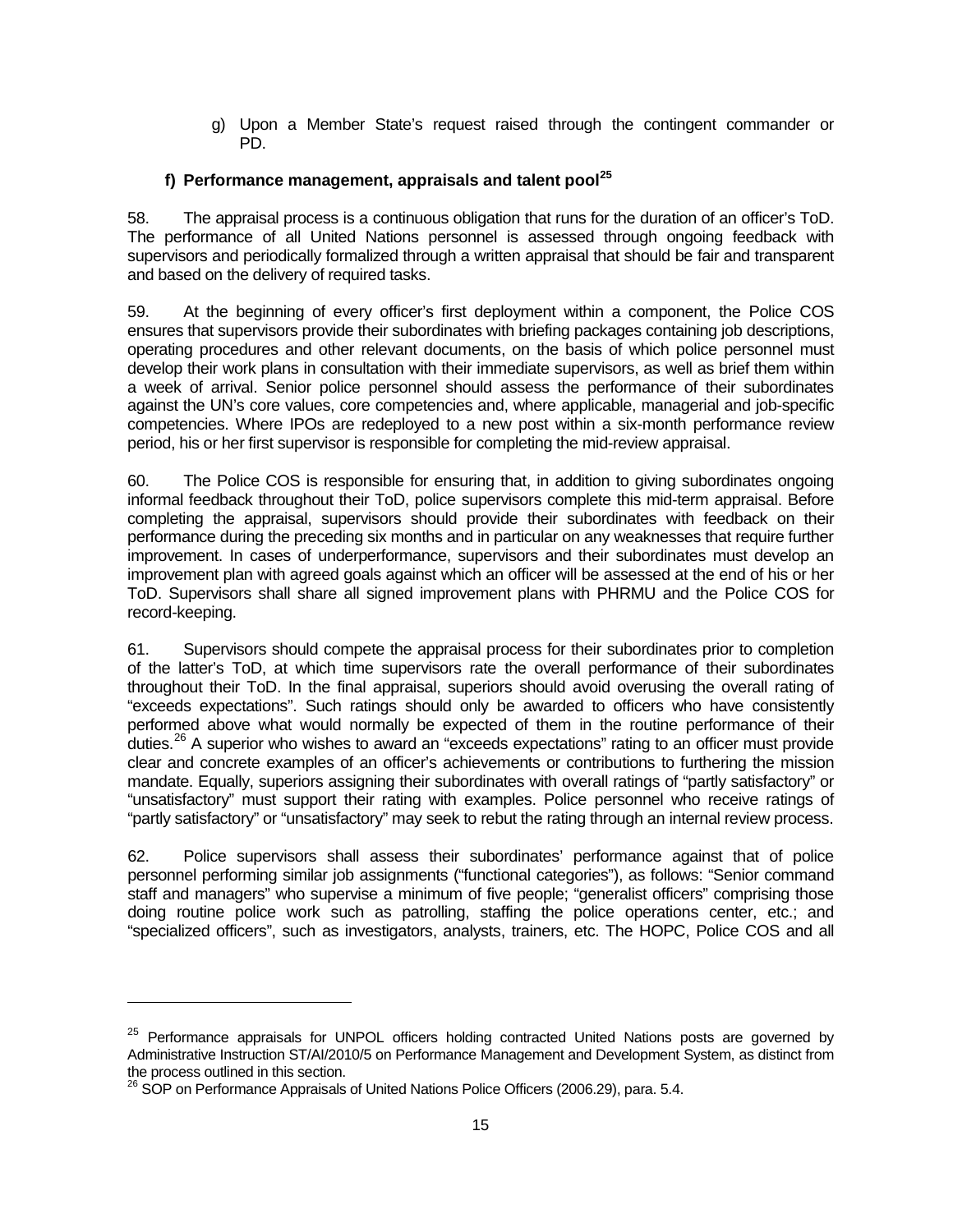command staff are responsible for ensuring that appraisal ratings are accurate and properly documented.

63. On a monthly basis, a panel chaired by the HOPC or his/her delegate, the Police COS and one other member of the same level as the first-line supervisor, shall be organized and facilitated by the Chief PHRMU. The panel shall convene to review and consider whether those appraisals that rate officers as "exceeds expectations" are warranted. The panel will also consider rebuttals.<sup>[27](#page-14-1)</sup>

64. The PHRMU must upload all completed appraisals to an officer's electronic personnel file maintained on FSS for future consultation. HOPCs may recommend officers who are within the top 5 percent of their respective functional categories to PD for consideration for inclusion in the Police Division Talent Pool (once established), with the officers' consent and with particular attention paid to female officers. Member States shall be informed by PD of the inclusion of their national police personnel in the Talent Pool. The Police Division will draw upon the Talent Pool to identify strong performers in key profiles to be considered for future deployments. Officers who fail to meet performance expectations will not be selected again for mission assignment.<sup>[28](#page-15-0)</sup>

65. The Police COS and PHRMU must ensure that senior staff who bear the critical responsibility of managing the performances of their subordinates, including FPU command staff, understand principles of work planning, ongoing feedback, reviews and appraisals, <sup>[29](#page-15-1)</sup> and may arrange for specific training in this regard. The PHRMU should periodically remind police commanders of the ongoing nature of the performance appraisal process, in particular the need to proactively manage underperformance. The PHRMU should also remind police commanders of how appraisals should be completed and that the ratings they assign their subordinate officers should accurately reflect an officer's performance for the appraisal period.

66. Police commanders are responsible for the conduct and discipline of personnel under their supervision, which includes the prevention of misconduct and reporting of any allegations of misconduct.

#### **g) Personnel welfare**

<span id="page-15-4"></span><u>.</u>

67. The Police COS or his or her designate will act as a Police Welfare Focal Point to represent the police component vis-à-vis the mission Welfare and Recreation Committee (WReCs), if one exists, whether within mission HQ or regional offices.<sup>[30](#page-15-2)</sup> With the HOPC's approval, the Police COS shall nominate an officer to act as focal point vis-à-vis the mission HIV/AIDS Adviser and Conduct and Discipline Team (CDT) or Focal Point and Gender Adviser.<sup>[31](#page-15-3)</sup>

68. Meeting minimum welfare needs is critical to ensure the well-being of mission personnel. Accordingly, the Police COS, with the support of the focal point, will seek to ensure full respect for the provisions of mission-specific welfare policies, in particular relating to recreation, communications and the use of United Nations flights, when available, for travel on leave or for recreational and other

<sup>&</sup>lt;sup>27</sup> See also SOP on Performance Appraisals of United Nations Police Officers, for IPOs not holding contracted

<span id="page-15-0"></span>posts and senior FPU officers (as per the respective Guidelines for IPOs and FPUs).<br><sup>28</sup> For example, see SOP on Assessment of Operational Capability of FPUs for Service in Peacekeeping<br>Operations (2012.11) para. 17; and G

<span id="page-15-2"></span><span id="page-15-1"></span><sup>&</sup>lt;sup>29</sup> Guidelines on Police Command (2015.14), para. 27.<br><sup>30</sup> Policy Directive on Welfare and Recreation (2007.06) and SOP on Welfare and Recreation (2006.05).<br><sup>31</sup> Directive for HOPCs (forthcoming), para. 52.

<span id="page-15-3"></span>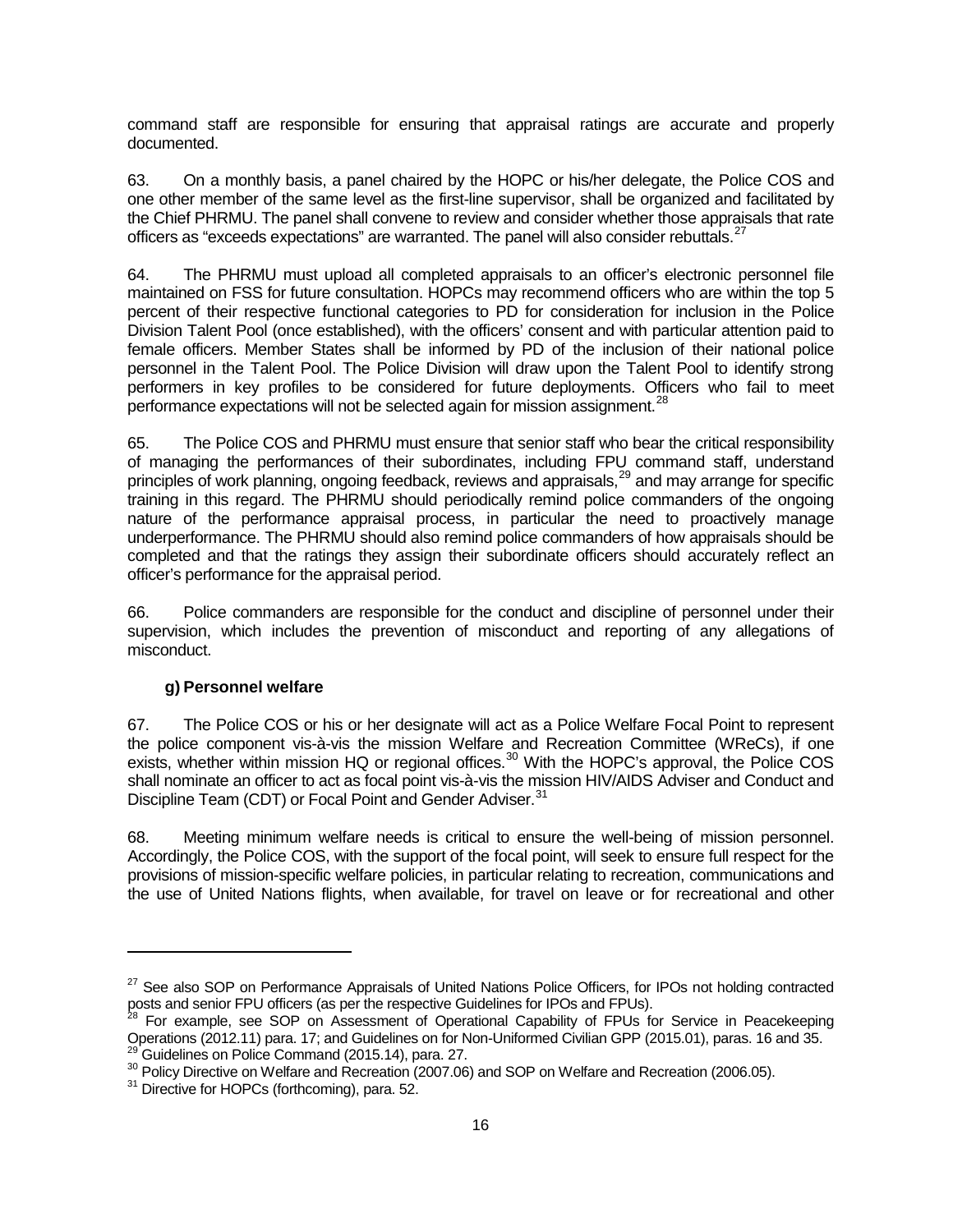purposes Furthermore, the Police COS and/or focal point, must actively engage the mission to support and address the specific welfare needs of police personnel. The Police COS should also make regular visits to sectors and conduct regular meetings with contingent commanders to assess morale.

69. The contingent commander for IPOs, who is appointed by his or her national government, is also responsible for monitoring the welfare of IPOs in the mission area.<sup>[32](#page-15-4)</sup> In addition to contingent commanders,<sup>[33](#page-16-0)</sup> FPU commanders are fully responsible for ensuring the welfare of their unit members. The FPU Coordinator oversees the existence of welfare-related provisions as per the MoU between the PCC and the UN.

#### **h) Checkout procedures**

70. The PHRMU must ensure that procedures are in place to facilitate the timely checkout of all police personnel, including that performance appraisals are duly completed by supervisors; that attendance documentation is submitted to the mission Finance or Human Resources Section; and that officers involved in ongoing investigations, whether as a subject or witness, have provided statements and that their role in the investigation is complete. The Police Logistics Unit must ensure officers return all United Nations-owned equipment (UNOE) assigned to them and remind them that a portion of the mission subsistence allowance (MSA) entitlement of all departing personnel will be withheld, from which the mission will settle outstanding personal charges (such as telephone charges, liberty mileage, etc.). Overall checkout procedures are established and administered by the mission's administrative unit, while contingent commanders are responsible for ensuring their FPU members complete checkout procedures.<sup>[34](#page-16-1)</sup> Performance reports shall be introduced during checkout.

#### **D.6.2 Administrative personnel matters**

## **a) Attendance, leave and allowances[35](#page-16-2)**

71. The PHRMU facilitates the smooth administration of personnel entitlements for all police personnel. It is responsible for managing and collecting documentation, including from the FPU Coordinator, relating to attendance, CTO, leave and/or other claims, for example, related to travel or medical expenses and submitting these to the mission Human Resources or Finance Section, as applicable. On the basis of attendance information received from PHRMU, the mission Human Resources Section is responsible for implementing the leave and CTO system, and the mission Finance Section administers payroll and processes the payment of allowances, as well as settles any medical or travel-related claims (concerning travel subsistence allowances and terminal expenses). <sup>[36](#page-16-3)</sup>

72. The PHRMU is responsible for putting in place processes for recording and storing officers' attendance records, either electronic or hard copy. Hard copies of leave records for all police

-

<span id="page-16-0"></span>

<span id="page-16-2"></span><span id="page-16-1"></span>

<sup>&</sup>lt;sup>32</sup> Guidelines for UNPOL on Assignment to UN Peace Operations (2007.07), paras. 34, 35(a) and (g).<br><sup>33</sup> Guidelines for FPUs on Assignment with Peace Operations (2006.15), paras. 32, 33(a) and (g).<br><sup>34</sup> See also Field Fin see UN Staff Regulations and Rules, for officers and civilians on contracted posts; Guidelines for UNPOL on Assignment with Peacekeeping Operations (2007.07), paras. 93, 111, 128-136, 143, for IPOs; Guidelines for FPUs on Assignment with Peace Operations (2006.15), paras. 43-54, 66, 68-71 for FPU members; Guidelines for Non-Uniformed Civilian-GPP (2015.01), paras. 8, 44-52.<br><sup>36</sup> Entitlements for FPU members are paid collectively to each FPU paymaster, who is tasked with their

<span id="page-16-4"></span><span id="page-16-3"></span>disbursement.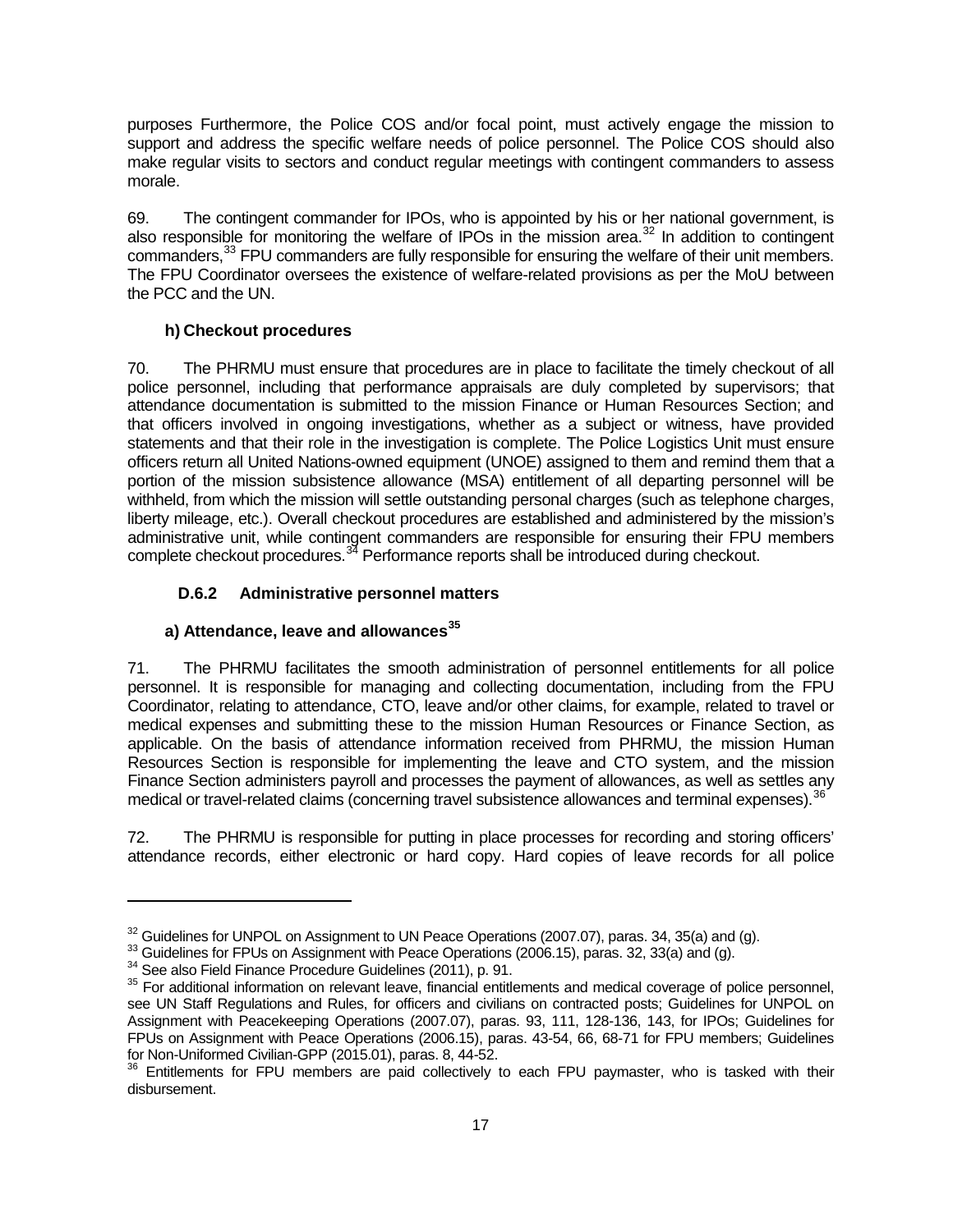personnel will be held with the office of the Police COS. All UN previsions, rules and procedures related to the classification, management and retention of records should be strictly adhered to.

73. Leave and compensatory time-off (CTO): As detailed in their respective guidelines, police personnel on contracted posts, IPOs on non-contracted posts,<sup>[37](#page-16-4)</sup> FPU members and civilian experts accumulate 2.5 days of annual leave for each month of completed service. Police personnel shall ensure that any scheduled leave or absence is documented in accordance with UN regulations concerning leave, CTO or illness, as applicable. IPOs are also eligible for CTO as detailed in a mission SOP, which PHRMU administers on behalf of IPOs and FPUs. CTO is earned at the rate of 0.2 days for every day worked in the mission.

- 74. Allowances: Various allowances are payable, including as follows:
	- a) officers against contracted posts are entitled to danger pay and a hardship allowance as per the UN Staff Regulations and Rules;
	- b) IPOs are entitled to receive MSA to cover the cost of daily living expenses incurred in connection with their assignment and uniform/clothing allowance;
	- c) FPU members are entitled to receive a daily allowance, payable for days or parts of days contingent members spend in the mission area, including when on recreation leave, and a recreation leave allowance for up to 15 days of leave taken during each six-month period; and
	- d) Civilian experts are entitled to receive MSA.

#### **b) Medical coverage**

-

75. All UN police personnel are entitled to access UN medical facilities. The UN also provides coverage for medical services, including hospitalization and emergency evacuations, for illness or injury attributable to conditions and hazards within the area of assignment and occurring during their service in the mission area. The revised Medical Support Manual (2015) serves as a standard reference document for such aspects of United Nations peacekeeping operations and special political missions in the field.

# **c) Notification of Casualty (NOTICAS)**

76. The death of police personnel in the mission area must be immediately reported through a flash report submitted through the chain of command to the HOPC. HOM and UN Operations and Crisis Centre at UNHQ, as detailed in mandatory UN reporting procedures.<sup>[38](#page-17-0)</sup>

77. In case of death in service of police personnel, the Police COS, through the HOPC and with the authorization of the HOM, must alert PD, which is responsible for notifying the officer's national authorities. The Police COS will coordinate with the mission Chief of Staff and the DMS/CMS in relation to in-mission procedures, including the organization of a memorial service and transportation and repatriation of the deceased, as well as with the mission Human Resources Section, which is responsible for initiating processes relating to entitlements. If cases of death outside the mission area

<span id="page-17-1"></span> $37$  The Guidelines for UNPOL on Assignment to UN Peace Operations (2007.07) were amended by Administrative Instruction 2009-UNHQ-002121 of 9 February 2009 to provide for 2.5 days leave.

<span id="page-17-0"></span><sup>&</sup>lt;sup>38</sup> SOP on Integrated Reporting from DPKO-led Field Missions to UNHQ (2012.01); SOP on Notification of Casualties in Peacekeeping Operations and Political and Peace-Building Missions (2006.04).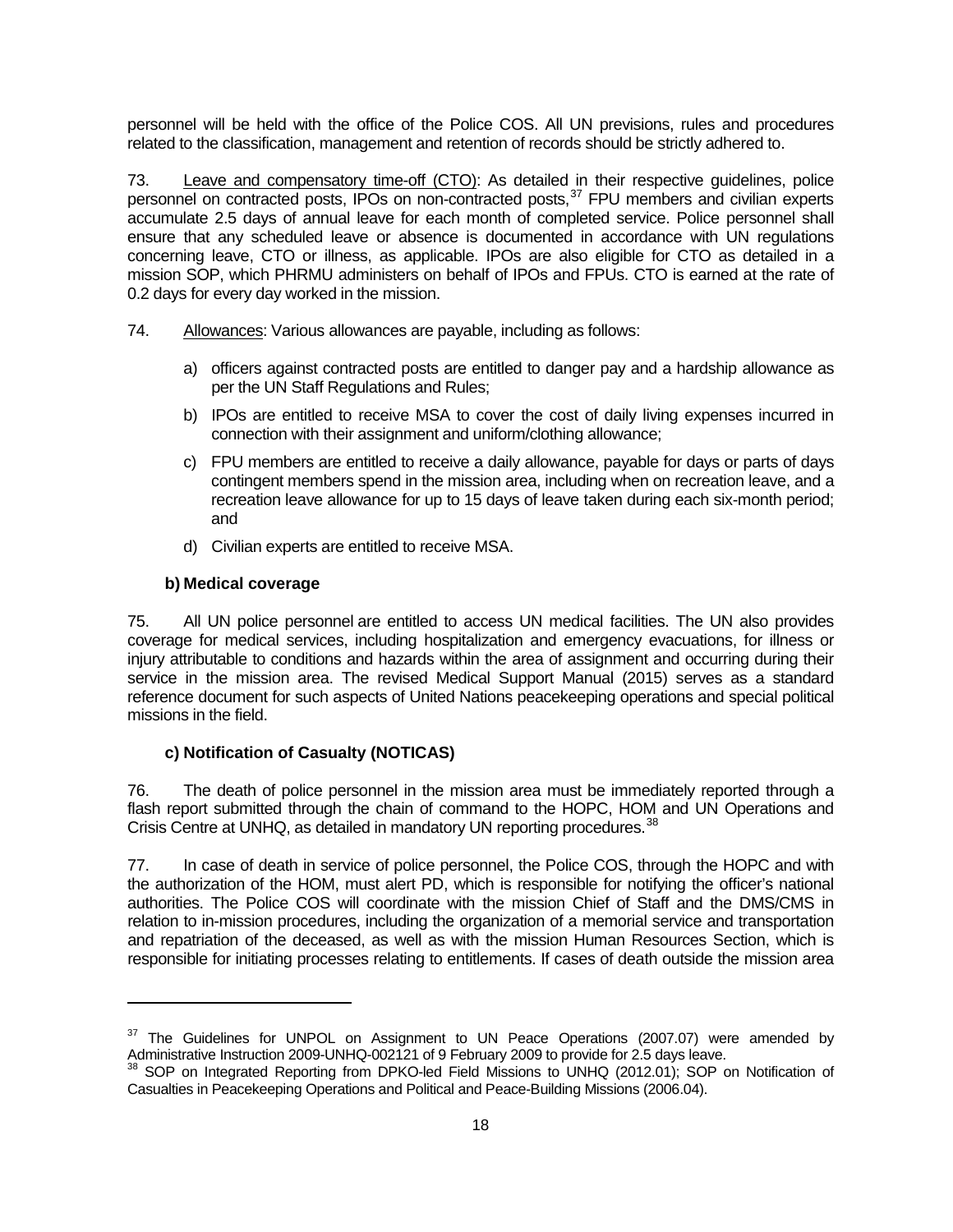while still serving the mission, the contingent commander must provide all required information and certifications to the Police COS.

#### **d) Compensation claims**

78. Police personnel who sustain injury or illness which may be considered attributable to the performance of their official duties may seek to claim compensation if injury or illness results in a permanent loss of function or permanent disability, including the reimbursement of medical expenses. In cases of permanent disability or death, the government of the PCC may submit a claim for compensation on behalf of the individual or his or her beneficiaries through its Permanent Mission in New York.<sup>[39](#page-17-1)</sup> To allow for the processing of a compensation claim received from the government, the Police Commissioner must forward a signed Confirmation of Notification of Casualty (NOTICAS)<sup>[40](#page-18-0)</sup> to the Field Budget and Finance Division, to confirm that the incident that lead to the permanent disability or death was mission-related and was not the result of wilful misconduct or gross negligence on the part of the individual. This policy and procedures apply to all uniformed personnel.

#### **e) Contingent commander meetings and medal parades**

79. The PHRMU is responsible for receiving requests from contingent commanders for the holding of periodic contingent meetings or medal parades, as provided for in the respective IPO and FPU Guidelines. The PHRMU, through the Police COS, will consult with the HOPC on such requests, which can only be convened with the approval of the HOPC. The Police COS, with the support of contingent commanders, liaises with mission counterparts, such as the mission Chief of Staff and DMS/CMS, in relation to practical arrangements related to contingent meetings and medal parades, such as acquiring the necessary equipment to hold the event (i.e., public address system). transportation, invitations, catering, etc.

#### **f) Delegation visits**

-

80. The PHRMU through the Police COS liaises with PD in relation to requests by PCC delegations to conduct visits to the mission area, whether for reconnaissance and/or pre-deployment purposes. Requests for PCC visits are approved, directed, organized and/or coordinated through PD. PHRMU, supported by the FPU Coordinator in the case of FPUs, will communicate with PD in relation to the timing of the visit and other prerequisites.<sup>[41](#page-18-1)</sup> PHRMU, in consultation with the respective contingent commander, will coordinate operational aspects of the visit, including transportation, security and accommodation arrangements, as needed.

#### **D.6.3 Knowledge management and best practices**

81. The Police COS, on behalf of the HOPC, shall ensure that information concerning the component's activities is progressively collected, shared, analyzed and disseminated within the component with a view to developing the component's institutional knowledge, especially best practices and lessons learned. In particular, the Police COS will designate a Policy and Best Practices Officer (Police PBPO), who shall work with the component's Internal Evaluation Unit (IEU) and

<span id="page-18-2"></span><span id="page-18-0"></span>

<sup>&</sup>lt;sup>39</sup> In accordance with General Assembly resolutions A/RES/52/177 and A/52/369 and related documents.<br><sup>40</sup> See SOP on Notification of Casualties in Peacekeeping Operations and Political and Peace-Building<br>Missions (3 Jan

<span id="page-18-1"></span><sup>&</sup>lt;sup>41</sup> See Policy Directive on Contributing Country Reconnaissance Visits (2005.6); SOP on Planning and Implementing Contributing Country Reconnaissance Visits; Policy Directive on Pre-deployment Visits (Oct 2005).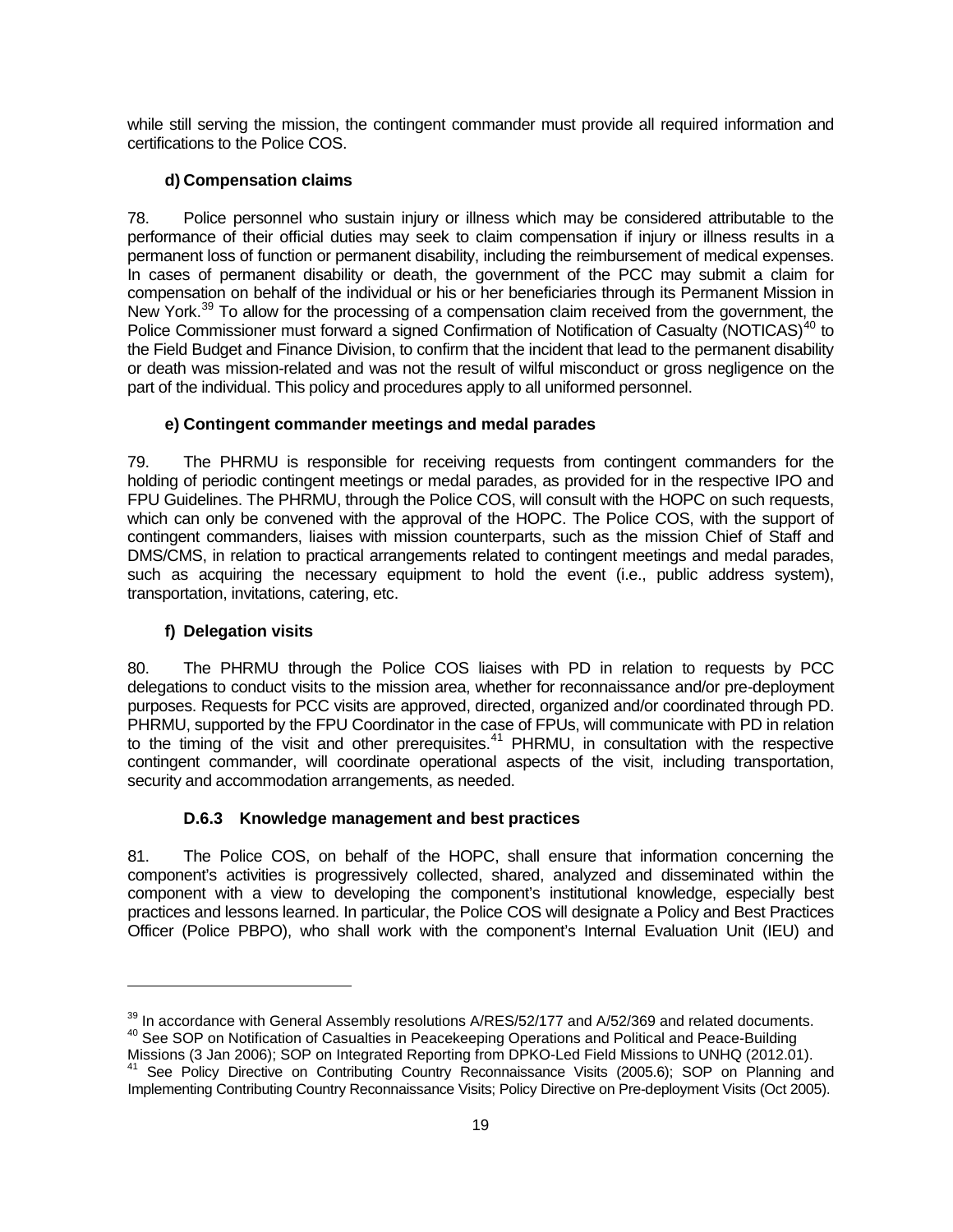mission Policy and Best Practices Unit, if any, or the DPKO-DFS Policy and Best Practices Section at UNHQ, using the knowledge-sharing tools available on the Policy and Practice Database (PPDB). The designated Police PBPO shall also disseminate relevant best practices and lessons learned from other missions within the police component to avoid unnecessary duplication of effort.

82. In accordance with the DPKO-DFS Policy on Knowledge Sharing and Organizational Learning (Ref. 2015.13), the Police COS should initiate, at the request of the HOPC or other senior command staff, after action reviews (AAR) or lessons learned (LL) exercises in the case of major events or incidents that include instances of casualties; new mission planning or review processes; attacks on peacekeepers; significant budget savings achieved or overspending; and mission transitions. At the HOPC's request, the Police COS is responsible for determining the parameters of the LL exercise, identifying the composition of the team and defining its terms of reference and timelines for producing a report. Where the mission initiates a mission-wide AAR or LL study, the Police COS is responsible for acting as the focal point vis-à-vis the mission leadership with the support of the designated Police PBPO. Internally, depending on the subject matter of the review, the Police COS, in consultation with the HOPC, may delegate preparation of the component's contribution to the appropriate pillar chief.

83. PHRMU should also put in place procedures to ensure that HOPCs and their deputies complete their mandatory end-of-assignment reports (EoAR) and that all outgoing police personnel prepare handover notes prior to transferring or separating from the mission. Through the Police COS, the designated Police PBPO should also submit EoARs to the mission Policy and Best Practices Unit, if it exists, or to the Knowledge Management and Guidance Team of the DPKO-DFS Division of Policy, Evaluation and Training (DPET) by e-mail at [Peacekeeping-](mailto:Peacekeeping-BestPractices@un.org)[BestPractices@un.org](mailto:Peacekeeping-BestPractices@un.org) for uploading to ppdb.un.org, thereby enabling widespread dissemination to other missions.<sup>[42](#page-18-2)</sup>

# **D.6.4 Records management and information security**

-

84. Records management: The Police COS is responsible for developing guidance to be approved by the HOPC pertaining to the creation, maintenance (in hard copy and/or electronic form), sharing, where appropriate, and disposal of all police records. He or she should be familiar with the Peacekeeping File Classification Scheme (PK FCS) and the Peacekeeping Operations Retention Schedule (PORS). The Police COS is responsible for the coordination of administrative records within the component's HQ. Supervisors at all levels shall be responsible for the management of police records originated by and maintained within their area of responsibility.<sup>[43](#page-19-0)</sup>

85. Information security: The Police COS is responsible for ensuring that police personnel are familiar with the content and standards set out in the Secretary-General's Bulletin on Information Sensitivity, Classification and Handling (ST/SGB/2007/6). All police component documents and records containing sensitive information should be classified, labelled, stored and handled in

 $42$  See DPKO-DFS Policy on Knowledge Sharing and Organizational Learning (2015.13); Directive for HOPCs (forthcoming), para. 74 and 82.

<span id="page-19-0"></span>Secretary-General's Bulletin - Recordkeeping and the Management of UN Archives (ST/SGB/2007/5); DPKO-DFS Policy Directive on Records Management (2008.02); UN Archive and Records Management Section [\(archives.un.org/http://archives.un.org/ARMS/\)](https://archives.un.org/); Mission Start-Up Field Guide (2010.1), pp. 47-48 ('Information management').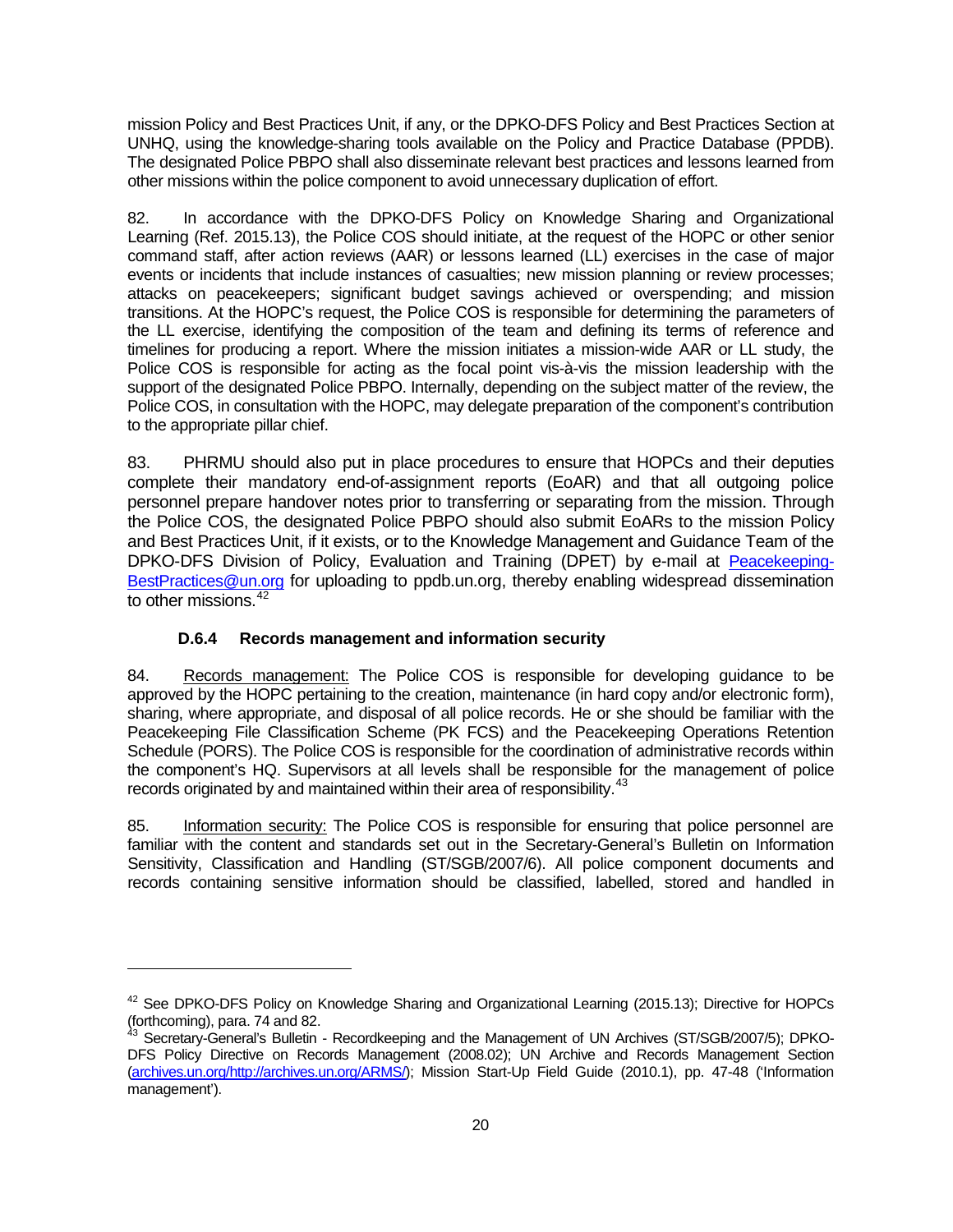accordance with UN standards.<sup>[44](#page-19-0)</sup> Only authorized personnel should have access to medical and disciplinary information, which are confidential by nature.

86. The Police COS is also responsible for overseeing the establishment of an in-mission shared drive to manage and store the police component's key work products, correspondence (internal and external), work plans, agreements, etc., in order to facilitate access to information and prevent loss. The Police COS shall also ensure that all police personnel have access to COSMOS, a web-based information storage and sharing platform.

# **D.7. Security, Occupational Safety and Environmental Unit**

restore security in case of emergencies.

<span id="page-20-1"></span>-



87. The Police Security and Occupational Safety Unit may comprise the following functions:

88. A Police COS should nominate a Police Security Liaison Officer to act as a liaison vis-à-vis the mission's Security Section in relation to safety and security matters concerning police component personnel, including an evacuation plan. The HOPC and his or her delegates remain responsible for developing mission-level operational security plans that involve the use of FPUs to

89. Security issues: All UN personnel are responsible for their own safety and security and for complying with the Organization's and the mission's security policies and procedures, as detailed in the UN Field Security Handbook. The Police Security Liaison Officer is nonetheless responsible for periodically reminding police component personnel of mission policies and procedures under the Security Management System such as: ensuring compliance with mission MOSS (relating to workplace security and including matters such as vehicles, radio checks, maintenance of vehicle VHF/UHF radios, first aid kits, vehicle equipment, etc.) and RSM (regarding safe accommodation located within an approved warden zone); continuously providing the Police COS and mission Security Section with updated contact information (including home address, cellphone numbers and radio call signs) in case of an emergency warranting the relocation of personnel within a mission area or evacuation<sup>[45](#page-20-0)</sup>; requesting mandatory security clearances prior to undertaking all official travel via written request or "Travel Request Information Process" (TRIP) (at [trip.dss.un.org/\)](https://trip.dss.un.org/); being aware of available medical arrangements in the mission area and how to access them or call for emergency medical assistance; receiving notifications from the Security Operations Centre (SOC) related to security risk assessment/threat levels and restrictions of movement and concerns about residential

<sup>44</sup> Secretary-General's Bulletin - Information sensitivity, classification and handling (ST/SGB/2007/6, 12 February 2007).

<span id="page-20-0"></span><sup>45</sup> The decision to relocate UNPOL will be made upon consultation between the Designated Official, the Department of Peacekeeping Operations and the Department of Safety and Security.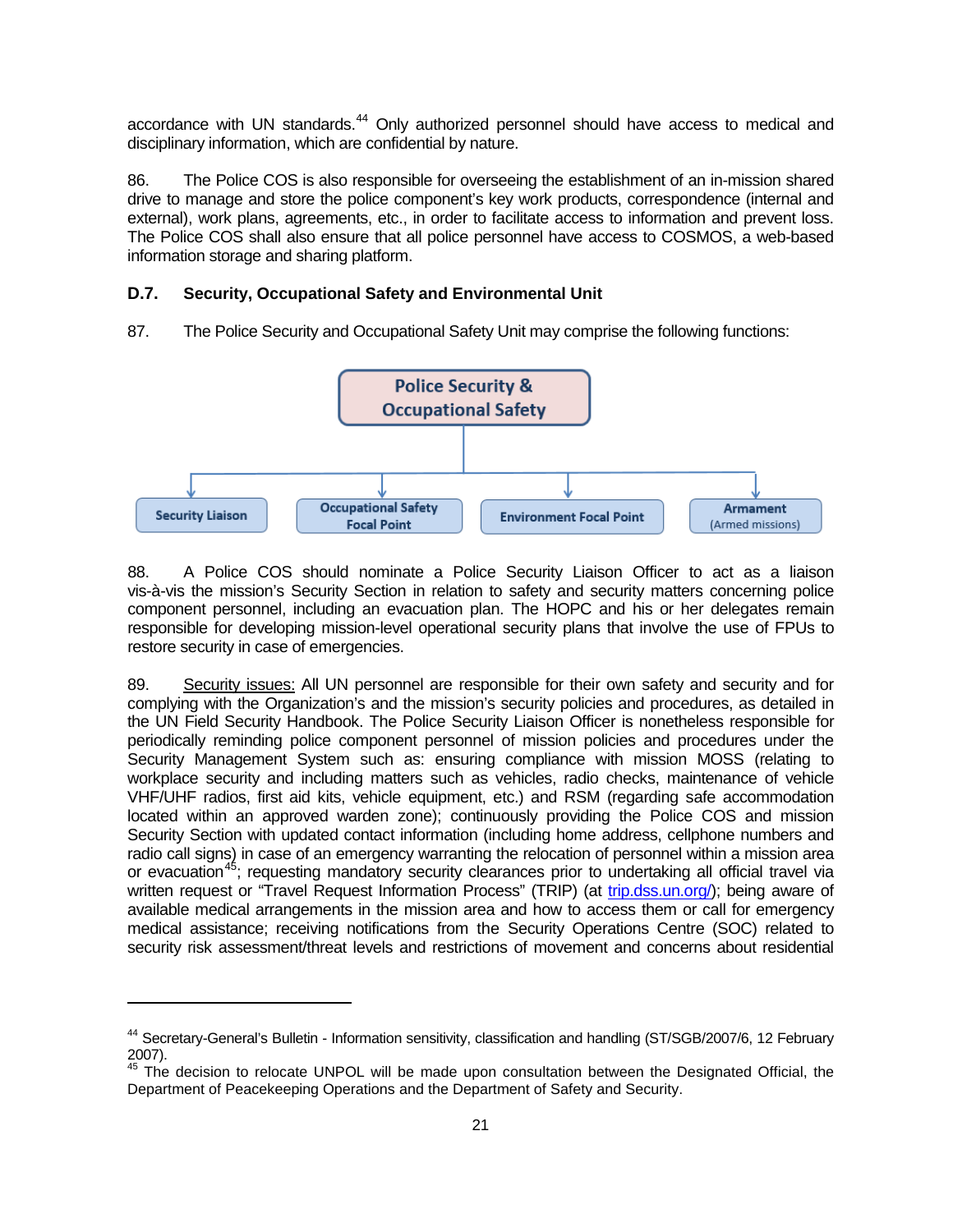and office security; being familiar with a mission's crisis management plan and procedures detailed therein relating to the relocation and evacuation of personnel; and participating in mission-organized safety drills.<sup>[46](#page-20-1)</sup>

90. All in-mission movements of police personnel must be authorized by the respective supervisors and communicated to the Police COS. Procedures for operational movements should follow mission-stipulated safety protocols. In case of movements of essential police personnel to undertake mission-critical activity, the Police COS will request HOPC to get clearance from the Designated Official or HOM.

91. Armed missions: In missions where IPOs are also mandated to carry arms, the Security Liaison Officer shall be responsible for the establishment and management of an armament unit at mission HQ where IPO weapons are stored, as well as related administration, for instance, inspecting the arms and preparing relevant documentation when contingents arrive in and depart from the mission area, or when IPOs take CTO or leave the mission area. The HOPC is responsible for issuing clear and concise instructions regarding when and where IPOs are allowed to carry firearms and when and how they are permitted to use them, including proper methods of carrying and maintaining weaponry and the appropriate use of force. Additionally, the Administration Pillar must undertake ancillary activities, including ensuring firearms training and testing, firearm maintenance capacity and the establishment of a secure armory at the police component's HQ for the storage of weapons. The Security Liaison Officer must ensure police personnel are aware of information relating to the safe storage and carriage of weapons, as well as disarm upon entry to mission premises.

92. Occupational safety: HOPCs, through the Police COS, may also nominate the Police Security Liaison Officer as the Police Occupational Safety Focal Point with tasks to oversee workplace safety, i.e., that machinery and equipment used by police component personnel are handled in compliance with safe work practices and procedures; prepare occupational safety incident reports; conduct safety incident fact findings, safety incident summaries, briefings, etc.; and participate in a mission's Occupational Health and Safety Committee on behalf of the police component. The Police OS Focal Point also receives complaints or suggestions for improvements relating to occupational safety from police personnel. [47](#page-21-0)

93. Environmental matters: The Police COS may also appoint the OS Focal Point to serve as the Environmental and Waste Management Focal Point within the police component to liaise with the Environmental Officer/Unit and to deal with environmental issues related to the police component. Further, in planning all police component activities, the focal point can advise the Police COS, who is responsible for ensuring that consideration is given to integrating environmental measures into planning and operations in order to avoid and minimize the impact of police activities in the mission area. [48](#page-21-1)

# **D.8. Police Learning and Development (L&D) Unit**

-

94. The Police Learning and Development Unit is typically structured as follows:

<sup>&</sup>lt;sup>46</sup> See further: DPKO Policy Manual on the Applicability of the Arrangements of the United Nations Security Management System (2011); UN Field Security Handbook: System-wide Arrangements for the Protection of United Nations Personnel and Property in the Field (2006).

<span id="page-21-0"></span><sup>&</sup>lt;sup>47</sup> See DPKO-DFS-DPA Policy on Field Occupational Safety Risk Management (FOSRM) (2012.14); DPKO-DFS<br>Incident Reporting SOP (2012.16); Directive for HOPCs (forthcoming), para. 55.

<span id="page-21-1"></span><sup>&</sup>lt;sup>48</sup> DPKO-DFS Environment Policy (2009.06); DPKO-DFS Waste Management Policy (2015.06).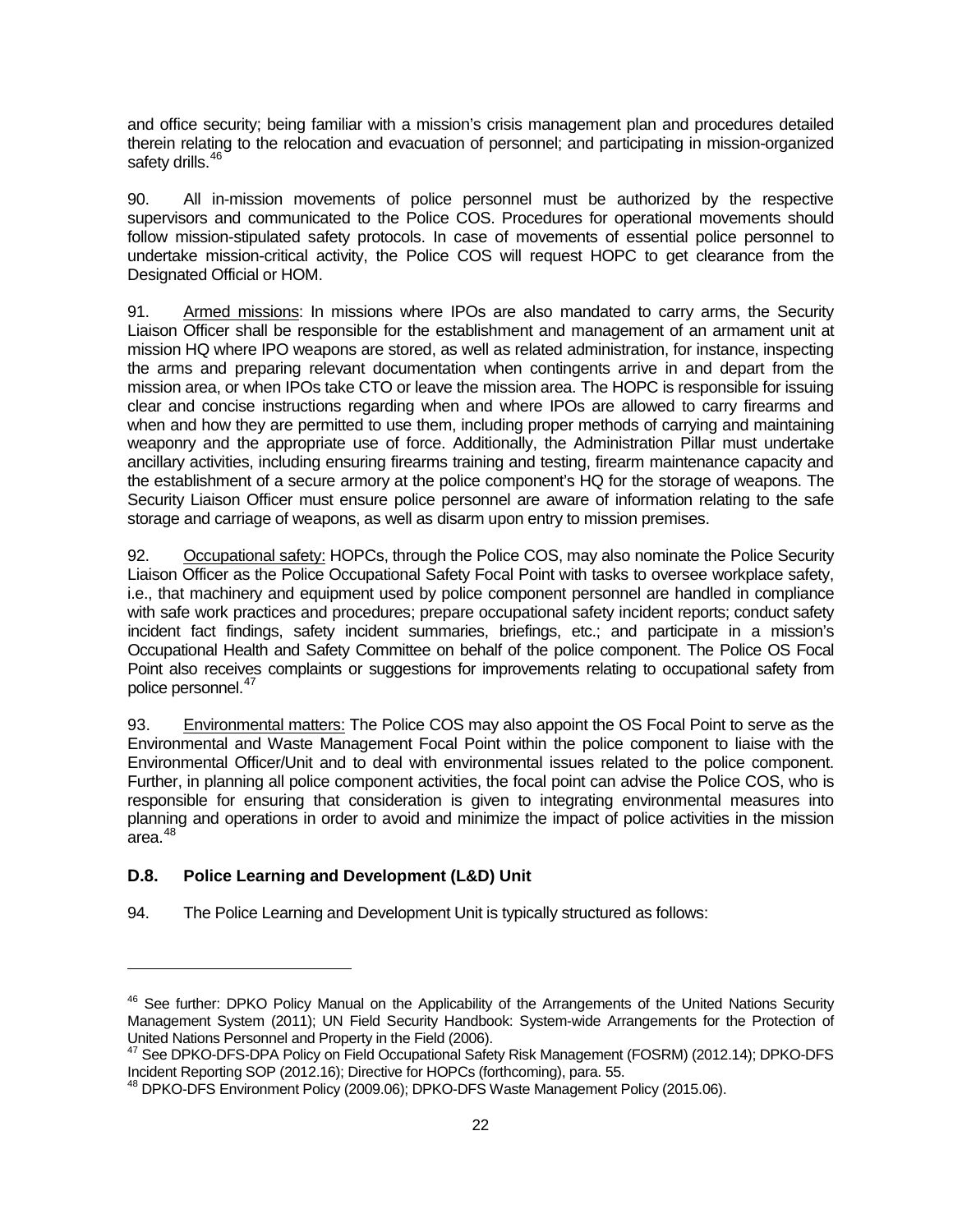

95. In missions with a sizeable police presence, the Police Induction Unit is physically integrated within an IMTC, in which case the head of the Police Induction Unit has a dual reporting line to the Chief of the IMTC and the HOPC.<sup>[49](#page-21-0)</sup> In missions with a smaller police presence, the HOPC may appoint an IPO to act as focal point vis-à-vis the IMTC to carry out the foregoing functions in addition to his or her normal duties.

#### **D.8.1 In-mission assessment for mission service**

<span id="page-22-0"></span>-

96. The L&D Unit is responsible for conducting Assessment for Mission Service (AMS) in the mission area where IPOs were not AMS-cleared prior to deployment – either because they were exceptionally granted permission, or were already in the mission area and are being re-hatted. Accordingly, the Chief/L&D Unit, under the guidance of the Police COS, should ensure sufficient personnel within his/her unit are AMS instructors certified by PD. Subject to mission limitations, IPOs must be assessed within one week of arriving in the mission area or of re-hatting to a UN mission. The rules and procedures governing the conduct of the AMS in Member States apply equally to the in-mission AMS, unless stated otherwise. Either the head of the Police L&D Unit, who should be a certified AMS instructor, or any other certified AMS instructor to whom the Chief/L&D Unit delegates the task, will conduct an in-mission AMS, in coordination with contingent commanders and as per procedures outlined in DPKO-DFS SOP on Assessment of Individual Police Officers for Service in United Nations Peacekeeping Operations and Special Political Missions (Ref. 2011.18). IPOs who do not pass the in-mission AMS will be repatriated at the cost of their contributing country.

97. Where required, the FPU Coordinator is responsible for liaising with PD in relation to administering the Assessment of Operational Capability (AOC) for FPU members in the mission area, as outlined in the SOP on Assessment of Operational Capability of FPUs for Service in United Nations Peacekeeping Operations (Ref. 2012.11). FPUs or their members who do not pass the AOC are repatriated at the cost of their contributing country.

<sup>&</sup>lt;sup>49</sup> While the Chief IMTC exercises tasking authority over police personnel assigned to the IMTC, the HOPC retains operational control over police training officers assigned to the IMTC as per the Policy on Authority, Command and Control in United Nations Peacekeeping Operations (2008.04), para. 62.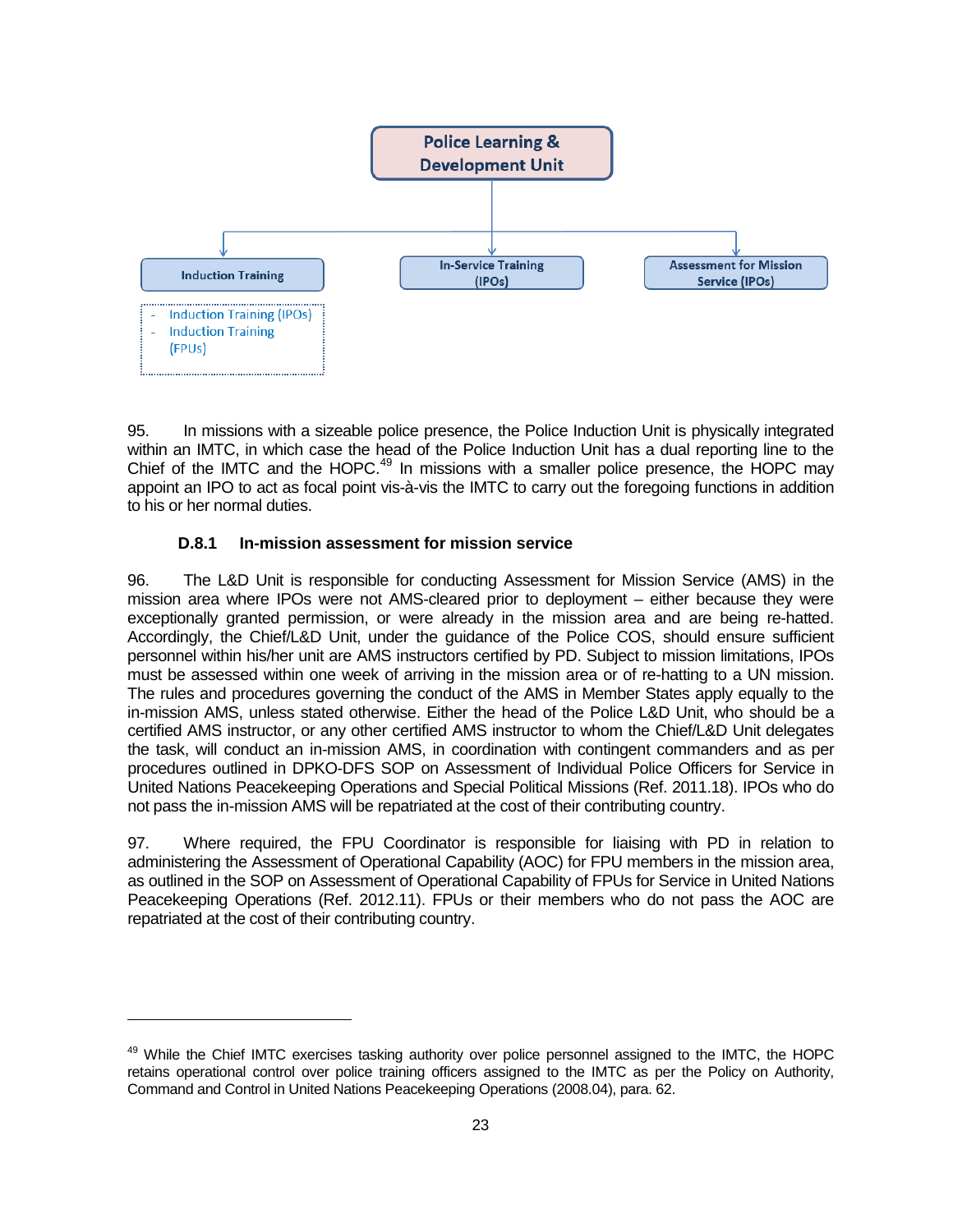# **D.8.2 Induction training**

98. Induction training is the gateway into the mission and should be used to motivate and enable officers to implement the mission mandate with integrity, professionalism and respect for diversity. The Police L&D Unit delivers training modules and induction sessions related to the police component's work as part of the mission integrated induction organized by the Integrated Mission Training Centre (IMTC) for all UN personnel, including civilians. The Police Induction Unit also delivers an additional police-specific induction for incoming officers covering, for example, personnel and administration matters, the police component's structure and operational framework, police roles in the mission area and reporting requirements.<sup>[50](#page-22-0)</sup>

99. Police-specific induction should follow a training manual that assures a minimum level of quality of training. The content should be updated regularly to reflect the mission mandate and relevant UN guidance. Close coordination with other pillars of the police component and the mission is required to ensure that training content is in line with the needs of mandate implementation.

100. The Police COS, through the Police Induction Unit, is responsible for ensuring that all incoming police personnel undertake in-mission induction training conducted by the IMTC so that all police personnel understand: the mission and its mandate, as well as the history, culture, social norms, gender roles and legal system of the mission area; the functioning of a field mission and mandatory UN policies relating to, *inter alia*, human rights roles and responsibilities, the UN Human Rights Due Diligence Policy, standards of conduct, sexual exploitation and abuse, and environmental awareness; and are familiar with health, safety and security-related issues of the mission area.<sup>[51](#page-23-0)</sup> The Induction Unit must ensure that during induction all officers are trained in and receive copies of key UN policy documents in English or French and acknowledge receipt and understanding by a signed written form, which shall be stored in the Front Office of the HOPC.<sup>[52](#page-23-1)</sup>

101. During mission start-up where an IMTC may not yet be fully operational, the Police Induction Unit is responsible for developing and organizing induction training for incoming police personnel. This includes developing mission-specific Induction Information Packages for distribution to incoming officers. Alternatively, a field mission may request the Integrated Training Service of DPET for a mobile training team to come to the mission to support peacekeeping training for personnel, especially where uniformed personnel are required to be re-hatted from a non-UN mission.<sup>[53](#page-23-2)</sup>

# **D.8.3 In-service training and skills development plan**

102. The L&D Unit develops the component's skills development plan, in consultation with pillar chiefs, the FPU Coordinator and the Planning Unit, who are responsible for identifying the specialized training needs of personnel within their respective chains of command. The L&D Unit is tasked with ensuring, *inter alia*, that the police component's learning needs, as detailed in the skills development plan, are reflected in the Mission Training Plan and are properly budgeted for.<sup>[54](#page-23-3)</sup>

<span id="page-23-4"></span><u>.</u>

<span id="page-23-0"></span><sup>&</sup>lt;sup>50</sup> United Nations Mission-Specific Induction Training: Minimum Standards for Peacekeeping Personnel (2012).<br><sup>51</sup> United Nations Mission-Specific Induction Training: Minimum Standards for Peacekeeping Personnel (2012); Policy on Training for all United Nations Peacekeeping Personnel (2010.20), which encompasses induction training; Directive for HOPCs (forthcoming), paras. 75-76 ('Induction training and undertaking '), 94 (Standards of<br>Conduct), 102 (in-mission induction to include sexual exploitation and abuse).

<span id="page-23-2"></span><span id="page-23-1"></span>

 $52$  Guidelines on Police Command (2015.14), para. 15.<br> $53$  DPKO-DFS SOP on Mobile Training Teams (2015) on delivering pre-deployment training.<br> $54$  See Policy on Training for all UN Peacekeeping Personnel (2010.20), Anne

<span id="page-23-3"></span>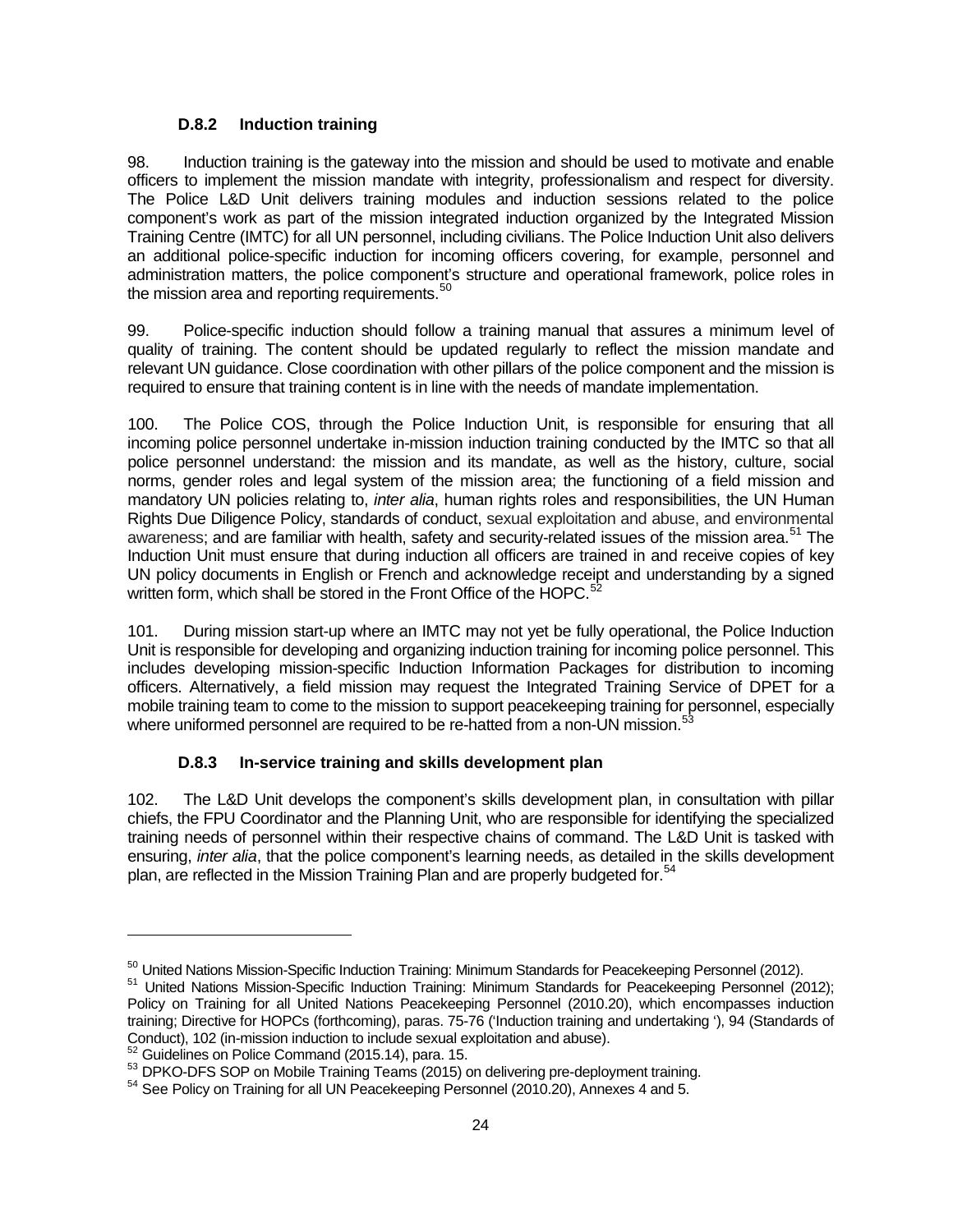103. On the basis of the component's skills development plan, the L&D Unit is responsible for delivering and/or organizing the delivery of the additional training for IPOs, in collaboration with the IMTC through periodic workshops. Although PD/SRS ensures that IPOs with relevant expertise are selected for service, in-mission training reinforces particular expertise or, where necessary, augments the number of IPOs with a particular skill or ability. Missions with capacity-building and development tasks<sup>[55](#page-23-4)</sup> mav offer IPOs more detailed training focused on the methodology of delivering training (trainthe-trainer courses), as well as topics concerning monitoring, advising and mentoring, capacity-building and community-oriented policing, in cooperation with the host-State police. Training may also focus on substantive topics, such as investigations, sexual- and gender-based violence, gender mainstreaming, child protection or the protection of civilians. Training should be specific to the local context for maximum efficiency and impact. [56](#page-24-0)

104. The FPU Coordinator is responsible for organizing FPU-training on FPU-specific topics such as protection of civilians issues, firearms training, police tactics and techniques, public order management and command staff training.<sup>[57](#page-24-1)</sup> Training should also include an inter-operations harmonization exercise between various FPUs coming from different nations to ensure standard operating practices as defined in the Policy (Revised) on FPUs.

105. Where deemed useful to the mission, officers may also be selected to participate in trainings that take place outside the mission area. All officers attending training outside the mission area must have a minimum of six months left to serve in the mission. The Police COS shall determine such requests, in consultation with the Chief/L&D Unit.

# **D.9. Police Professional Standards Unit**

-

106. The Police Professional Standards Unit (PPSU) typically oversees standards compliance and internal investigations.

# **D.9.1 Police Standards Compliance**

107. With the delegated authority of the HOPC,<sup>[58](#page-24-2)</sup> the Police COS and PPSU, supported by contingent commanders for IPOs and FPU commanders, are responsible for maintaining and enforcing professional standards and conduct and ensuring that mission guidance concerning conduct and discipline matters is fully complied with.

108. PPSU works to uphold the police component's compliance with UN, mission-specific and HOPC-issued guidance and directives relating to professional standards and respect for United Nations standards of conduct. PPSU ensures that all police personnel are aware of their duty to report suspected misconduct and raises awareness, both within the component and the wider community, of

<span id="page-24-0"></span><sup>&</sup>lt;sup>55</sup> As outlined in the Police Capacity-Building and Development Guidelines (2015.08).<br><sup>56</sup> Secretary-General's Bulletin on Learning and Development Policy (ST/SGB/2009/9); Guidelines on Design, Delivery and Evaluation of Training (Training Cycle) (2014.13); Policy on Training for all UN Peacekeeping Personnel (2010.20), which outlines the process by which UN peacekeeping training is identified, prioritized and leads to the development, budgeting, delivery and evaluation of training to meet strategic and mission-level<br>needs; Directive for HOPCs (forthcoming), para. 77 ('Learning workshops').

<span id="page-24-3"></span><span id="page-24-1"></span> $57$  Policy (Revised) on FPUs (2009.32), paras. 52, 104. ITS, in conjunction with the Police Division, developed a standardized pre-deployment curriculum covering these topics for PCCs deploying FPUs, which is available on the UN Peacekeeping Resource Hub (at http://research.un.org/FPUPackage).

<span id="page-24-2"></span>Directive for HOPCs (forthcoming), paras. 47 ('Minor misconduct'), 65 ('Human rights standards'), 97-102 (Standards of Conduct; Discipline; Misconduct).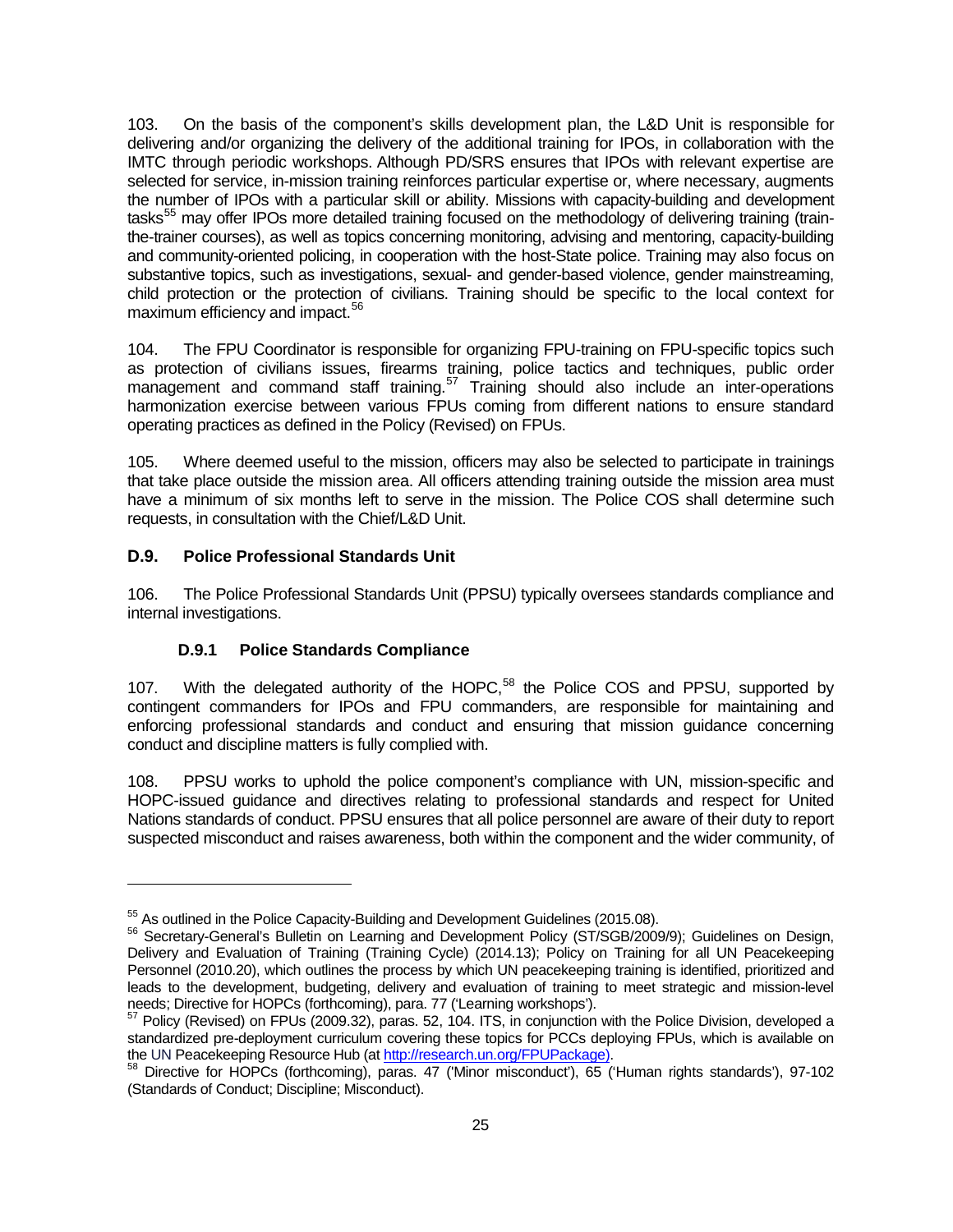available means for reporting complaints and allegations concerning police personnel. PPSU ensures that public complaints of dissatisfaction or misconduct about police personnel that it receives are promptly acted upon. PPSU must also periodically reiterate to senior police command staff, including pillar chiefs and contingent commanders, their continuous additional responsibilities in their capacity as senior staff to uphold and enforce United Nations standards of conduct and the zero-tolerance policy on sexual exploitation and abuse, which consider the failure to follow up on complaints itself a violation warranting disciplinary action and repatriation.<sup>[59](#page-24-3)</sup>

109. PPSU works in close collaboration with the mission conduct and discipline team (CDT) or focal point concerning disciplinary matters and/or the mission Sexual Exploitation and Abuse Focal Point, if any, in relation to continuously innovating and enacting concrete preventive measures within the police component to reduce the risk of sexual exploitation and abuse. PPSU also works with the mission CDT, Sexual Exploitation and Abuse Focal Point or other sections in the conduct of missionlevel risk assessments to identify factors facilitating the occurrence of sexual exploitation and abuse or other forms of misconduct by police personnel and to develop measures to mitigate identified risks, e.g., surveillance mechanisms around off-limits areas, inspections of contingent camps and whistleblower protections. PPSU also ensures coordination and information-sharing with the military and human rights components concerning all human rights violations, including allegations of sexual exploitation and abuse.

# **D.9.2 Police Internal Investigations Unit[60](#page-25-0)**

<u>.</u>

110. The PPSU is supported by a Police Internal Investigations Unit (PIIU). The PIIU, upon the instruction of the HOPC and as directed by and under the authority of the HOM, may conduct investigations into allegations of misconduct, in accordance with applicable procedures and with full respect for due process and principles of confidentiality. The PIIU also coordinates and shares information concerning allegations received and investigations conducted with a mission CDT or Conduct and Discipline Focal Point, depending on the mission. PIIU investigations conclude with a written report with supporting evidence and which shall, where possible, include findings regarding facts established during the investigation and conclusions if misconduct was established or not. PIIU reports shall be transmitted to the mission CDT for review and determination by the HOM of potential further action.

111. All information regarding allegations of misconduct received and the results of investigations conducted by the PIIU into allegations of misconduct shall be shared with the mission CDT or Conduct and Discipline Focal Point for entry and recording in the Misconduct Tracking System maintained by DFS. Such information will be shared with PD, which will consider this information when reviewing Member State nominations or conducting background and reference checks of officers for future deployments.<sup>[61](#page-25-1)</sup>

112. Where appropriate, and when requested by the HOM in consultation with the HOPC, PIIU members may also participate in immediate response teams constituted in-mission to gather and

<sup>59</sup> Secretary General's Bulletin - Special Measures for Protection from Sexual Exploitation and Sexual Abuse (ST/SGB/2003/13); Secretary-General's Bulletin - Prohibition of Discrimination, Harassment, including Sexual<br>Harassment, and Abuse of Authority (ST/SGB/2008/5); Code of Conduct for Law Enforcement Officials (1979.

<span id="page-25-2"></span><span id="page-25-0"></span> $^{60}$  PIIU is distinct from the Investigations Unit (IU) within a police component's Operations Pillar and as discussed in the Police Operations Guidelines, para. 58.<br><sup>61</sup> SOP on Selection and Recruitment (2011), para. 73; Guidelines on Non-Uniformed Civilian GPP (2015.01),

<span id="page-25-1"></span>para. 16.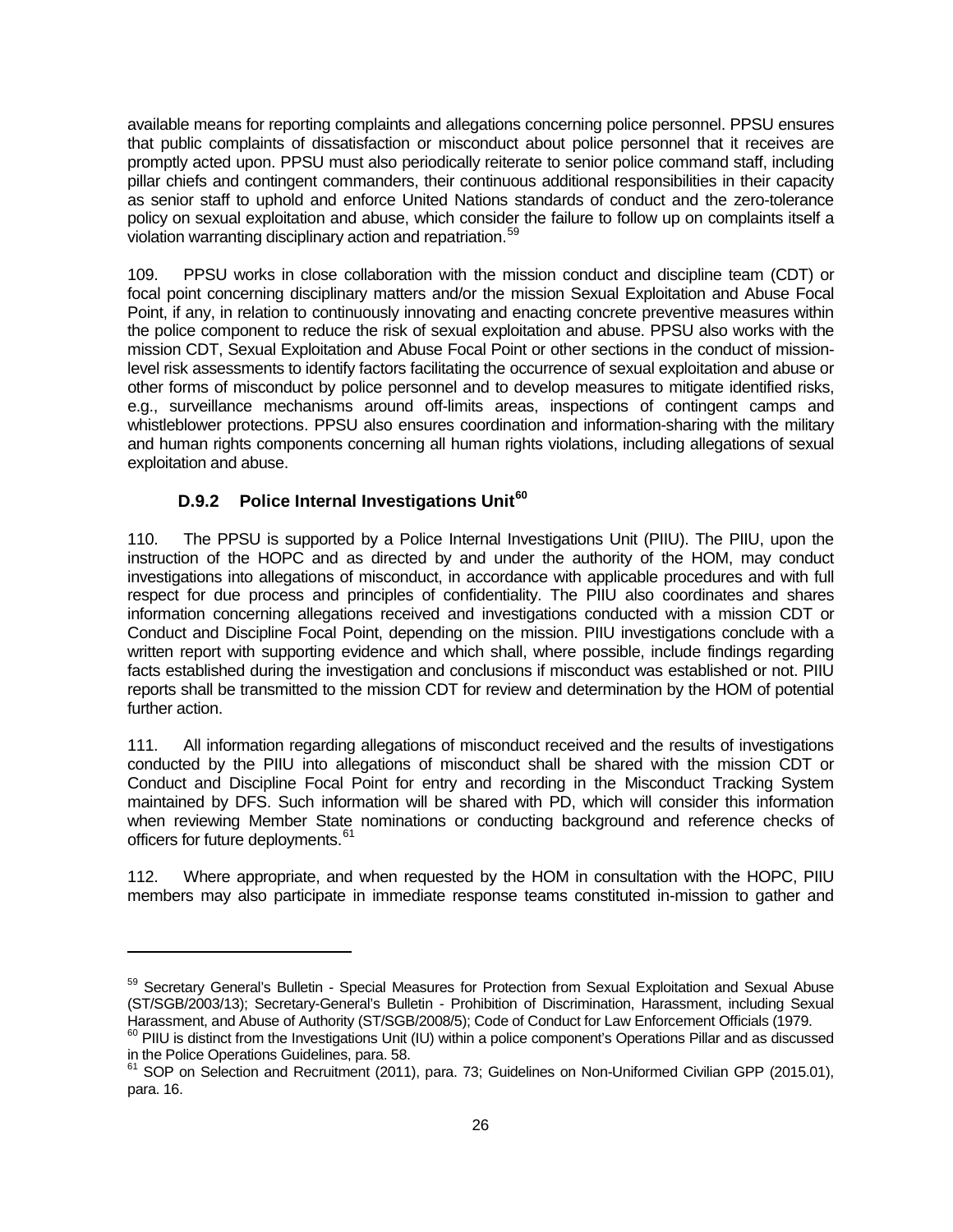preserve evidence in cases of allegations of sexual exploitation and abuse. Under the same conditions, PIIU members may also be requested to participate in or assist with investigations being conducted by other mission entities, such as the Special Investigation Unit, or by the Office of Internal Oversight Services.

#### **D.10. Police Logistics Unit**

113. The Police Logistics Unit (PLU) comprises individual offices as well as a police desk officer co-located in the mission JLOC, as set out hereunder:



#### **D.10.1 Developing an annual logistics plan**

114. The Chief PLU, in consultation with the other pillar chiefs, develops an annual logistics support plan for the police component, taking into consideration the key plans of the other pillars of the component such as the deployment plan and RBB. The logistics plan must both support the operational work of the other pillars in furtherance of the police CONOPS, as well as the arrival and departures of police personnel, including FPUs. The logistics plan provides the Mission Support Division with a comprehensive overview regarding the deployment of IPOs throughout the mission area, including the actual total number of IPOs in the mission area per month, as well as their location in mission HQ and the regions and their logistic needs as described below. The plan may also set out the deployment details and location of all FPUs, including their needs in terms of supplies and infrastructure as per the signed memorandum of understanding (MOU) between PCCs and the UN. The Chief PLU should ensure the plan adequately meets the support requirement and the operational needs of IPOs and FPUs.

115. PLU reviews the police component's logistics and support plans on an ongoing basis, making revisions as needed to reflect changes in mission mandate or downsizing. It also develops logistics contingency plans to deal with emerging situations and coordinates logistics needs with JLOC, as further described hereunder.

#### **D.10.2 Logistics needs and coordination**

116. Needs of IPOs, civilian police experts and civilians: The Chief Logistics, through the heads of the individual logistics offices, is responsible for facilitating the logistics needs of all police personnel deployed in the mission area, including those in regions/sectors. PLU is responsible for coordinating with the Mission Support Division to secure key equipment and infrastructure necessary to support operational needs, whether for individual or common or shared use, including communications (computers and radios in particular), vehicles/fleet, photocopiers, air conditioners, generators, etc.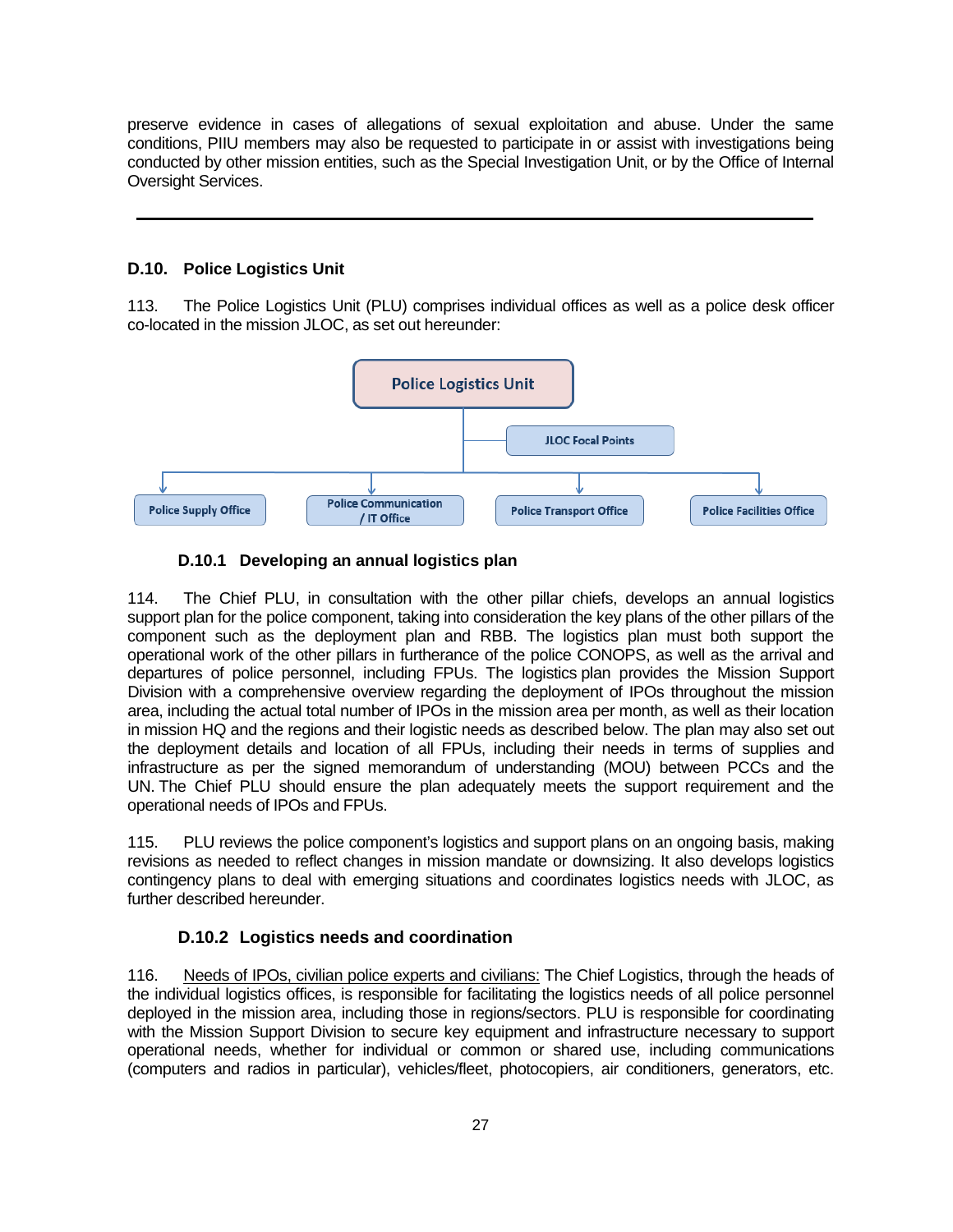During a component's start-up, PLU must also secure basic infrastructure such as building/office facilities or prefabricated facilities such as containers that are MOSS-compliant.

117. PLU offices identify police needs, in consultation with the chiefs of the component's pillars, and liaises with the JLOC and, if required, other mission support sections. The police desk officer in JLOC advises the Chief JLOC of needed support arrangements, including day-to-day routine issues specific to FPUs and IPOs. JLOC, which is responsible for managing and apportioning use of all mission assets, reviews, prioritizes and manages requests from all mission components for logistics support and accommodates requests based on the resources available in the mission area at the time of request and the mission's operational priorities. Once approved by DMS/CMS, JLOC officers coordinate with and issues relevant task orders to Integrated Support Services for implementation.

118. The Police COS will coordinate with the DMS/CMS to allocate equipment among all mission personnel on the basis of pre-established ratios set out in the 2005 DPKO Standard Cost Ratio Manual, with variations to reflect mission priorities and realities. Allocation ratios seek to ensure equality among mission components. The ratios are as follows:

- a) vehicles: one per 2.5 IPOs (operations) and 4.5 IPOs (administration);
- b) computers: one desktop computer per IPO and one laptop per five IPOs;
- c) desktop printers: one per four desktop computers; and
- d) handheld radios: one per IPO.

-

119. IPO professional equipment: The Police COS through the Chief Logistics is responsible for securing from the Mission Support Division the minimum UN clothing for IPOs, including a blue beret, caps, cap badge, neck scarf and six shoulder patches to be worn on their uniform shirt or jacket. The Police COS through the Chief Logistics is also responsible for verifying that incoming IPOs arrive in the mission area with the minimum equipment, including police uniforms, national identification symbols such as flags to be worn on uniform shirts and jackets, as well as functioning side-arms and ammunition provided by the sending PCC in armed missions. The COS is responsible for liaising with the respective unit of the mission to ensure an adequate stock of personal protective equipment.

120. FPUs and contingent owned equipment (COE): Matters related to FPU COE are the primary responsibility of the HOPC or his/her delegates, the FPU Coordinator and FPU Commanders, who work directly with the mission COE Unit with respect to equipment inspections and periodic operational readiness inspections of FPU COE. A representative of the office of the FPU Coordinator shall be embedded with the COE and Logistics Units to provide technical advice to COE inspectors and to facilitate the exchange of information on inspection findings between the mission COE Unit and PD. The Chief PLU, Police COS and HOPC should at all times be kept updated of FPU COE matters, such as the status, quality and shortfalls in FPU equipment that impact an FPU's operability. The FPU Coordinator liaises with the PD FPU Coordination Unit, which communicates with PCCs to rectify any issues. The Police COS and PLU can provide the FPU Coordinator with administrative and technical support in this regard.<sup>[63](#page-27-0)</sup>

<span id="page-27-1"></span><span id="page-27-0"></span>

 $62$  Guidelines for UNPOL on Assignment to Peacekeeping Operations (2007.07).<br> $63$  See also 2014 Manual on Policies and Procedures Concerning the Reimbursement and Control of Contingent-Owned Equipment of Troop/Police Contributors Participating in Peacekeeping Missions (COE Manual) - Chapter 3 (COE verification and reporting process) and Chapter 10 (outlining HOPC, DMS/CMS and Contingent Commander responsibilities); Policy (Revised) on FPUs (2009.32), paras. 73, 76-77, 79-90.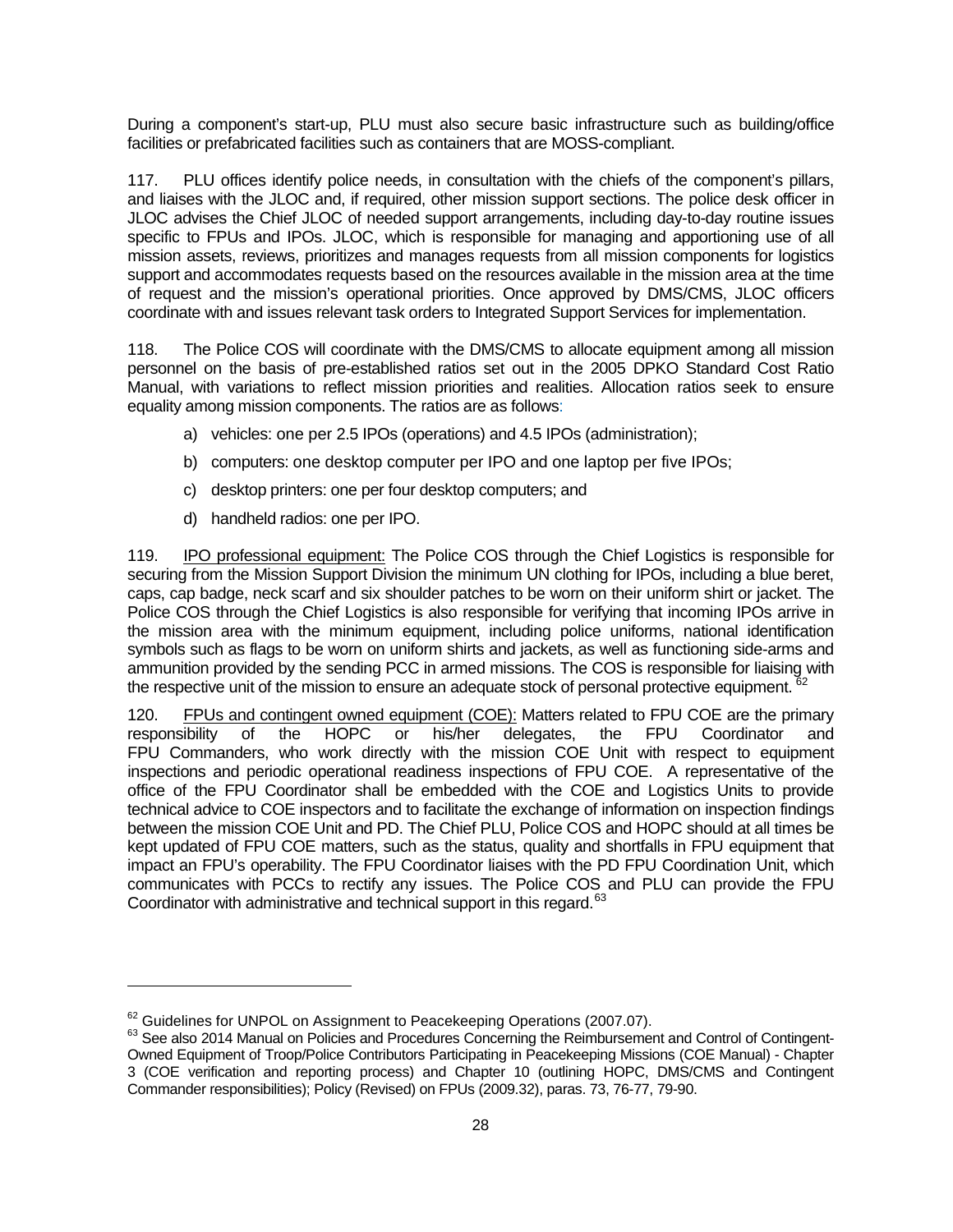121. The Chief PLU and/or FPU Coordinator, in coordination with JLOC, must also ensure that supplies and support are given to re-hatted FPUs upon transition from a regional organization to a UN-led operation. Upon re-hatting, FPU contingents may be given a grace period in which to acquire the operational logistics and meet other FPU-specific requirements.

122. FPUs and UN-provided goods: The FPU Coordinator and FPU commanders or his or her delegates may coordinate directly with JLOC for obtaining UN-provided goods, such as rations, water and fuel, as well as support and services including re-supply and replenishment provided pursuant to the MOU with the PCC.

123. FPU movements (deployments, rotations, re-deployments and repatriation): Matters related to all movements of FPU and COE, including to/from, between and within mission areas, are the responsibility of the FPU Coordinator in collaboration with PD/SRS and the mission Movement Control Section and are to be effected in accordance with processes detailed in the DPKO-DFS Movement Control Manual.

#### **D.10.3 Asset management**

124. PLU is responsible for ensuring the traceability and accountability of UNOE assigned to police personnel, and that police personnel understand and comply with mission Property Management procedures, in particular relating to responsibility and due care for allocated UNOE. All police personnel allocated UNOE obtained by PLU are required to sign voucher forms acknowledging receipt of UNOE during their ToD and are entrusted with the responsibility and care of that property for the duration of their ToD. Senior staff or designated personnel within sections/units may also sign for and hold in their name assets intended for the common usage of unit or section (e.g., photocopiers, faxes, air conditioners). Damage, breakage or loss of UN property must be reported through appropriate channels. PLU also facilitates periodic inspections by a mission Property Management to physically verify the presence and location of UN-issued items.<sup>[64](#page-27-1)</sup>

#### **D.10.4 Procurement matters**

125. The Procurement Section of a Mission Support Division is solely authorized and responsible for procuring materiel and services for mission components and only the DMS/CMS and his/her delegates in a field mission have the authority to commit UN financial resources for any purpose, including contractual arrangements for the use of local resources. Where PLU submits a request for supplies or services to the JLOC that cannot be satisfied through a mission's existing stock, the request can be forwarded to the mission Procurement Section for its attention and action, provided the requisitioned items are budgeted for. PLU officers should be aware of the timelines involved in obtaining various requisitions.

# **E. TERMS AND DEFINITIONS**

<u>.</u>

Capacity-building: Efforts to strengthen the aptitudes, resources, relationships and facilitating conditions necessary to act effectively to achieve an

<sup>&</sup>lt;sup>64</sup> See also DPKO-DFS Property Management Manual (2006.22).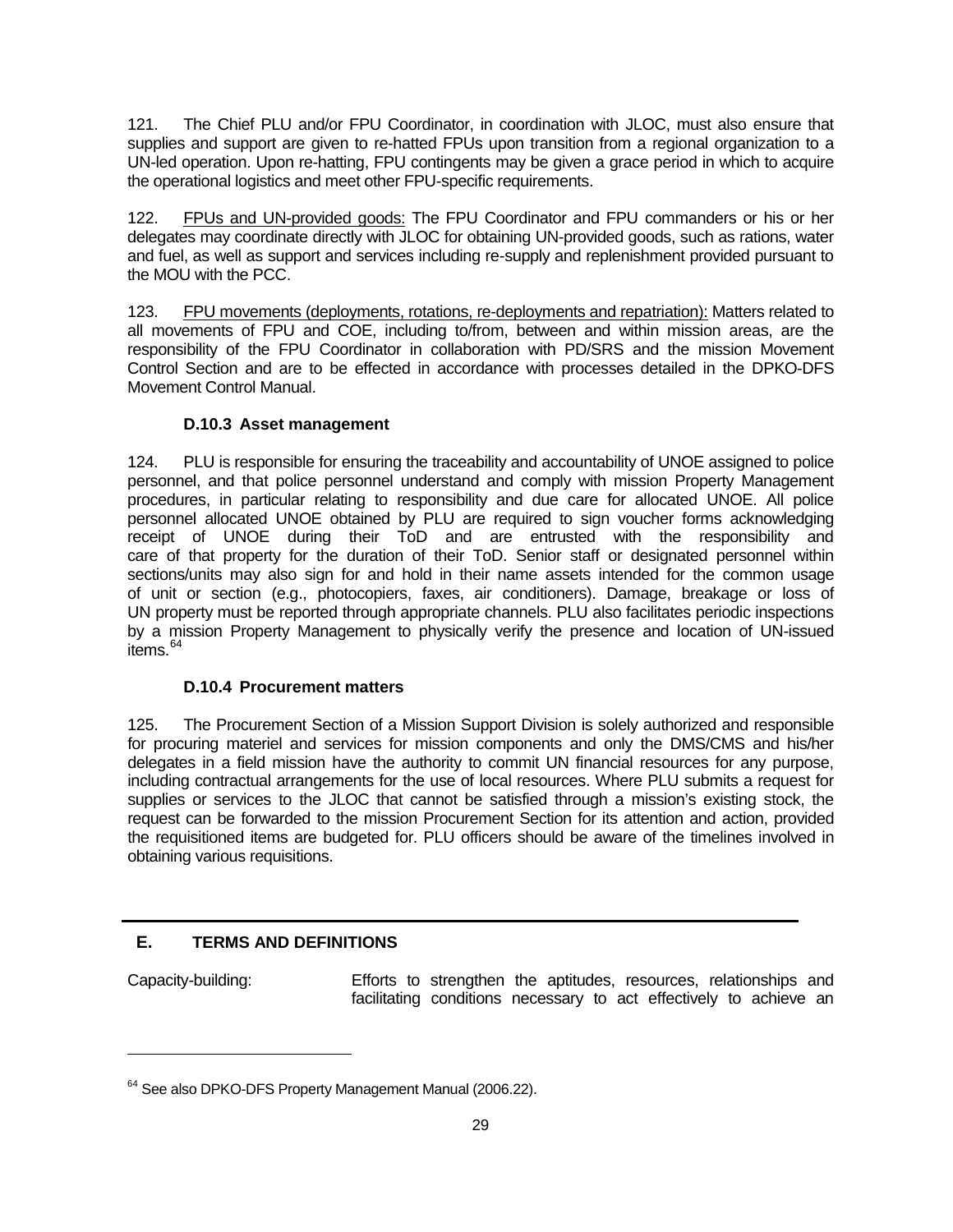|                                             | intended purpose. Capacity-building targets individuals, institutions<br>and their enabling environment.                                                                                                                                                                                                                                                                                                                                                                                                                                                   |  |
|---------------------------------------------|------------------------------------------------------------------------------------------------------------------------------------------------------------------------------------------------------------------------------------------------------------------------------------------------------------------------------------------------------------------------------------------------------------------------------------------------------------------------------------------------------------------------------------------------------------|--|
| Civilian:                                   | International or national staff members who are not uniformed, i.e.,<br>police or military, personnel.                                                                                                                                                                                                                                                                                                                                                                                                                                                     |  |
| Contingent:                                 | All formed units, personnel and equipment of the PCC deployed to<br>the mission area under an MOU between the UN and the PCC for the<br>leasing of equipment and the provision of services to personnel.                                                                                                                                                                                                                                                                                                                                                   |  |
| Contingent-owned equipment (COE):           |                                                                                                                                                                                                                                                                                                                                                                                                                                                                                                                                                            |  |
|                                             | Any police equipment owned by a Member State brought to the<br>mission area with the prior agreement of UNHQ and for which the<br>Member State intends to claim reimbursement under an MOU<br>between the UN and the PCC for the leasing of equipment and the<br>provision of services to personnel.                                                                                                                                                                                                                                                       |  |
| Directive:                                  | An official instruction, order or command to a designated senior<br>mission manager of a United Nations peacekeeping operation.<br>Directives can be issued by, for example, the Under-Secretary-<br>General for Peacekeeping Operations to Special Representatives of<br>Secretary-General,<br>Commanders<br>Police<br>Force<br>and<br>the<br>Commissioners.                                                                                                                                                                                              |  |
|                                             | Director of Mission Support/Chief of Mission Support (DMS/CMS):<br>The civilian head of a Mission Support Division, which is responsible<br>for all of the mission's administrative and support services.                                                                                                                                                                                                                                                                                                                                                  |  |
| Formed Police Unit (FPU):                   | Cohesive mobile police units, providing support to United Nations<br>operations and ensuring the safety and security of United Nations<br>personnel and missions, primarily in public order management.                                                                                                                                                                                                                                                                                                                                                    |  |
| Gender mainstreaming:                       | The process of assessing the implications for women and men of any<br>planned action, including legislation, policies or programmes, in all<br>areas and at all levels. It is a strategy for making women's as well as<br>men's concerns and experiences an integral dimension of the design,<br>implementation, monitoring and evaluation of policies<br>and<br>programmes in all political, economic and societal spheres so that<br>women and me benefit equally and inequality is not perpetuated. The<br>ultimate goal is to achieve gender equality. |  |
| Guidelines:                                 | Any document that is not a policy or SOP which provides direction on<br>a specific task, process or activity; and may include manuals,<br>handbooks, toolkits, or other similar instruction. Compliance shall be<br>clearly specified within and throughout the document.                                                                                                                                                                                                                                                                                  |  |
| Integrated Mission Training Centre (IMTC):  | Staffed by civilian, police and military personnel, it is responsible for<br>providing training services to all mission personnel.                                                                                                                                                                                                                                                                                                                                                                                                                         |  |
| Individual Police Officer (IPO):            | Police or other law enforcement personnel assigned to serve with the<br>United Nations on secondment by Member States at the request of<br>the Secretary-General.                                                                                                                                                                                                                                                                                                                                                                                          |  |
| Joint Logistics and Operations Cell (JLOC): | An integrated coordination structure within the Mission Support<br>Division staffed by civilians, as well as police and military logistics                                                                                                                                                                                                                                                                                                                                                                                                                 |  |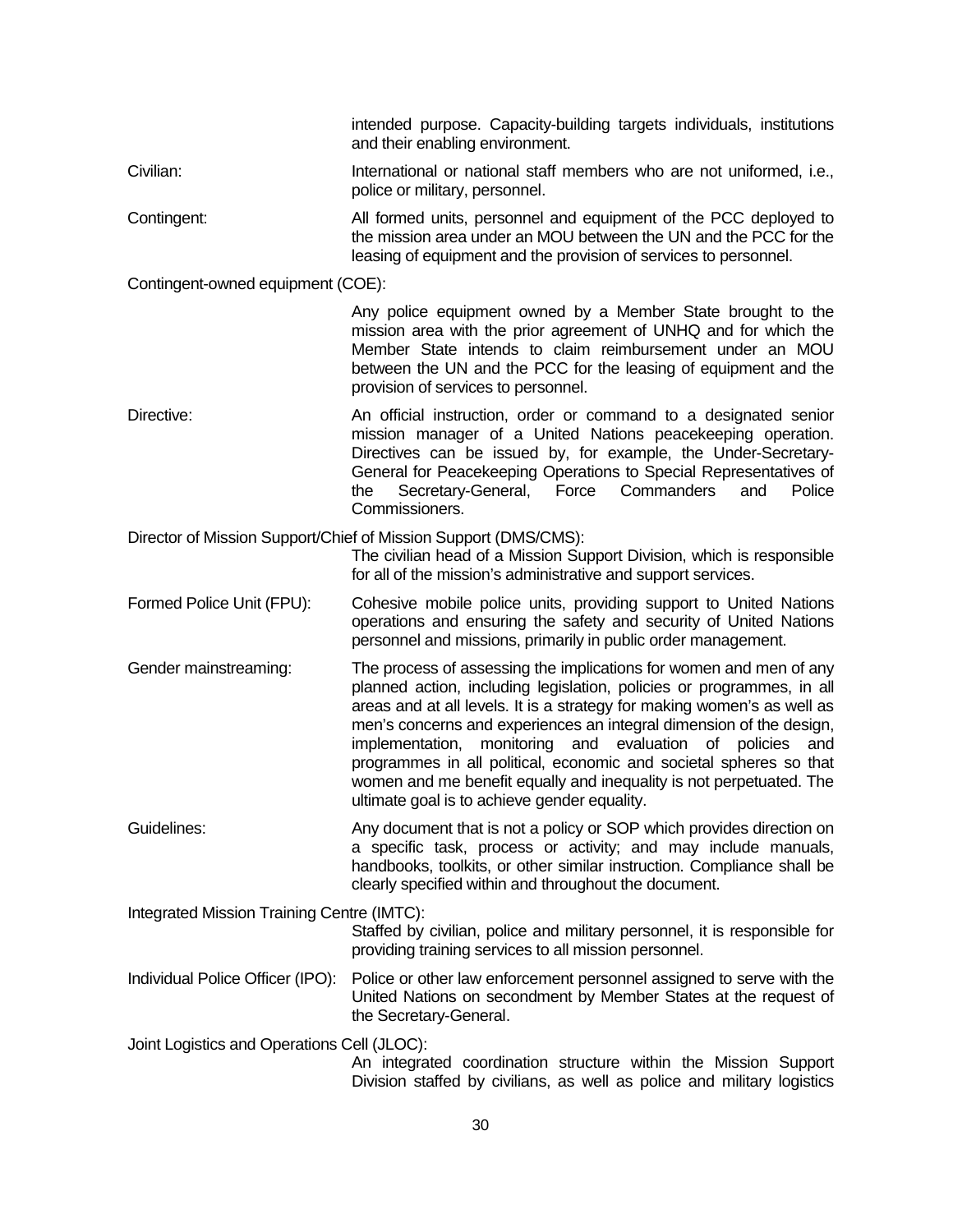|                         | planners, that provides all mission components, as well as other UN<br>and non-UN entities in the mission area with a single point of<br>coordination for requesting logistics support in the mission area.                                                                                                                                   |
|-------------------------|-----------------------------------------------------------------------------------------------------------------------------------------------------------------------------------------------------------------------------------------------------------------------------------------------------------------------------------------------|
| Lessons learned:        | Lessons identified from past actions, projects and operations and<br>which are being applied or taken into account. Lessons can be<br>positive or negative, in that they may recommend that an approach<br>be replicated or avoided in the future.                                                                                            |
| Misconduct:             | Violations of applicable United Nations standards of conduct,<br>including national laws of the host State. Misconduct may be further<br>qualified as "serious misconduct". However, such further qualification<br>will not impact on the requirement that all individuals who have<br>engaged in any form of misconduct be held accountable. |
| On-boarding:            | The process whereby a selected candidate is deployed to a mission.<br>It includes determining the salary grade, issuing the offer of<br>employment or release request, arranging medical clearance and<br>travel and scheduling participation in required training and orientation<br>programmes.                                             |
| Peacekeeping operation: | Operation led by the Department of Peacekeeping Operations.                                                                                                                                                                                                                                                                                   |
| Police component:       | All United Nations police officers in a given mission, i.e. individual<br>police officers (IPOs), Specialized Police Teams (SPTs) and/or<br>Formed Police Units (FPUs).                                                                                                                                                                       |
| Police Division:        | Comprises the Selection and Recruitment Section; the Mission<br>Management and Support Section; the Strategic Policy and<br>Development Section, located at UNHQ, and the Standing Police<br>Capacity, located in Brindisi, Italy.                                                                                                            |
| Police personnel:       | United Nations police organized within a peace operation,<br>including Individual Police Officers (IPOs), Specialized Police Teams<br>(SPTs) and/or Formed Police Units (FPUs).                                                                                                                                                               |
|                         |                                                                                                                                                                                                                                                                                                                                               |

Results-based budgeting (RBB):

A strategic planning framework that focuses on concrete objectives, expected accomplishments and indicators of achievement for the allocation of resources. As such, the RBB aims to shift focus from output accounting (i.e., activities) to results-based accountability (indicators of achievements).

Specialized Police Team: A group of experts in a particular police specialism assigned to serve with the United Nations on secondment by an individual Member State or group of Member States at the request of the Secretary-General.

Special Political Mission (SPM): Operation led by the Department of Political Affairs.

Standard operating procedure (SOP):

A standing instruction on how to implement a specific task, process or activity, or how to achieve a desired result. It provides institutional recognition of best practice methods or steps to be followed unless ordered otherwise. Compliance is mandatory.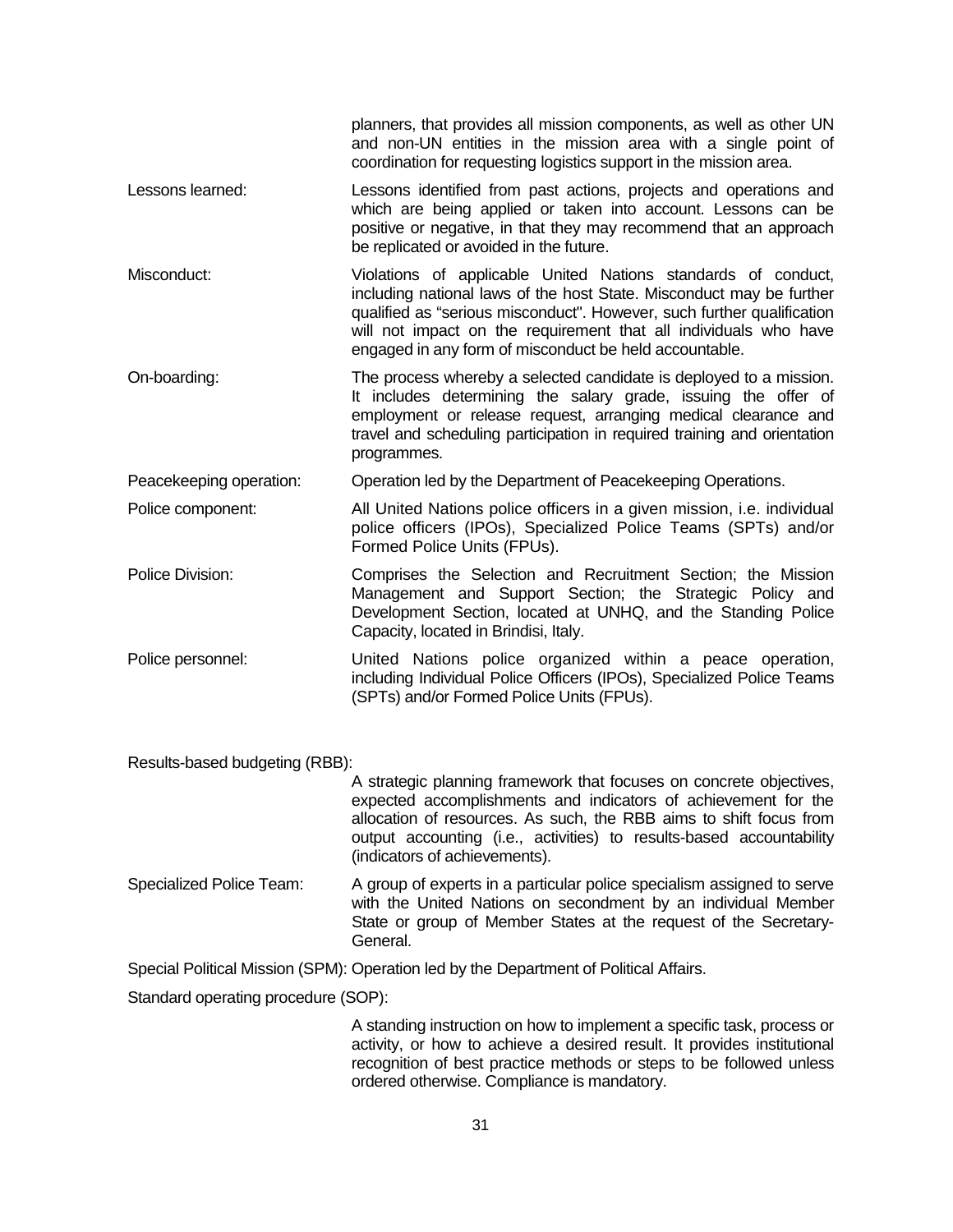Standards of conduct: Norms of conduct adopted by the United Nations for the conduct of its personnel, as defined in United Nations regulations, rules or other administrative issuances and in the Undertaking and Declaration by Experts on Mission. The United Nations standards of conduct include the obligation to respect the laws of the host State.

Standing Police Capacity (SPC):

The rapidly deployable section of the UN Police Division which supports police components in field missions in the operational fulfilment of their police mandate through the deployment of personnel having specialized skillsets for assignments of varying duration.

# **F. REFERENCES**

A comprehensive list of United Nations policy documents and guidance materials is included in Annex A for additional reference.

#### **G. MONITORING AND COMPLIANCE**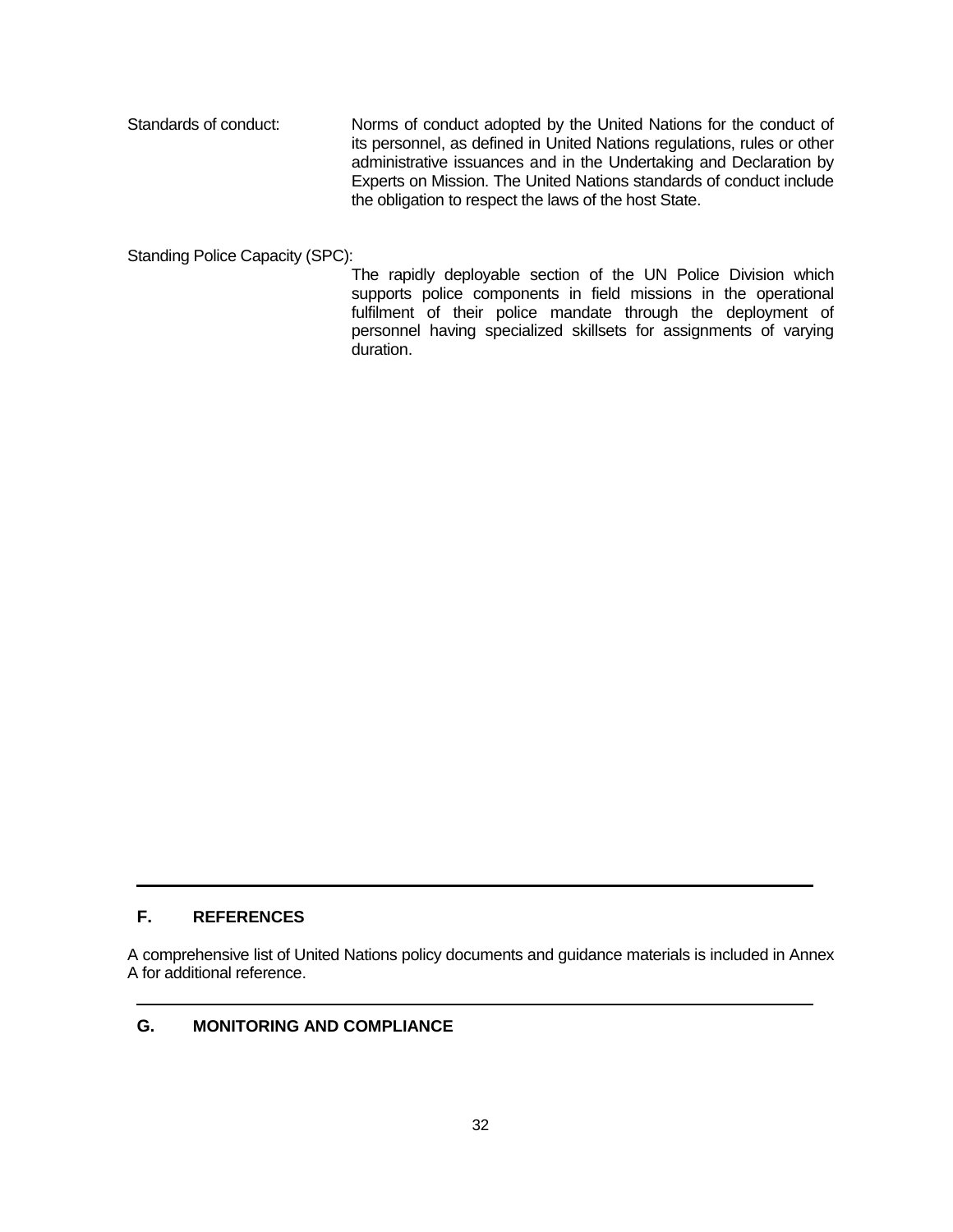The United Nations Police Adviser and Director of the Police Division, as well as HOPCs within peacekeeping operations and special political missions, shall be responsible for monitoring and implementing these Guidelines.

#### Η. **CONTACT**

The Chief of the Strategic Policy and Development Section, Police Division, Office of Rule of Law and Security Institutions, Department of Peacekeeping Operations, is the primary point of contact for all matters relating to these Guidelines, including its review.

#### $\mathbf{L}$ **HISTORY**

This document supersedes the Guidelines for UNPOL on Assignment with Peacekeeping Operations (Ref. 2007.7) and other previous guidance pertaining to the administrative functions governing IPOs.

**APPROVAL SIGNATURE:** 

DATE OF APPROVAL: 0 3 of

**APPROVAL SIGNATURE:** 

DATE OF APPROVAL:

09/01/2017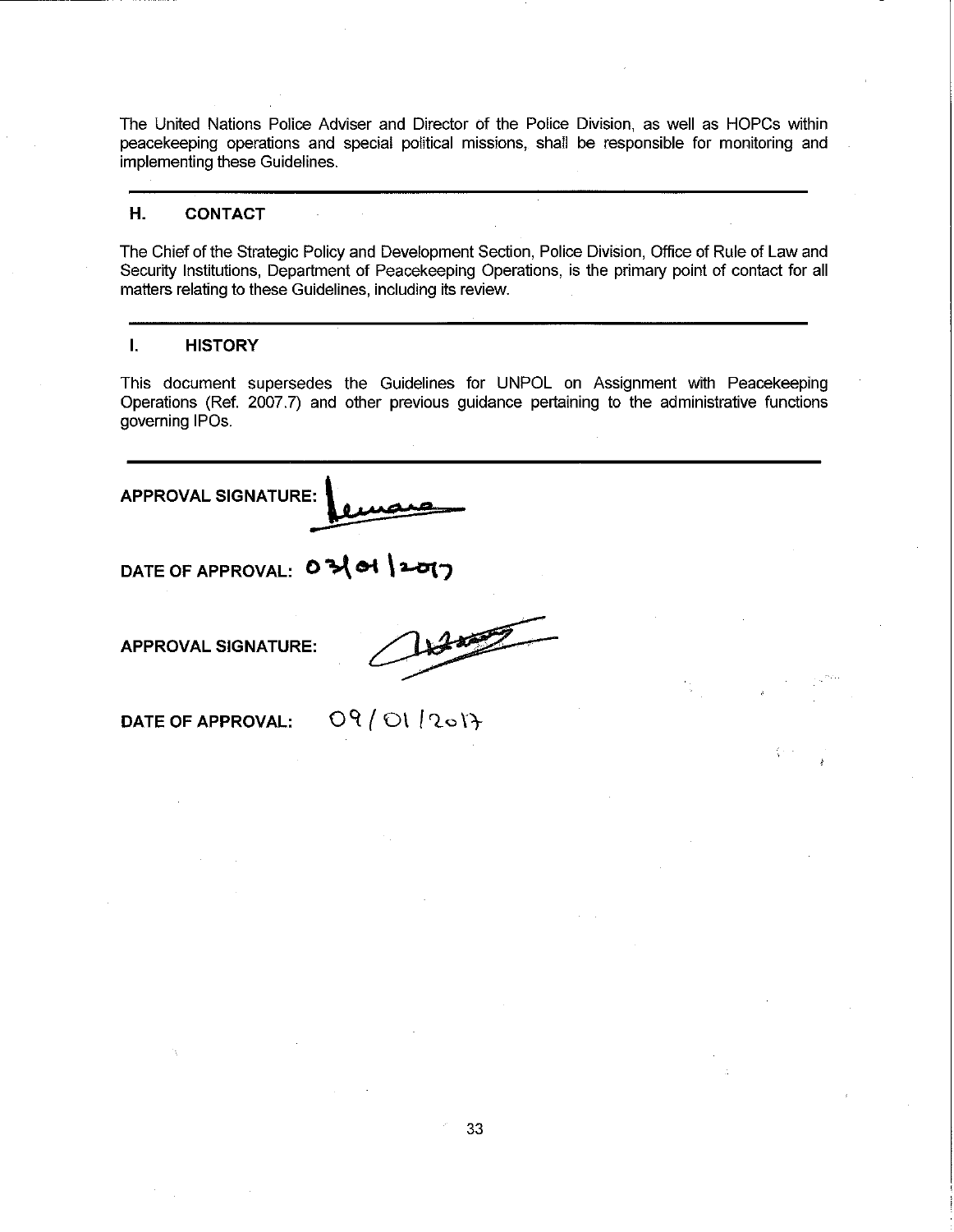# **United Nations standards of conduct, violations and investigations**

- Undertaking and Declaration by Experts on Mission
- Model Memorandum of Understanding between the United Nations and Police Contributing Countries (A-C.5-69/18)
- DPA-DPKO-DFS Policy on Accountability for Conduct and Discipline in Field Missions (Ref. 2015.10)
- Secretary-General's Bulletin Special Measures for Protection from Sexual Exploitation and Sexual Abuse (ST/SGB/2003/13)
- Secretary-General's Bulletin Protection against retaliation for reporting misconduct and for cooperating with duly authorized audits or investigations (ST/SGB/2005/21)
- Report of the Office of Internal Oversight Services on strengthening the investigation functions in the United Nations, Annex III: Uniform Guidelines for Investigations (A/58/708)
- DPKO Directives for Disciplinary Matters involving United Nations Police and Military Observers (DPKO/CPD/DDCPO/2003/001)
- DPKO Directive on Sexual Harassment in United Nations Peacekeeping and Other Field Missions (DPKO/CPD/DSHCPO/2003/002)
- DPKO-DFS Policy Directive on Boards of Inquiry (Ref. 2008.23)
- DPKO-DFS Standard Operating Procedure on Boards of Inquiry (Ref. 2011.05)
- DPKO Guidelines for United Nations Police Officers on Assignment with Peacekeeping Operations (Ref. 2007.7), *currently under revision*
- DPKO-DFS Policy (Revised) on Formed Police Units in United Nations Peacekeeping Operations (Ref. 2009.32), *currently under revision*
- Code of Conduct for Law Enforcement Officials (1979)
- Code Cable 1612, Accountability Measurement Framework & Reporting Requirements for Conduct and Discipline in Field Missions (July 2014)
- DPKO-DFS-DPA Policy on Accountability for Conduct and Discipline in Field Missions, (Ref. 2015.10, Aug. 2015)

#### **Cross-cutting issues**

- Security Council resolution 2185 on United Nations police (2014)
- DPKO-DFS Policy on United Nations Police in Peacekeeping Operations and Special Political Missions (Ref. 2014.1)
- OHCHR-DPKO-DPA-DFS Policy on Human Rights in United Nations Peace Operations and Political Missions (Ref. 2011.20)

#### **Death in service**

- DM-OHRM Handbook for action in cases of death in service, 2011
- DPKO-DFS Standard Operating Procedure on Integrated Reporting from DPKO-led Field Missions to UNHQ (Ref. 2012.01)
- DPKO-DFS Standard Operating Procedure on Notification of Casualties in Peacekeeping Operations and Political and Peace-Building Missions (Ref. 2006.04), *currently under revision*

# **Environment**

- DPKO-DFS Environmental Policy for UN Field Missions (Ref. 2009.6)
- DPKO-DFS Environmental Guidelines for UN Field Missions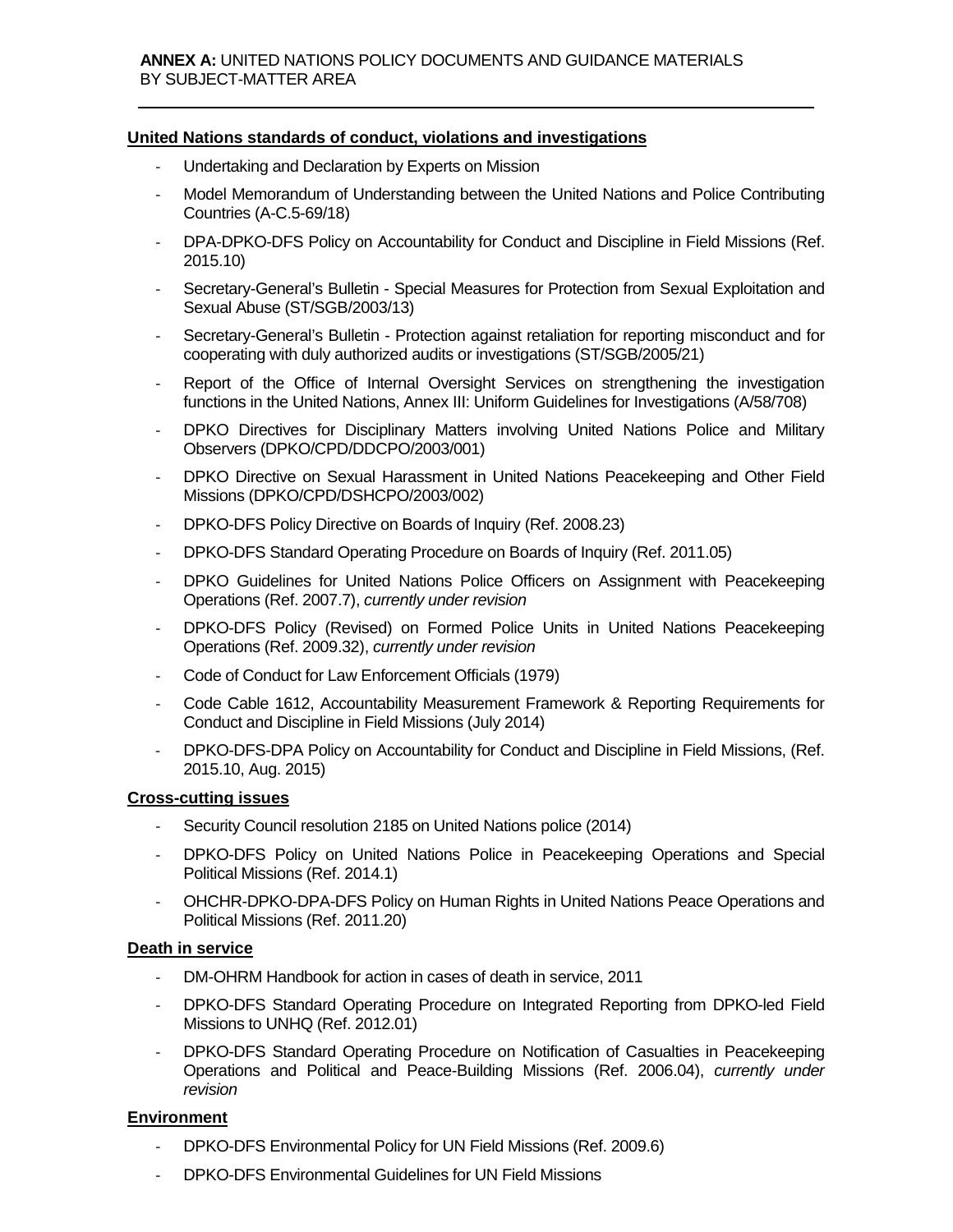- DPKO-DFS Policy Waste Management Policy for UN Field Missions (Ref. 2015.06)

#### **Gender**

- DPKO-DFS Guidelines for Gender Advisers and Gender Focal Points in United Nations Peacekeeping Operations (Ref. 2008.11)
- DPKO-DFS Guidelines for Integrating Gender Perspectives into the work of United Nations Police in Peacekeeping Missions (Ref. 2008.30)
- DPKO-DFS Policy on Gender Equality in UN Peacekeeping Operations (Ref. 2010.25)
- United Nations Police Gender Toolkit: Standardised Best Practices in Peacekeeping (Ref. Nov. 2015)

# **HIV/AIDS**

- Secretary-General's Bulletin UN Policy on HIV/AIDS in the Workplace (ST/SGB/2003/18)
- DPKO HIV Testing Policy for Uniformed Peacekeepers (January 2004)
- DPKO-DFS Policy Directive on the Roles and Functions of HIV/AIDS Units in United Nations Peacekeeping Operations (Ref. 2007.11)

#### **Immunity**

- Secretary-General's Bulletin Regulations Governing the Status, Basic Rights and Duties of Officials other than Secretariat Officials, and Experts on Mission (ST/SGB/2002/9)
- Model Memorandum of Understanding between the United Nations and the Government of [*Country X*] contributing resources to [*the United Nations peacekeeping mission*] (in 2014 COE Manual)
- General Assembly resolution 62/63 on Criminal Accountability of UN officials and experts on mission (January 2008)
- General Assembly resolution 63/119 on Criminal Accountability of UN officials and expert on mission (January 2009)

#### **In-mission assessments and appraisals**

- DPKO-DFS Standard Operating Procedure on Assessment of Individual Police Officers for Service in United Nations Peacekeeping Operations and Special Political Missions (Ref. 2011.18)
- DPKO-DFS Policy (Revised) for Formed Police Units (Ref. 2009.32)
- DPKO-DFS Standard Operating Procedure on Assessment of Operational Capability of Formed Police Units for Service in UN Peacekeeping Operations (Ref. 2012.11)
- DPKO Standard Operating Procedure on Performance Appraisals of United Nations Police Officers (DPKO/PD/2006/11132; Ref. 2006.29)

#### **Inspection and evaluations**

- DPKO-DFS Policy on Internal Evaluations and Inspections of United Nations Police (Ref. 2012.13)

# **Media**

Media Guidelines for United Nations Officials (annexed to document DPI/2354, 16 July 2001)

# **PCC delegation visits**

- DPKO Policy Directive on Contributing Country Reconnaissance Visits (Ref. 2005.6, Oct. 2005)
- DPKO SOP on Planning and Implementing Contributing Country Reconnaissance Visits, October 2005
- DPKO Policy Directive on Pre-deployment Visits, October 2005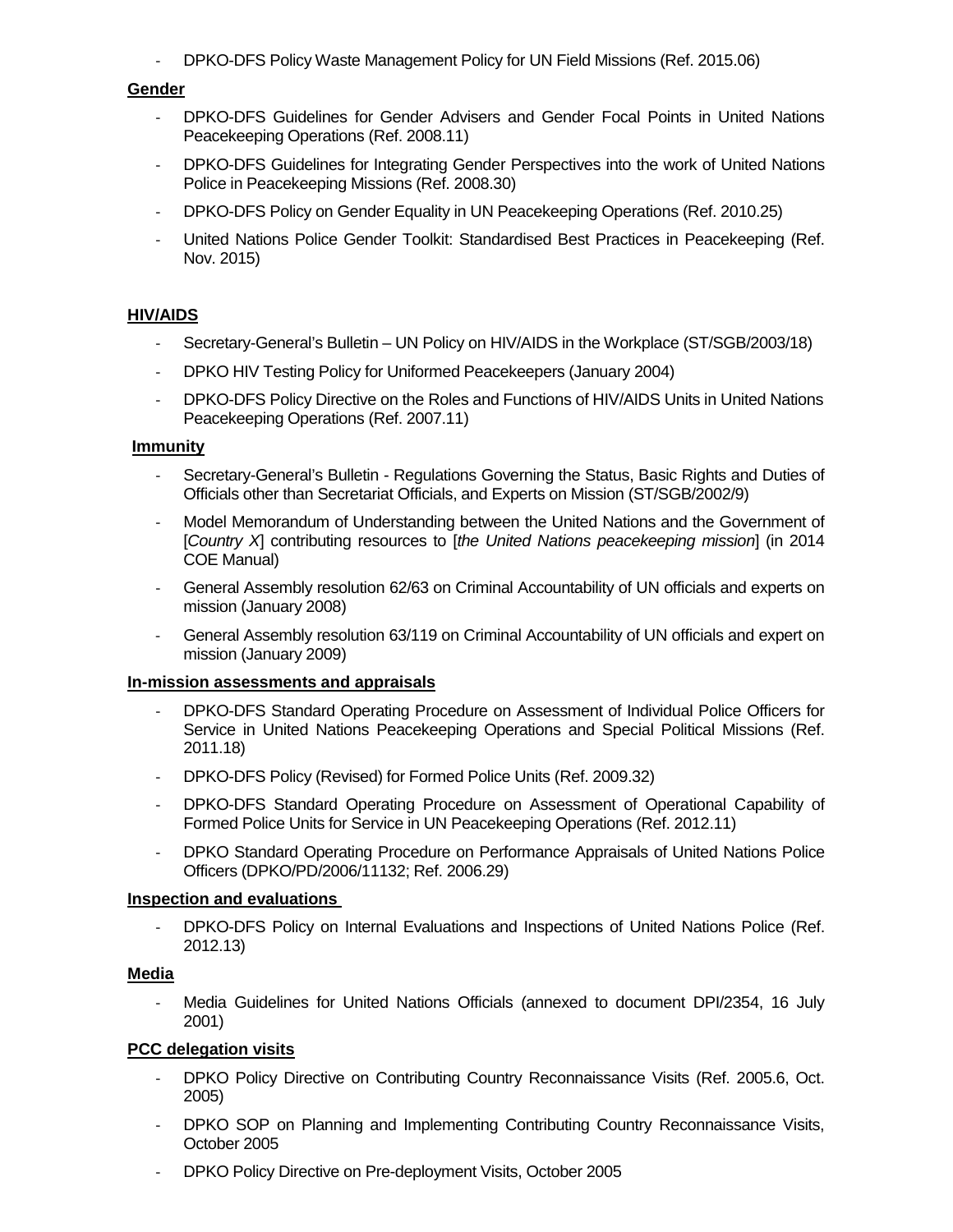# **Planning**

- DPKO-DFS Guidelines on Component-level Planning on rule of law and security institutions issues, and associated 'Planning Toolkit' (Ref. 2012.03)
- United Nations Policy on Integrated Assessment and Planning (April 2013)
- DPKO-DFS and DPA Guidelines on The Mission Concept (Ref. 2014.04)

# **Records Management**

- Secretary-General's Bulletin Recordkeeping and the Management of UN Archives (ST/SGB/2007/5)
- Secretary-General's Bulletin Information sensitivity, classification and handling (ST/SGB/2007/6)
- DPKO-DFS Policy Directive on Records Management (Ref. 2008.02)

#### **Reporting**

- DPKO-DFS Standard Operating Procedure on Integrated Reporting from DPKO-led Field Missions to HQ (Ref. 2012.01, April 2012)
- DPKO-DFS Standard Operating Procedure on Notification of Casualties in Peacekeeping Operations and Political and Peace-Building Missions (Ref. 2006.04), *currently under revision*

#### **Selection, Deployment, Redeployment, Vacancies, Appointments, Extensions, Repatriation, Duty Schedules, Leave, CTO, Medical, Allowances**

- DPKO Guidelines for United Nations Police Officers on Assignment with Peacekeeping Operations (DPKO/PD/2006/00135; Ref. 2007.7)
- DPKO Guidelines for Formed Police Units on Assignment with Peacekeeping Operations (DPKO/PD/2006/00015; 8 May 2006)
- DPKO-DFS Standard Operating Procedure on Selection and Recruitment Procedures for United Nations Personnel at the Police Division, Peacekeeping Missions and Special Political Missions (25 March 2011)
- DPKO-DFS Guidelines for Non-Uniformed Civilian GPPs (Ref. 2015.01)
- Field Finance Procedure Guidelines (Rev. 2), May 2011
- 2015 DPKO-DFS Medical Support Manual for United Nations Field Missions (3rd Edition)
- Secretary-General's Bulletin Regulations for the United Nations Medal (ST/SGB/119/Rev.1)

#### **Security**

- DPKO Policy Manual on the Applicability of the Arrangements of the United Nations Security Management System, 2011
- UN Field Security Handbook: System-wide Arrangements for the Protection of United Nations Personnel and Property in the Field, 2006
- DPKO-DFS/DPA Policy on Field Occupational Safety Risk Management (FOSRM) (Ref. 2012.14)
- DPKO-DFS/DPA Standard Operating Procedure on Field Occupational Safety Incident Reporting (Ref. 2012.16)

# **Structure and Organization of the Police Component**

- DPKO-DFS Guidelines on [Police Command](http://www.un.org/en/peacekeeping/sites/police/initiatives/guidelines-police-command.shtml) in United Nations Peacekeeping Operations and Special Political Missions (Ref. 2015.14)
- DPKO-DFS Policy on Authority, Command and Control in United Nations Peacekeeping Operations (Ref. 2008.4, Feb. 2008)
- Directive for Heads of Police Components of Peacekeeping Operations (DPKO/PD/2006/00122), *currently under revision*